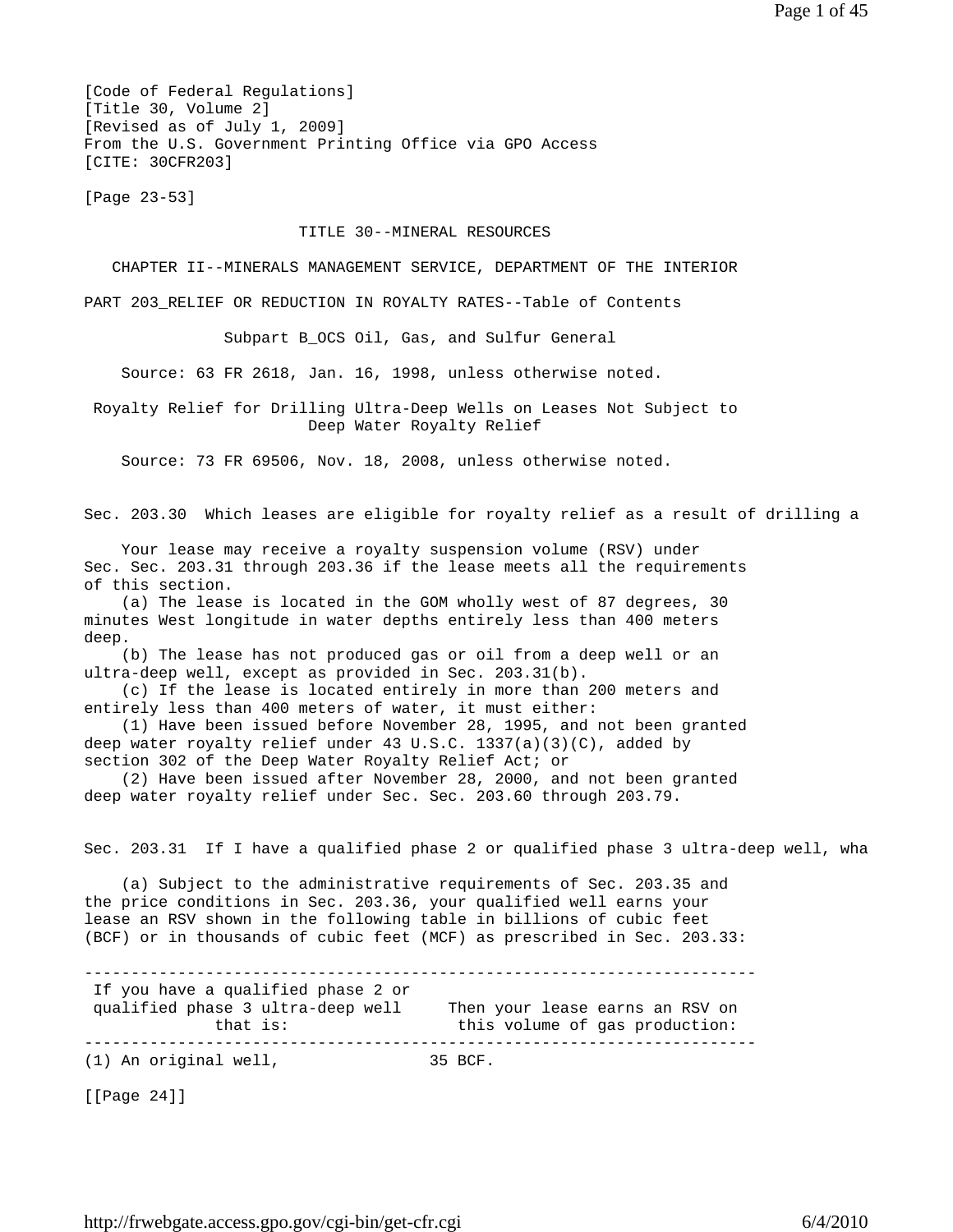(3) An ultra-deep short sidetrack 4 BCF plus 600 MCF times sidetrack that is a phase 2 ultra-deep well, measured depth (rounded to the nearest 100 feet) but no more than 25 BCF. (4) An ultra-deep short sidetrack 0 BCF. that is a phase 3 ultra-deep well, ------------------------------------------------------------------------ (b)(1) This paragraph applies if your lease: (i) Has produced gas or oil from a deep well with a perforated interval the top of which is less than 18,000 feet TVD SS; (ii) Was issued in a lease sale held between January 1, 2004, and December 31, 2005; and (iii) The terms of your lease expressly incorporate the provisions of Sec. Sec. 203.41 through 203.47 as they existed at the time the lease was issued. (2) Subject to the administrative requirements of Sec. 203.35 and the price conditions in Sec. 203.36, your qualified well earns your lease an RSV shown in the following table in BCF or MCF as prescribed in Sec. 203.33: ------------------------------------------------------------------------ If you have a qualified phase 2 Then your lease earns an RSV on ultra-deep well that is . . this volume of gas production: ------------------------------------------------------------------------ (i) An original well or a sidetrack 10 BCF. with a sidetrack measured depth of at least 20,000 feet TVD SS, (ii) An ultra-deep short sidetrack, 4 BCF plus 600 MCF times sidetrack measured depth (rounded to the nearest 100 feet) but no more than 10 BCF. ------------------------------------------------------------------------ (c) Lessees may request a refund of or recoup royalties paid on production from qualified phase 2 or phase 3 ultra-deep wells that: (1) Occurs before December 18, 2008 and (2) Is subject to application of an RSV under either Sec. 203.31 or Sec. 203.41. (d) The following examples illustrate how this section applies. These examples assume that your lease is located in the GOM west of 87 degrees, 30 minutes West longitude and in water less than 400 meters deep (see Sec. 203.30(a)), has no existing deep or ultra-deep wells and that the price thresholds prescribed in Sec. 203.36 have not been exceeded. Example 1: In 2008, you drill and begin producing from an ultra-deep well with a perforated interval the top of which is 25,000 feet TVD SS, and your lease has had no prior production from a deep or ultra-deep well. Assuming your lease has no deepwater royalty relief (see Sec.  $203.30(c)$ , your lease is eligible (according to Sec. 203.30(b)) to earn an RSV under Sec. 203.31 because it has not yet produced from a deep well. Your lease earns an RSV of 35 BCF under this section when this well begins producing. According to Sec. 203.31(a), your 25,000 foot well qualifies your lease for this RSV because the well was drilled after the relief authorized here became effective (when the proposed version of this rule was published on May 18, 2007) and produced from an

(2) A sidetrack with a sidetrack 35 BCF.

measured depth of at least 20,000

feet,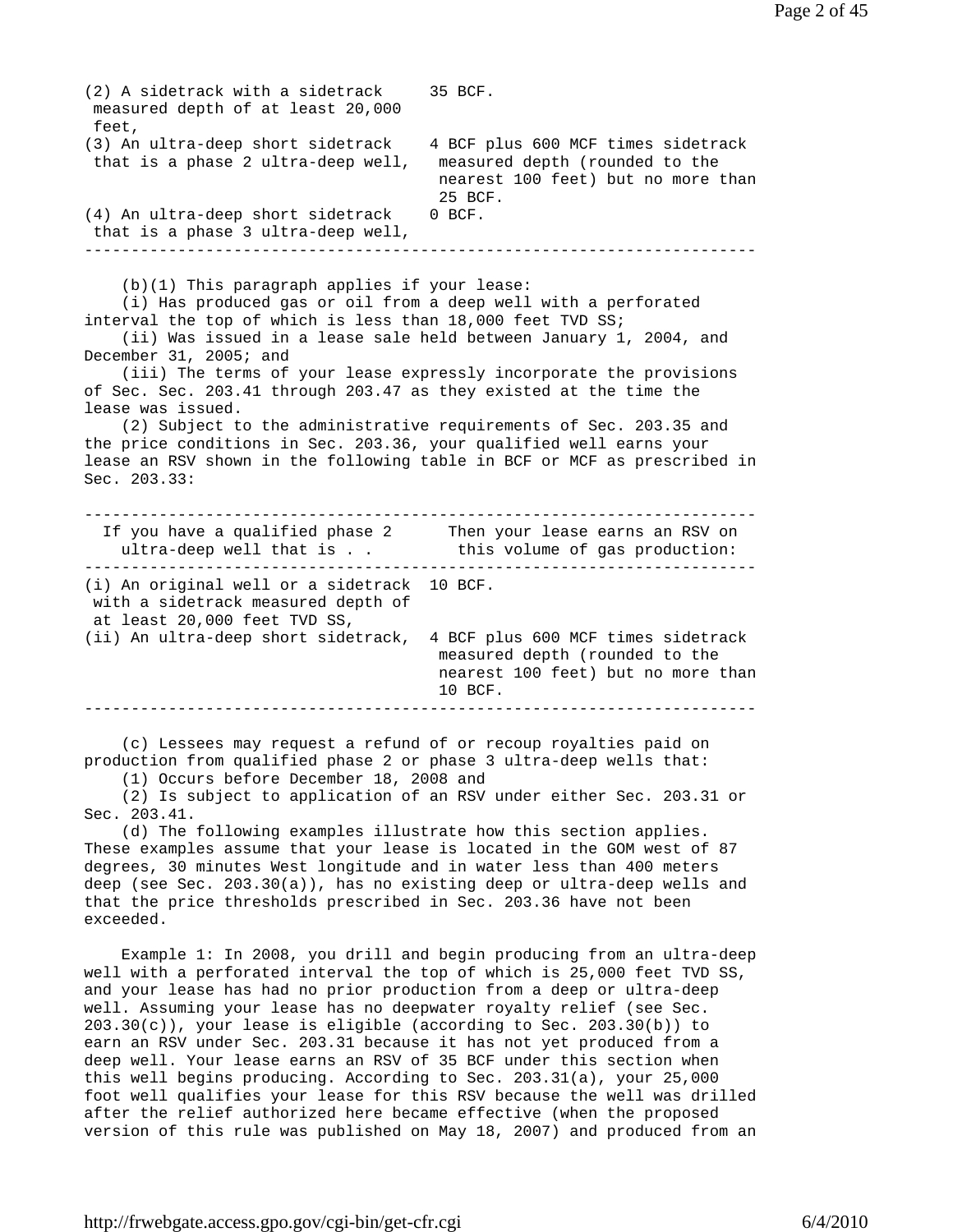interval that meets the criteria for an ultra-deep well (i.e., is a phase 2 ultra-deep well as defined in Sec. 203.0). Then in 2014, you drill and produce from another ultra-deep well with a perforated interval the top of which is 29,000 feet TVD SS. Your lease earns no additional RSV under this section when this second ultra-deep well produces, because your lease no longer meets the condition in Sec. 203.30(b)) of no production from a deep well. However, any remaining RSV earned by the first ultra-deep well on your lease would be applied to production from both the first and the second ultra-deep wells as prescribed in Sec. 203.33(a)(2), or Sec. 203.33(b)(2) if your lease is part of a unit.

 Example 2: In 2005, you spudded and began producing from an ultradeep well with a perforated interval the top of which is 23,000 feet TVD SS. Your lease earns no RSV under this section from this phase 1 ultradeep well (as defined in Sec. 203.0) because you spudded the well before the publication date (May 18, 2007) of the proposed rule when royalty relief under Sec. 203.31(a) became effective. However, this ultra-deep well may earn an RSV of 25 BCF for your lease under Sec. 203.41 (that became effective May 3, 2004), if the lease is located in water depths partly or entirely less than 200 meters and has not previously produced from a deep well (Sec. 203.30(b)).

### [[Page 25]]

 Example 3: In 2000, you began producing from a deep well with a perforated interval the top of which is 16,000 feet TVD SS and your lease is located in water 100 meters deep. Then in 2008, you drill and produce from a new ultra-deep well with a perforated interval the top of which is 24,000 feet TVD SS. Your lease earns no RSV under either this section or Sec. 203.41 because the 16,000-foot well was drilled before we offered any way to earn an RSV for producing from a deep well (see dates in the definition of qualified well in Sec. 203.0) and because the existence of the 16,000-foot well means the lease is not eligible (see Sec. 203.30(b)) to earn an RSV for the 24,000-foot well. Because the lease existed in the year 2000, it cannot be eligible for the exception to this eligibility condition provided in Sec. 203.31(b).

 Example 4: In 2008, you spud and produce from an ultra-deep well with a perforated interval the top of which is 22,000 feet TVD SS, your lease is located in water 300 meters deep, and your lease has had no previous production from a deep or ultra-deep well. Your lease earns an RSV of 35 BCF under this section when this well begins producing because your lease meets the conditions in Sec. 203.30 and the well fits the definition of a phase 2 ultra-deep well (in Sec. 203.0). Then in 2010, you spud and produce from a deep well with a perforated interval the top of which is 16,000 feet TVD SS. Your 16,000-foot well earns no RSV because it is on a lease that already has a producing well at least 18,000 feet subsea (see Sec. 203.42(a)), but any remaining RSV earned by the ultra-deep well would also be applied to production from the deep well as prescribed in Sec.  $203.33(a)(2)$ , or Sec.  $203.33(b)(2)$  if your lease is part of a unit and Sec.  $203.43(a)(2)$ , or Sec.  $203.43(b)(2)$  if your lease is part of a unit. However, if the 16,000-foot deep well does not begin production until 2016 (or if your lease were located in water less than 200 meters deep), then the 16,000-foot well would not be a qualified deep well because this well does not begin production within the interval specified in the definition of a qualified well in Sec. 203.0, and the RSV earned by the ultra-deep well would not be applied to production from this (unqualified) deep well.

 Example 5: In 2008, you spud a deep well with a perforated interval the top of which is 17,000 feet TVD SS that becomes a qualified well and earns an RSV of 15 BCF under Sec. 203.41 when it begins producing. Then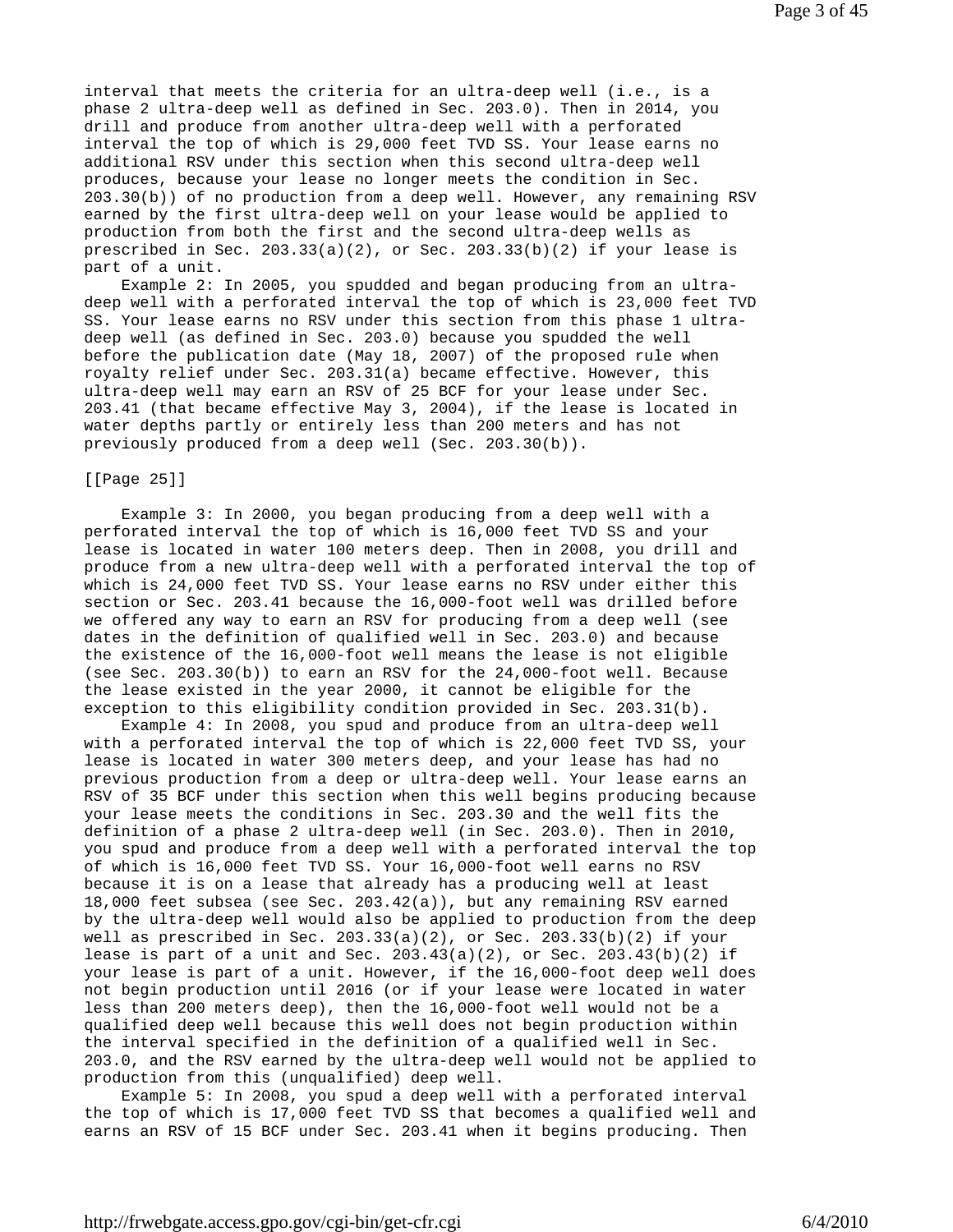in 2011, you spud an ultra-deep well with a perforated interval the top of which is 26,000 feet TVD SS. Your 26,000-foot well becomes a qualified ultra-deep well because it meets the date and depth conditions in this definition under Sec. 203.0 when it begins producing, but your lease earns no additional RSV under this section or Sec. 203.41 because it is on a lease that already has production from a deep well (see Sec. 203.30(b)). Both the qualified deep well and the qualified ultra-deep well would share your lease's total RSV of 15 BCF in the manner prescribed in Sec. Sec. 203.33 and 203.43.

 Example 6: In 2008, you spud a qualified ultra-deep well that is a sidetrack with a sidetrack measured depth of 21,000 feet and a perforated interval the top of which is 25,000 feet TVD SS. This well meets the definition of an ultra-deep well but is too long to be classified an ultra-deep short sidetrack in Sec. 203.0. If your lease is located in 150 meters of water and has not previously produced from a deep well, your lease earns an RSV of 35 BCF because it was drilled after the effective date for earning this RSV. Further, this RSV applies to gas production from this and any future qualified deep and qualified ultra-deep wells on your lease, as prescribed in Sec. 203.33. The absence of an expiration date for earning an RSV on an ultra-deep well means this long sidetrack well becomes a qualified well whenever it starts production. If your sidetrack has a sidetrack measured depth of 14,000 feet and begins production in March 2009, it earns an RSV of 12.4 BCF under this section because it meets the definitions of a phase 2 ultra-deep well (production begins before the expiration date for the pre-existing relief in its water depth category) and an ultra-deep short sidetrack in Sec. 203.0. However, if it does not begin production until 2010, it earns no RSV because it is too short as a phase 3 ultra-deep well to be a qualified ultra-deep well.

 Example 7: Your lease was issued in June 2004 and expressly incorporates the provisions of Sec. Sec. 203.41 through 203.47 as they existed at that time. In January 2005, you spud a deep well (well no. 1) with a perforated interval the top of which is 16,800 feet TVD SS that becomes a qualified well and earns an RSV of 15 BCF under Sec. 203.41 when it begins producing. Then in February 2008, you spud an ultra-deep well (well no. 2) with a perforated interval the top of which is 22,300 feet that begins producing in November 2008, after well no. 1 has started production. Well no. 2 earns your lease an additional RSV of 10 BCF under paragraph (b) of this section because it begins production in time to be classified as a phase 2 ultra-deep well. If, on the other hand, well no. 2 had begun producing in June 2009, it would earn no additional RSV for the lease because it would be classified as a phase 3 ultra-deep well and thus is not entitled to the exception under paragraph (b) of this section.

Sec. 203.32 What other requirements or restrictions apply to royalty relief for a q

 (a) If a qualified ultra-deep well on your lease is within a unitized portion of your lease, the RSV earned by that well under this section applies only to

[[Page 26]]

your lease and not to other leases within the unit or to the unit as a whole.

 (b) If your qualified ultra-deep well is a directional well (either an original well or a sidetrack) drilled across a lease line, then either:

(1) The lease with the perforated interval that initially produces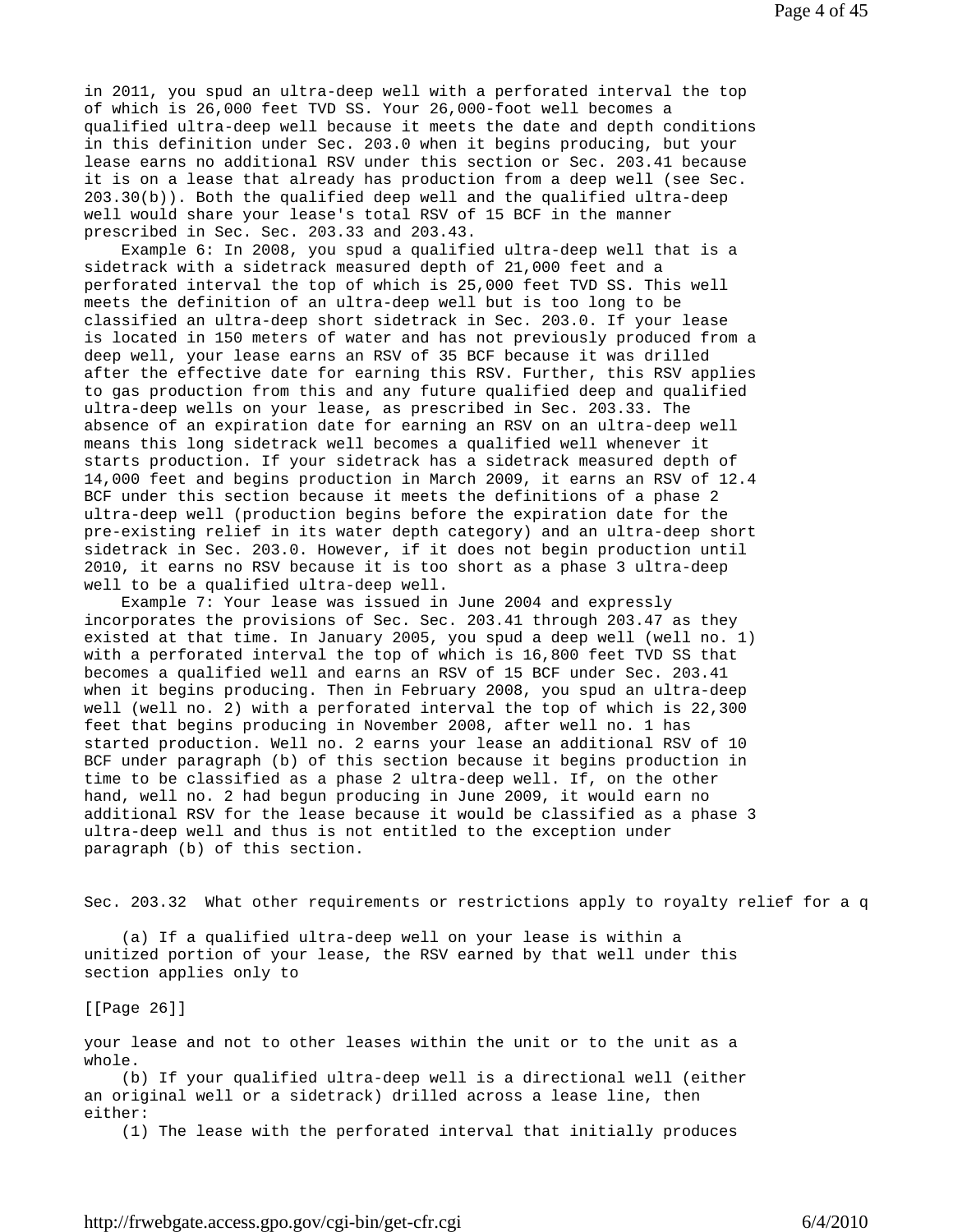earns the RSV or

 (2) If the perforated interval crosses a lease line, the lease where the surface of the well is located earns the RSV.

 (c) Any RSV earned under Sec. 203.31 is in addition to any royalty suspension supplement (RSS) for your lease under Sec. 203.45 that results from a different wellbore.

 (d) If your lease earns an RSV under Sec. 203.31 and later produces from a deep well that is not a qualified well, the RSV is not forfeited or terminated, but you may not apply the RSV earned under Sec. 203.31 to production from the non-qualified well.

 (e) You owe minimum royalties or rentals in accordance with your lease terms notwithstanding any RSVs allowed under paragraphs (a) and (b) of Sec. 203.31.

 (f) Unused RSVs transfer to a successor lessee and expire with the lease.

Sec. 203.33 To which production do I apply the RSV earned by qualified phase 2 and

 (a) You must apply the RSV allowed in Sec. 203.31(a) and (b) to gas volumes produced from qualified wells on or after May 18, 2007, reported on the Oil and Gas Operations Report, Part A (OGOR-A) for your lease under Sec. 216.53. All gas production from qualified wells reported on the OGOR-A, including production not subject to royalty, counts toward the total lease RSV earned by both deep or ultra-deep wells on the lease.

 (b) This paragraph applies to any lease with a qualified phase 2 or phase 3 ultra-deep well that is not within an MMS-approved unit. Subject to the price conditions of Sec. 203.36, you must apply the RSV prescribed in Sec. 203.31 as required under the following paragraphs  $(b)(1)$  and  $(b)(2)$  of this section.

 (1) You must apply the RSV to the earliest gas production occurring on and after the later of May 18, 2007, or the date the first qualified phase 2 or phase 3 ultra-deep well that earns your lease the RSV begins production (other than test production).

 (2) You must apply the RSV to only gas production from qualified wells on your lease, regardless of their depth, for which you have met the requirements in Sec. 203.35 or Sec. 203.44.

 (c) This paragraph applies to any lease with a qualified phase 2 or phase 3 ultra-deep well where all or part of the lease is within an MMSapproved unit. Under the unit agreement, a share of the production from all the qualified wells in the unit participating area would be allocated to your lease each month according to the participating area percentages. Subject to the price conditions of Sec. 203.36, you must apply the RSV prescribed in Sec. 203.31 as follows:

 (1) You must apply the RSV to the earliest gas production occurring on and after the later of May 18, 2007, or the date that the first qualified phase 2 or phase 3 ultra-deep well that earns your lease the RSV begins production (other than test production).

(2) You must apply the RSV to only gas production:

 (i) From qualified wells on the non-unitized area of your lease, regardless of their depth, for which you have met the requirements in Sec. 203.35 or Sec. 203.44; and

 (ii) Allocated to your lease under an MMS-approved unit agreement from qualified wells on unitized areas of your lease and on other leases in participating areas of the unit, regardless of their depth, for which the requirements in Sec. 203.35 or Sec. 203.44 have been met. The allocated share under paragraph  $(a)(2)(ii)$  of this section does not increase the RSV for your lease.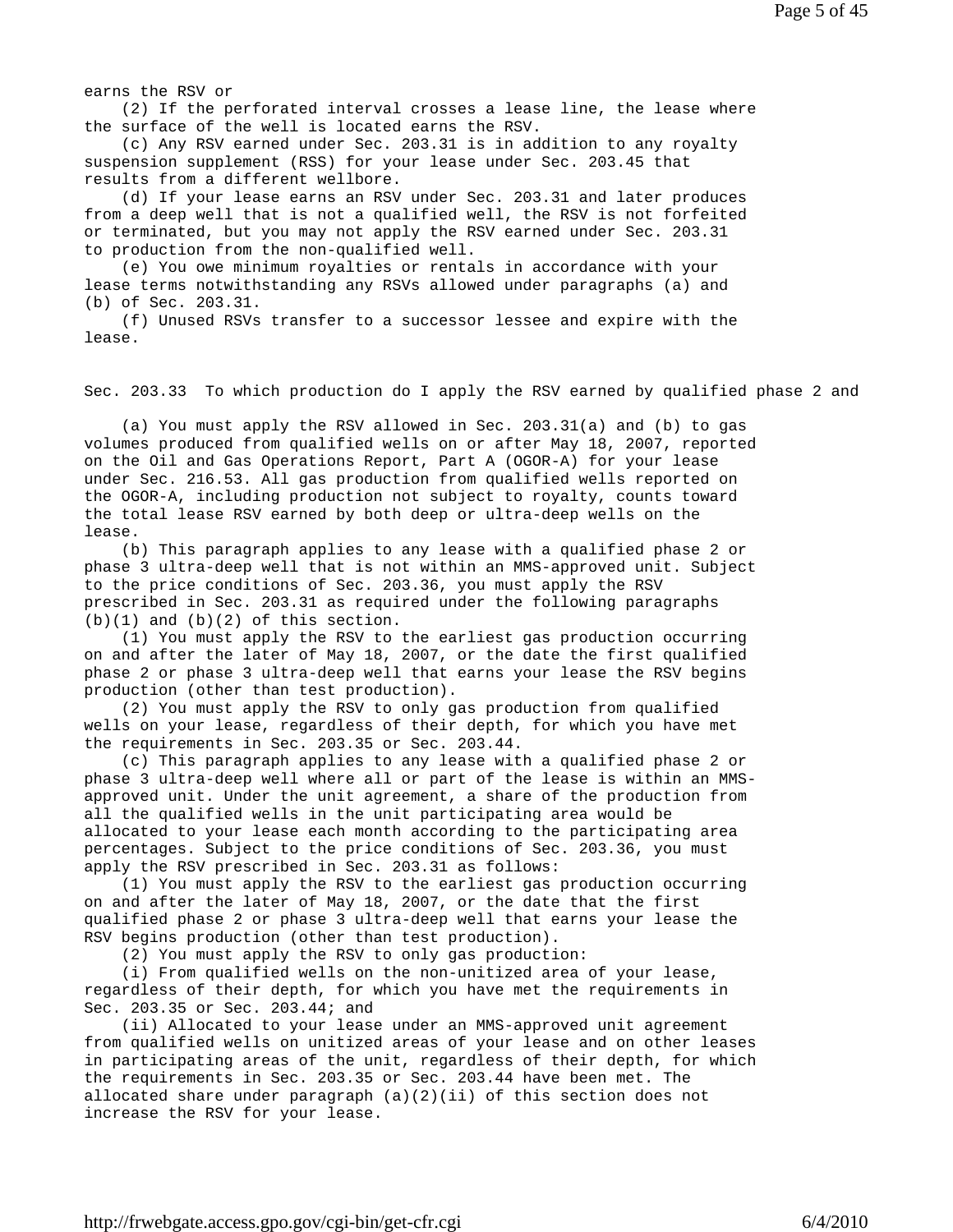Example: The east half of your lease A is unitized with all of lease B. There is one qualified phase 2 ultra-deep well on the non-unitized portion of lease A that earns lease A an RSV of 35 BCF under Sec. 203.31, one qualified deep well on the unitized portion of lease A (drilled after the ultra-deep well on the non-unitized portion of that lease) and a qualified phase 2 ultra-deep well on lease B that earns lease B a 35 BCF RSV under Sec. 203.31. The participating area percentages allocate 40 percent of production from both of the unit qualified wells to lease A and 60 percent to lease B. If the nonunitized qualified phase 2

## [[Page 27]]

ultra-deep well on lease A produces 12 BCF, and the unitized qualified well on lease A produces 18 BCF, and the qualified well on lease B produces 37 BCF, then the production volume from and allocated to lease A to which the lease A RSV applies is  $34$  BCF  $[12 + (18 + 37)(0.40)]$ . The production volume allocated to lease B to which the lease B RSV applies is 33 BCF  $[(18 + 37)(0.60)]$ . None of the volumes produced from a well that is not within a unit participating area may be allocated to other leases in the unit.

 (d) You must begin paying royalties when the cumulative production of gas from all qualified wells on your lease, or allocated to your lease under paragraph (b) of this section, reaches the applicable RSV allowed under Sec. 203.31 or Sec. 203.41. For the month in which cumulative production reaches this RSV, you owe royalties on the portion of gas production from or allocated to your lease that exceeds the RSV remaining at the beginning of that month.

Sec. 203.34 To which production may an RSV earned by qualified phase 2 and phase 3

You may not apply an RSV earned under Sec. 203.31:

 (a) To production from completions less than 15,000 feet TVD SS, except in cases where the qualified well is re-perforated in the same reservoir previously perforated deeper than 15,000 feet TVD SS;

 (b) To production from a deep well or ultra-deep well on any other lease, except as provided in paragraph (c) of Sec. 203.33;

(c) To any liquid hydrocarbon (oil and condensate) volumes; or

 (d) To production from a deep well or ultra-deep well that commenced drilling before:

 (1) March 26, 2003, on a lease that is located entirely or partly in water less than 200 meters deep; or

 (2) May 18, 2007, on a lease that is located entirely in water more than 200 meters deep.

Sec. 203.35 What administrative steps must I take to use the RSV earned by a qualif

To use an RSV earned under Sec. 203.31:

 (a) You must notify the MMS Regional Supervisor for Production and Development in writing of your intent to begin drilling operations on all your ultra-deep wells.

 (b) Before beginning production, you must meet any production measurement requirements that the MMS Regional Supervisor for Production and Development has determined are necessary under 30 CFR Part 250, Subpart L.

 (c)(1) Within 30 days of the beginning of production from any wells that would become qualified phase 2 or phase 3 ultra-deep wells by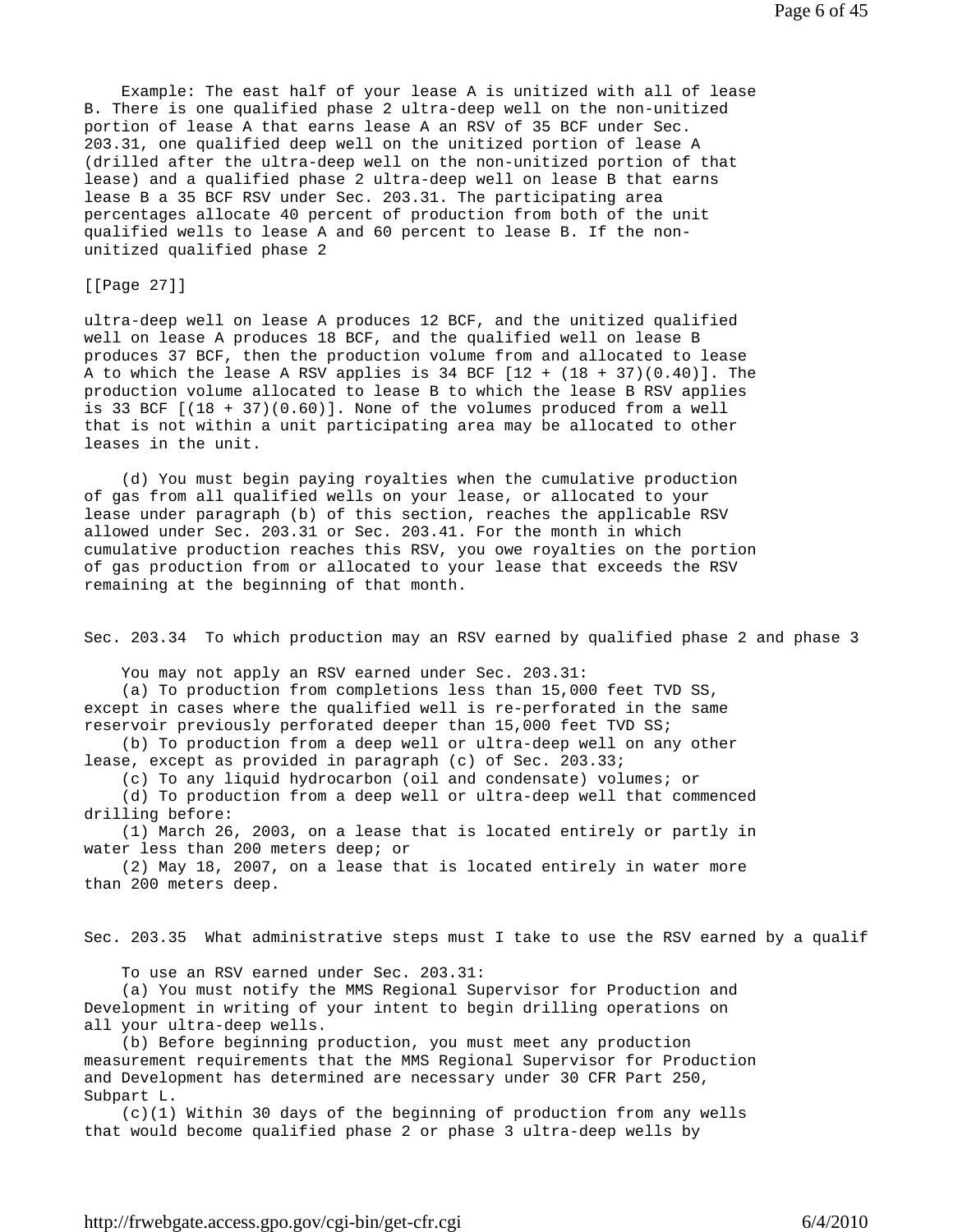satisfying the requirements of this section:

 (i) Provide written notification to the MMS Regional Supervisor for Production and Development that production has begun; and

 (ii) Request confirmation of the size of the RSV earned by your lease.

 (2) If you produced from a qualified phase 2 or phase 3 ultra-deep well before December 18, 2008, you must provide the information in paragraph  $(c)(1)$  of this section no later than January 20, 2009.

 (d) If you cannot produce from a well that otherwise meets the criteria for a qualified phase 2 ultra-deep well that is an ultra-deep short sidetrack before May 3, 2009, on a lease that is located entirely or partly in water less than 200 meters deep, or before May 3, 2013, on a lease that is located entirely in water more than 200 meters but less than 400 meters deep, the MMS Regional Supervisor for Production and Development may extend the deadline for beginning production for up to 1 year, based on the circumstances of the particular well involved, if it meets all the following criteria.

 (1) The delay occurred after drilling reached the total depth in your well.

 (2) Production (other than test production) was expected to begin from the well before May 3, 2009, on a lease that is located entirely or partly in water less than 200 meters deep or before May 3, 2013, on a lease that is located entirely in water more than 200 meters but less than 400 meters deep. You must provide a credible activity schedule with supporting documentation.

 (3) The delay in beginning production is for reasons beyond your control, such as adverse weather and accidents which MMS deems were unavoidable.

[[Page 28]]

Sec. 203.36 Do I keep royalty relief if prices rise significantly?

 (a) You must pay royalties on all gas production to which an RSV otherwise would be applied under Sec. 203.33 for any calendar year in which the average daily closing New York Mercantile Exchange (NYMEX) natural gas price exceeds the applicable threshold price shown in the following table.

| A price threshold in year 2007 dollars of . |                                                                                                                                                                                                                                                                                                 |
|---------------------------------------------|-------------------------------------------------------------------------------------------------------------------------------------------------------------------------------------------------------------------------------------------------------------------------------------------------|
|                                             | Applies to .                                                                                                                                                                                                                                                                                    |
| $(1)$ \$10.15 per MMBtu                     | (i) The first 25 BCF of RSV earned un<br>phase 2 ultra-deep well on a lease th<br>partly or entirely less than 200 mete<br>December 18, 2008; and<br>(ii) Any RSV earned under Sec. 203.31                                                                                                      |
| $(2)$ \$4.55 per MMBtu                      | well.<br>$(i)$ Any RSV earned under Sec. 203.31<br>well unless the lease terms prescribe<br>threshold;                                                                                                                                                                                          |
|                                             | (ii) The last 10 BCF of the 35 BCF of<br>$203.31(a)$ by a phase 2 ultra-deep wel<br>in water partly or entirely less than<br>before December 18, 2008 and that is<br>(iii) The last 15 BCF of the 35 BCF of<br>$203.31(a)$ by a phase 2 ultra-deep wel<br>(iv) Any RSV earned under Sec. 203.31 |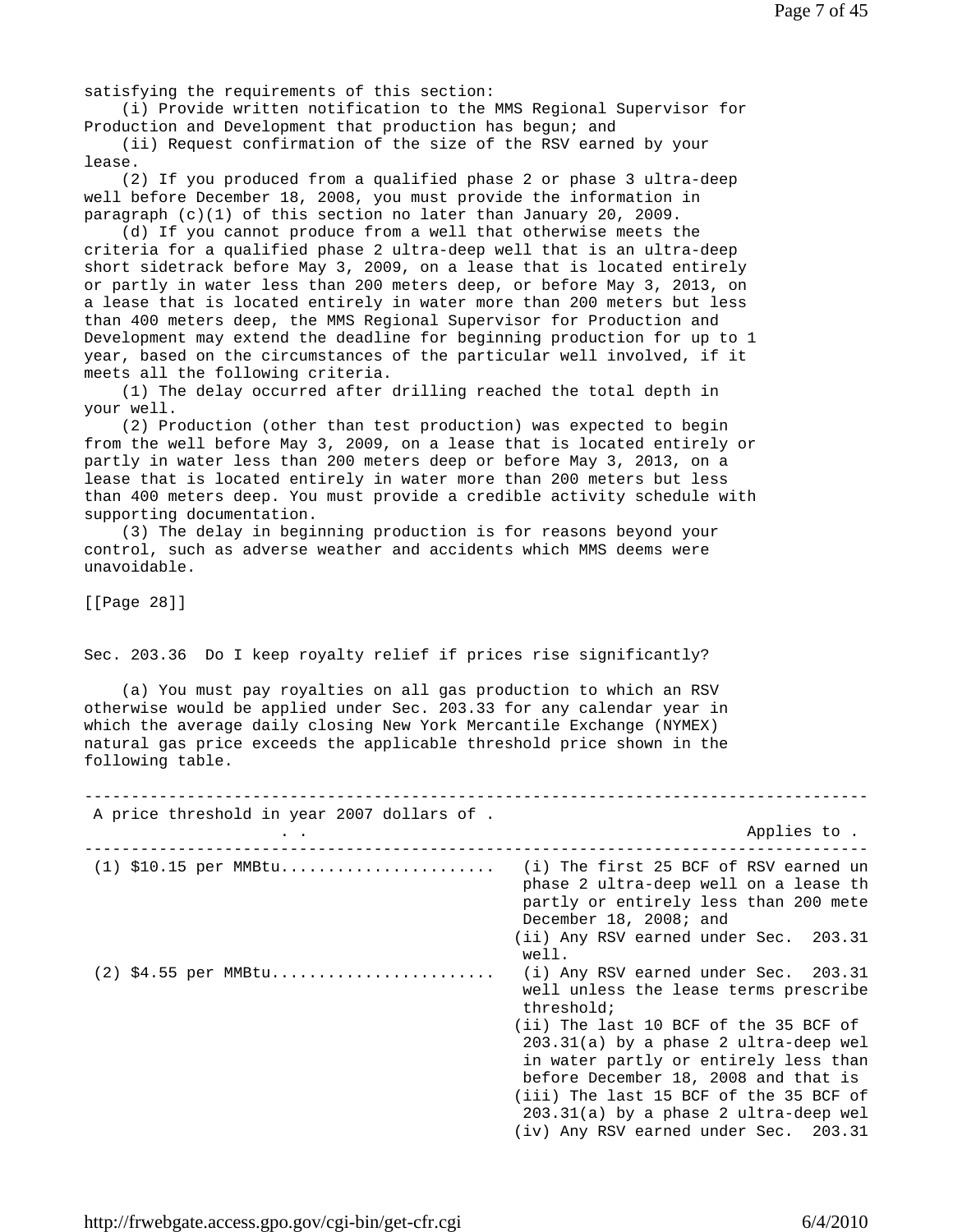well on a lease in water partly or en deep issued on or after December 18, prescribe a different price threshold (v) Any RSV earned under Sec. 203.31( well on a lease in water entirely mor entirely less than 400 meters deep. (3) \$4.08 per MMBtu........................ (i) The first 20 BCF of RSV earned by non-converted lease issued in OCS Lea (4) \$5.83 per MMBtu........................ (i) The first 20 BCF of RSV earned by non-converted lease issued in OCS Lea or 187. ------------------------------------------------------------------------------------

 (b) For purposes of paragraph (a) of this section, determine the threshold price for any calendar year after 2007 by:

 (1) Determining the percentage of change during the year in the Department of Commerce's implicit price deflator for the gross domestic product; and

 (2) Adjusting the threshold price for the previous year by that percentage.

(c) The following examples illustrate how this section applies.

 Example 1: Assume that a lessee drills and begins producing from a qualified phase 2 ultra-deep well in 2008 on a lease issued in 2004 in less than 200 meters of water that earns the lease an RSV of 35 BCF. Further, assume the well produces a total of 18 BCF by the end of 2009 and in both of those years, the average daily NYMEX closing natural gas price is less than \$10.15 (adjusted for inflation after 2007). The lessee does not pay royalty on the 18 BCF because the gas price threshold under paragraph (a)(1) of this section applies to the first 25 BCF of this RSV earned by this phase 2 ultra-deep well. In 2010, the well produces another 13 BCF. In that year, the average daily closing NYMEX natural gas price is greater than \$4.55 per MMBtu (adjusted for inflation after 2007), but less than \$10.15 per MMBtu (adjusted for inflation after 2007). The first 7 BCF produced in 2010 will exhaust the first 25 BCF (that is subject to the \$10.15 threshold) of the 35 BCF RSV that the well earned. The lessee must pay royalty on the remaining 6 BCF produced in 2010, because it is subject to the \$4.55 per MMBtu threshold under paragraph (a)(2)(ii) of this section which was exceeded.

Example 2: Assume that a lessee:

 (1) Drills and produces from well no.1, a qualified deep well in 2008 to a depth of 15,500 feet TVD SS that earns a 15 BCF RSV for the lease under Sec. 203.41, which would be subject to a price threshold of \$10.15 per MMBtu (adjusted for inflation after 2007), meaning the lease is partly or entirely in less than 200 meters of water;

 (2) Later in 2008 drills and produces from well no. 2, a second qualified deep well to a depth of 17,000 feet TVD SS that earns no additional RSV (see Sec.  $203.41(c)(1)$ ); and

 (3) In 2015, drills and produces from well no. 3, a qualified phase 3 ultra-deep well that earns no additional RSV since the lease already has an RSV established by prior deep well production. Further assume that in 2015, the average daily closing NYMEX natural gas price exceeds \$4.55 per MMBtu (adjusted for inflation after 2007) but does not exceed \$10.15 per MMBtu (adjusted for inflation after 2007). In 2015, any remaining RSV earned by well no. 1 (which would have been applied to production from well nos. 1 and 2 in the intervening years), would be applied to production from all three qualified wells. Because the price threshold applicable to that RSV was not exceeded, the production from all three qualified wells would be royalty-free until the 15 BCF RSV earned by well no. 1 is exhausted.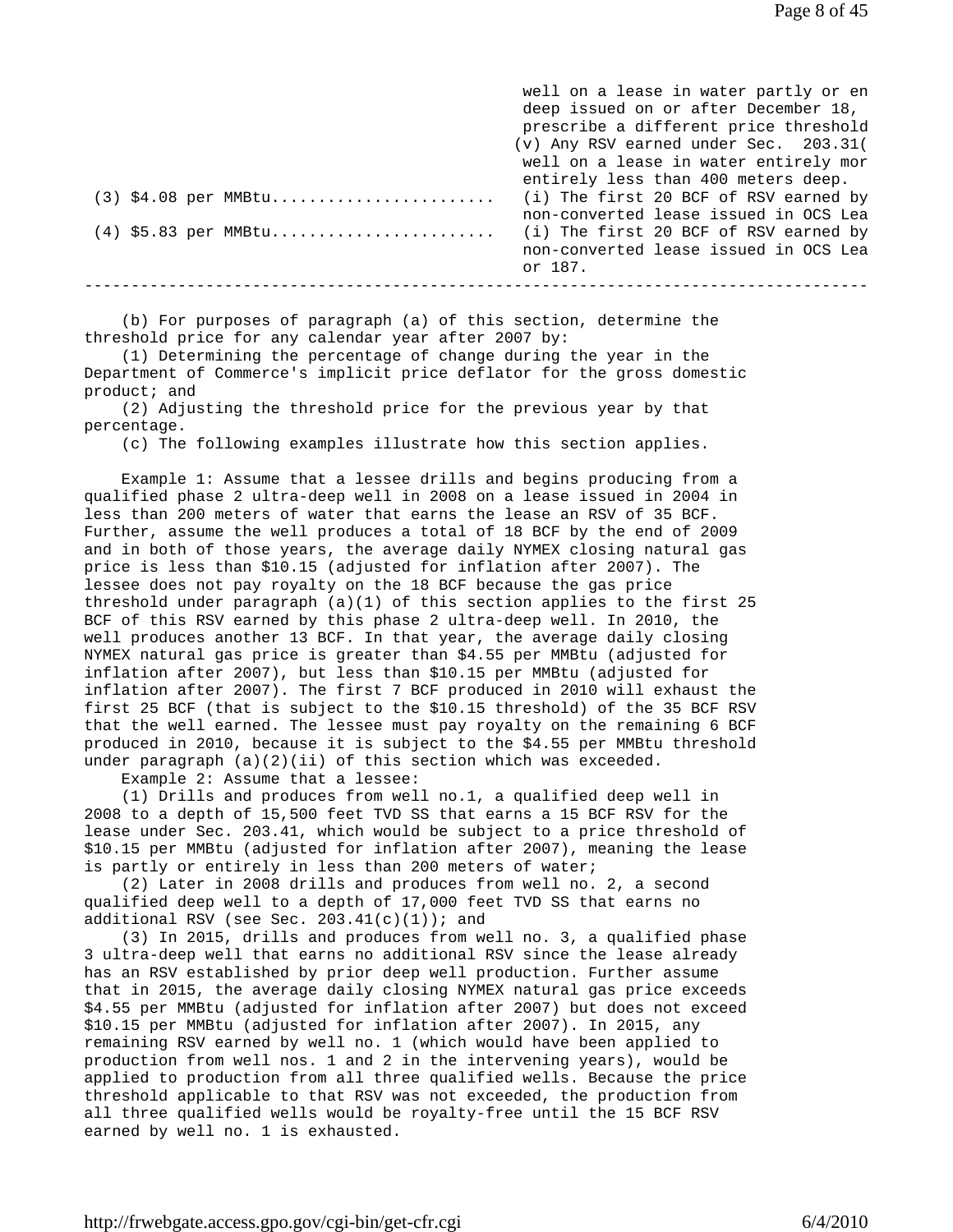[[Page 29]]

 Example 3: Assume the same initial facts regarding the three wells as in Example 2. Further assume that well no. 1 stopped producing in 2011 after it had produced 8 BCF, and that well no. 2 stopped producing in 2012 after it had produced 5 BCF. Two BCF of the RSV earned by well no. 1 remain. That RSV would be applied to production from well no. 3 until it is exhausted, and the lessee therefore would not pay royalty on those 2 BCF produced in 2015, because the \$10.15 per MMBtu (adjusted for inflation after 2007) price threshold is not exceeded. The determination of which price threshold applies to deep gas production depends on when the first qualified well earned the RSV for the lease, not on which wells use the RSV.

 Example 4: Assume that in February 2010 a lessee completes and begins producing from an ultra-deep well (at a depth of 21,500 feet TVD SS) on a lease located in 325 meters of water with no prior production from any deep well and no deep water royalty relief. The ultra-deep well would be a phase 2 ultra-deep well (see definition in Sec. 203.0), and would earn the lease an RSV of 35 BCF under Sec. Sec. 203.30 and 203.31. Further assume that the average daily closing NYMEX natural gas price exceeds \$4.55 per MMBtu (adjusted for inflation after 2007) but does not exceed \$10.15 per MMBtu (adjusted for inflation after 2007) during 2010. Because the lease is located in more than 200 but less than 400 meters of water, the \$4.55 per MMBtu price threshold applies to the whole RSV (see paragraph  $(a)(2)(v)$  of this section), and the lessee will owe royalty on all gas produced from the ultra-deep well in 2010.

 (d) You must pay any royalty due under this section no later than March 31 of the year following the calendar year for which you owe royalty. If you do not pay by that date, you must pay late payment interest under Sec. 218.54 from April 1 until the date of payment.

 (e) Production volumes on which you must pay royalty under this section count as part of your RSV.

Royalty Relief for Drilling Deep Gas Wells on Leases Not Subject to Deep Water Royalty Relief

Source: 69 FR 3510, Jan. 26, 2004, unless otherwise noted.

Sec. 203.40 Which leases are eligible for royalty relief as a result of drilling a

 Your lease may receive an RSV under Sec. Sec. 203.41 through 203.44, and may receive an RSS under Sec. Sec. 203.45 through 203.47, if it meets all the requirements of this section.

 (a) The lease is located in the GOM wholly west of 87 degrees, 30 minutes West longitude in water depths entirely less than 400 meters deep.

 (b) The lease has not produced gas or oil from a well with a perforated interval the top of which is 18,000 feet TVD SS or deeper that commenced drilling either:

 (1) Before March 26, 2003, on a lease that is located partly or entirely in water less than 200 meters deep; or

 (2) Before May 18, 2007, on a lease that is located in water entirely more than 200 meters and entirely less than 400 meters deep.

 (c) In the case of a lease located partly or entirely in water less than 200 meters deep, the lease was issued in a lease sale held either:

(1) Before January 1, 2001;

(2) On or after January 1, 2001, and before January 1, 2004, and, in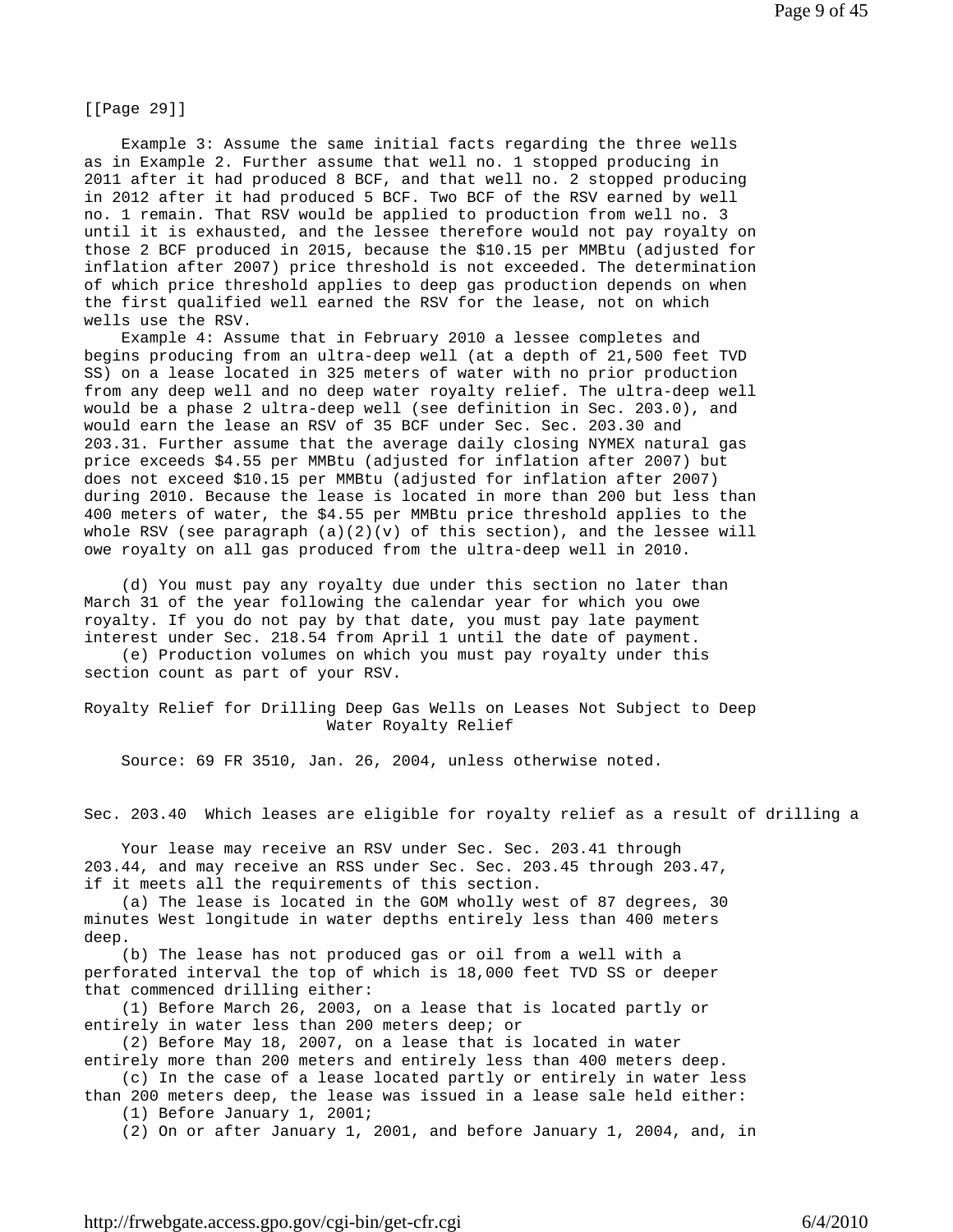cases where the original lease terms provided for an RSV for deep gas production, the lessee has exercised the option provided for in Sec. 203.49; or

 (3) On or after January 1, 2004, and the lease terms provide for royalty relief under Sec. Sec. 203.41 through 203.47 of this part. (Note: Because the original Sec. 203.41 has been divided into new Sec. Sec. 203.41 and 203.42 and subsequent sections have been redesignated as Sec. Sec. 203.43 through 203.48, royalty relief in lease terms for leases issued on or after January 1, 2004, should be read as referring to Sec. Sec. 203.41 through 203.48.)

 (d) If the lease is located entirely in more than 200 meters and less than 400 meters of water, it must either:

 (1) Have been issued before November 28, 1995, and not been granted deep water royalty relief under 43 U.S.C. 1337(a)(3)(C), added by section 302 of the Deep Water Royalty Relief Act; or

 (2) Have been issued after November 28, 2000, and not been granted deep water royalty relief under Sec. Sec. 203.60 through 203.79.

[73 FR 69510, Nov. 18, 2008]

[[Page 30]]

Sec. 203.41 If I have a qualified deep well or a qualified phase 1 ultra-deep well,

 (a) To qualify for a suspension volume under paragraphs (b) or (c) of this section, your lease must meet the requirements in Sec. 203.40 and the requirements in the following table.

------------------------------------------------------------------------ And if it later . . Then your lease . . If your lease has not . . . . . ------------------------------------------------------------------------ (1) produced gas or oil from has a qualified deep earns an RSV any deep well or ultra-deep well or qualified specified in well, phase 1 ultra-deep paragraph (b) of well,. this section. (2) produced gas or oil from has a qualified deep earns an RSV a well with a perforated well with a specified in interval whose top is perforated interval paragraph (c) of 18,000 feet TVD SS or whose top is 18,000 this section. deeper, the feet TVD SS or deeper or a qualified phase 1 ultra-deep well,. ------------------------------------------------------------------------

(b) If your lease meets the requirements in paragraph  $(a)(1)$  of this section, it earns the RSV prescribed in the following table:

------------------------------------------------------------------------ If you have a qualified deep well or a qualified phase 1 ultra-deep Then your lease earns an RSV on well that is: this volume of gas production: ------------------------------------------------------------------------ (1) An original well with a 15 BCF. perforated interval the top of which is from 15,000 to less than 18,000 feet TVD SS, (2) A sidetrack with a perforated 4 BCF plus 600 MCF times sidetrack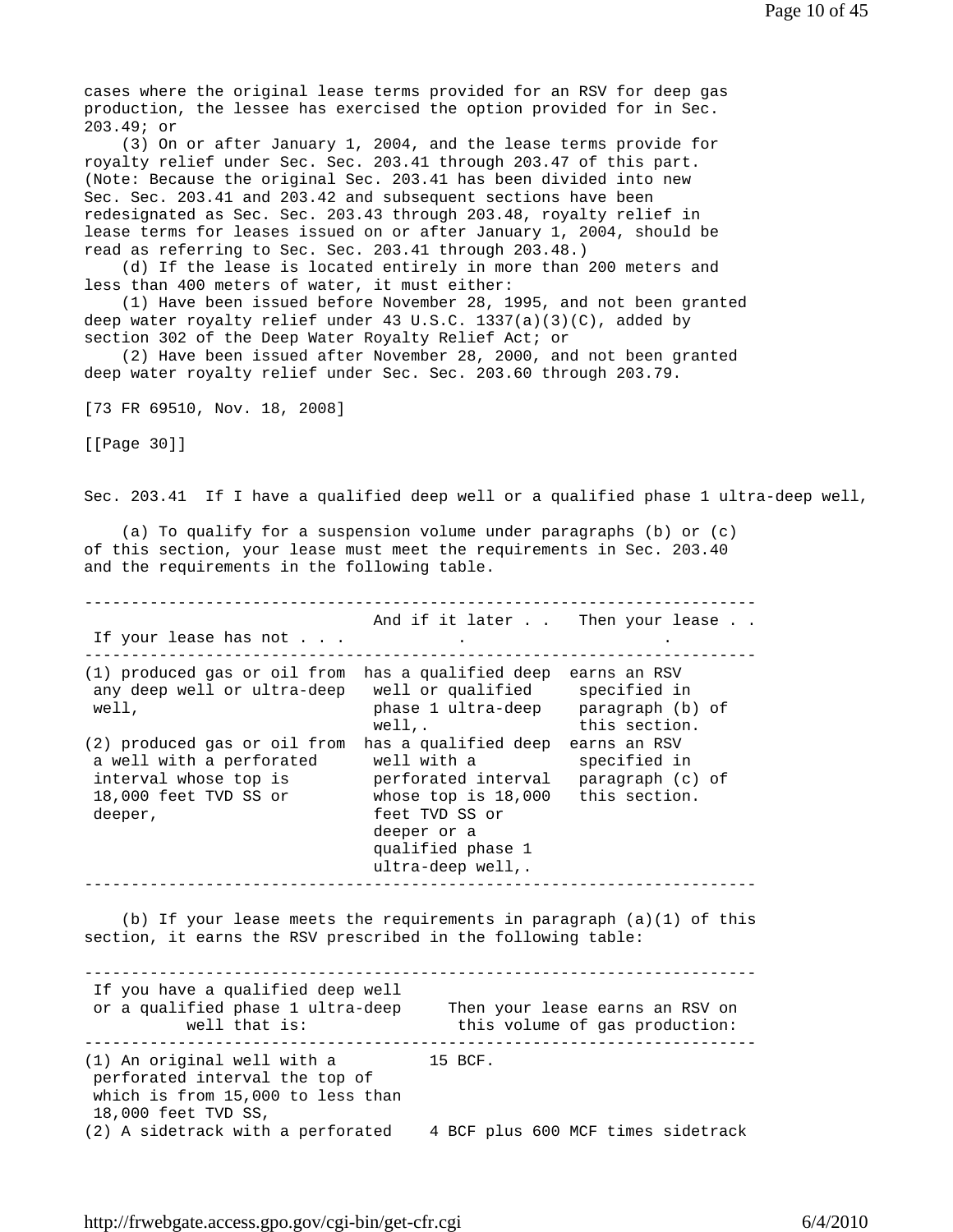interval the top of which is from measured depth (rounded to the 15,000 to less than 18,000 feet nearest 100 feet) but no more than TVD SS, 15 BCF. (3) An original well with a 25 BCF. perforated interval the top of which is at least 18,000 feet TVD SS, (4) A sidetrack with a perforated 4 BCF plus 600 MCF times sidetrack interval the top of which is at measured depth (rounded to the least 18,000 feet TVD SS, hearest 100 feet) but no more than 25 BCF. ------------------------------------------------------------------------ (c) If your lease meets the requirements in paragraph (a)(2) of this section, it earns the RSV prescribed in the following table. The RSV specified in this paragraph is in addition to any RSV your lease already may have earned from a qualified deep well with a perforated interval whose top is from 15,000 feet to less than 18,000 feet TVD SS. ------------------------------------------------------------------------------------ If you have a qualified deep well or a qualified phase 1 ultra-deep well that is . . Then you earn an RSV on this am **.** The contract of the contract of the contract of ------------------------------------------------------------------------------------ (1) An original well or a sidetrack with a 0 BCF. perforated interval the top of which is from 15,000 to less than 18,000 feet TVD SS, (2) An original well with a perforated 10 BCF. interval the top of which is 18,000 feet TVD SS or deeper, (3) A sidetrack with a perforated interval 4 BCF plus 600 MCF times sidetrack me the top of which is 18,000 feet TVD SS or nearest 100 feet) but no more than 1 deeper, ------------------------------------------------------------------------------------ (d) Lessees may request a refund of or recoup royalties paid on production from qualified wells on a lease that is located in water entirely deeper than 200 meters but entirely less than 400 meters deep that: (1) Occurs before December 18, 2008; and (2) Is subject to application of an RSV under either Sec. 203.31 or Sec. 203.41. (e) The following examples illustrate how this section applies, assuming your lease meets the location, prior production, and lease issuance conditions in Sec. 203.40 and paragraph (a) of this section: Example 1: If you have a qualified deep well that is an original well with a perforated interval the top of which is 16,000 feet TVD SS, your lease earns an RSV of 15 BCF under paragraph (b)(1) of this section. This RSV must be applied to gas production from all qualified wells on your lease, as prescribed in Sec. Sec. 203.43 and 203.48. However, if the top of the perforated interval is 18,500 feet TVD SS, the RSV is 25 BCF according to paragraph (b)(3) of this section. [[Page 31]] Example 2: If you have a qualified deep well that is a sidetrack, with a perforated interval the top of which is 16,000 feet TVD SS and a

sidetrack measured depth of 6,789 feet, we round the measured depth to 6,800 feet and your lease earns an RSV of 8.08 BCF under paragraph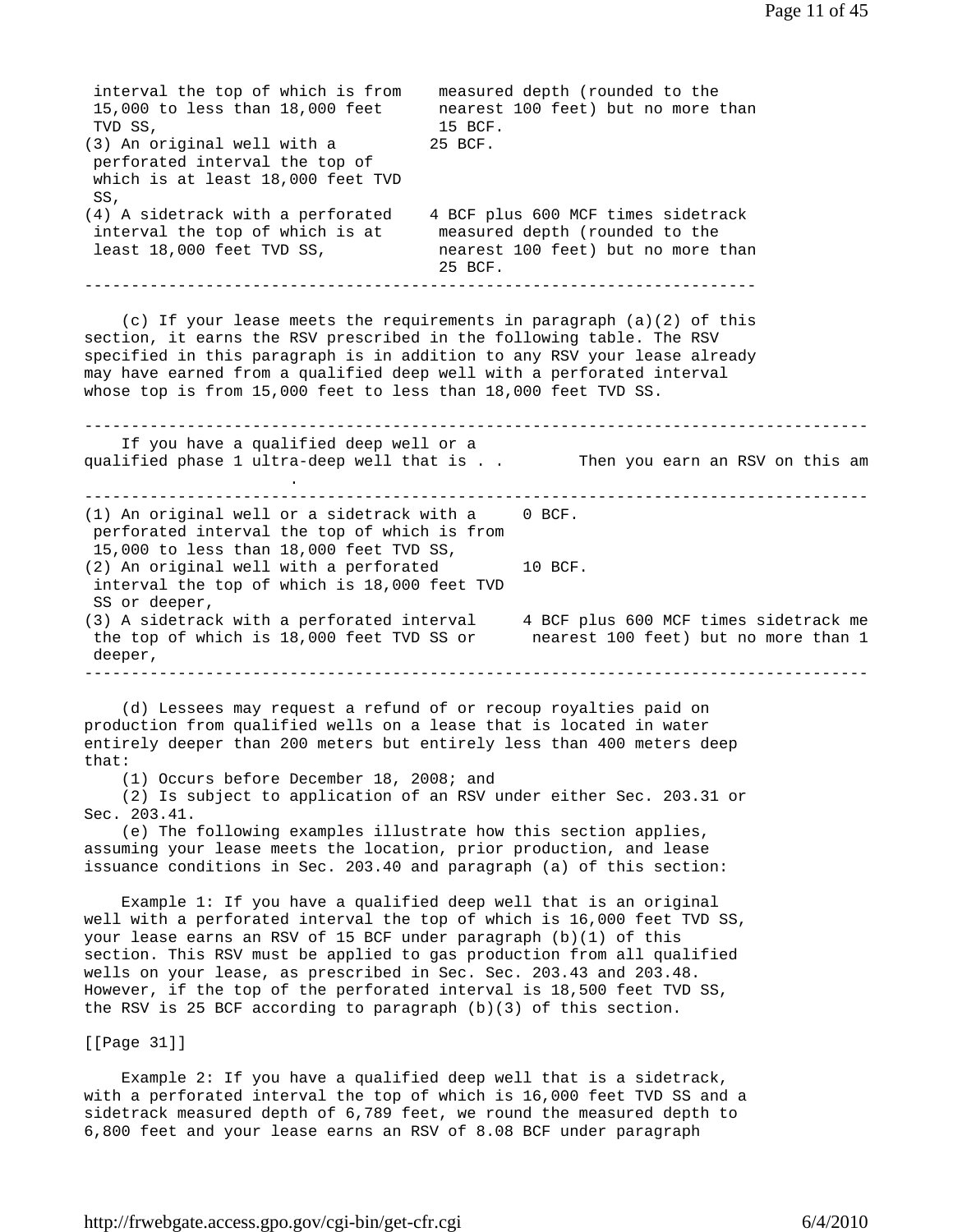(b)(2) of this section. This RSV would be applied to gas production from all qualified wells on your lease, as prescribed in Sec. Sec. 203.43 and 203.48.

 Example 3: If you have a qualified deep well that is a sidetrack, with a perforated interval the top of which is 16,000 feet TVD SS and a sidetrack measured depth of 19,500 feet, your lease earns an RSV of 15 BCF. This RSV would be applied to gas production from all qualified wells on your lease, as prescribed in Sec. Sec. 203.43 and 203.48, even though 4 BCF plus 600 MCF per foot of sidetrack measured depth equals 15.7 BCF because paragraph (b)(2) of this section limits the RSV for a sidetrack at the amount an original well to the same depth would earn.

 Example 4: If you have drilled and produced a deep well with a perforated interval the top of which is 16,000 feet TVD SS before March 26, 2003 (and the well therefore is not a qualified well and has earned no RSV under this section), and later drill:

 (i) A deep well with a perforated interval the top of which is 17,000 feet TVD SS, your lease earns no RSV (see paragraph (c)(1) of this section);

 (ii) A qualified deep well that is an original well with a perforated interval the top of which is 19,000 feet TVD SS, your lease earns an RSV of 10 BCF under paragraph (c)(2) of this section. This RSV would be applied to gas production from qualified wells on your lease, as prescribed in Sec. Sec. 203.43 and 203.48; or

 (iii) A qualified deep well that is a sidetrack with a perforated interval the top of which is 19,000 feet TVD SS, that has a sidetrack measured depth of 7,000 feet, your lease earns an RSV of 8.2 BCF under paragraph  $(c)(3)$  of this section. This RSV would be applied to gas production from qualified wells on your lease, as prescribed in Sec. Sec. 203.43 and 203.48.

 Example 5: If you have a qualified deep well that is an original well with a perforated interval the top of which is 16,000 feet TVD SS, and later drill a second qualified well that is an original well with a perforated interval the top of which is 19,000 feet TVD SS, we increase the total RSV for your lease from 15 BCF to 25 BCF under paragraph  $(c)(2)$  of this section. We will apply that RSV to gas production from all qualified wells on your lease, as prescribed in Sec. Sec. 203.43 and 203.48. If the second well has a perforated interval the top of which is 22,000 feet TVD SS (instead of 19,000 feet), the total RSV for your lease would increase to 25 BCF only in 2 situations: (1) If the second well was a phase 1 ultra-deep well, i.e., if drilling began before May 18, 2007, or (2) the exception in Sec. 203.31(b) applies. In both situations, your lease must be partly or entirely in less than 200 meters of water and production must begin on this well before May 3, 2009. If drilling of the second well began on or after May 18, 2007, the second well would be qualified as a phase 2 or phase 3 ultra-deep well and, unless the exception in Sec. 203.31(b) applies, would not earn any additional RSV (as prescribed in Sec. 203.30), so the total RSV for your lease would remain at 15 BCF.

 Example 6: If you have a qualified deep well that is a sidetrack, with a perforated interval the top of which is 16,000 feet TVD SS and a sidetrack measured depth of 4,000 feet, and later drill a second qualified well that is a sidetrack, with a perforated interval the top of which is 19,000 feet TVD SS and a sidetrack measured depth of 8,000 feet, we increase the total RSV for your lease from 6.4 BCF [4 + (600 \* 4,000)/1,000,000] to 15.2 BCF {6.4 + [4 + (600 \* 8,000)/ 1,000,000)]{time} under paragraphs (b)(2) and (c)(3) of this section. We would apply that RSV to gas production from all qualified wells on your lease, as prescribed in Sec. Sec. 203.43 and 203.48. The difference of 8.8 BCF represents the RSV earned by the second sidetrack that has a perforated interval the top of which is deeper than 18,000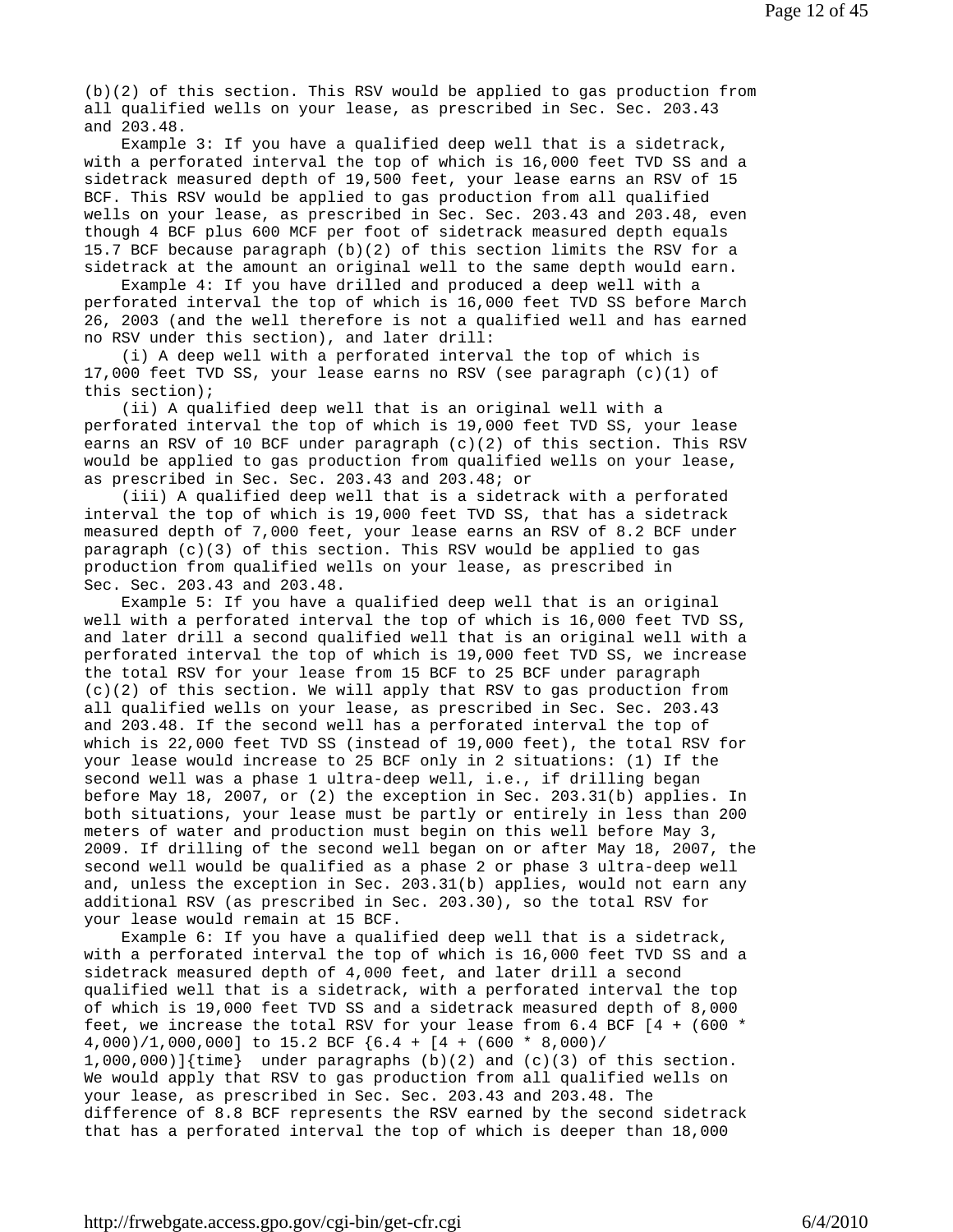feet TVD SS.

[73 FR 69510, Nov. 18, 2008]

Sec. 203.42 What conditions and limitations apply to royalty relief for deep wells

 The conditions and limitations in the following table apply to royalty relief under Sec. 203.41.

| Then                                                                                                                                                                                                                                                                                                                                                                                                                                                                                       |
|--------------------------------------------------------------------------------------------------------------------------------------------------------------------------------------------------------------------------------------------------------------------------------------------------------------------------------------------------------------------------------------------------------------------------------------------------------------------------------------------|
| your lease cannot earn an RSV<br>203.41 as a result<br>under Sec.<br>of drilling any subsequent deep<br>wells or phase 1 ultra-deep<br>wells.                                                                                                                                                                                                                                                                                                                                              |
| that determination establishes<br>the total RSV available for that<br>drilling depth interval on your<br>lease (i.e., either 15,000-<br>18,000 feet TVD SS, or 18,000<br>feet TVD SS and deeper),<br>regardless of the number of<br>subsequent qualified wells you<br>drill to that depth interval.<br>the RSV earned by that well under<br>Sec. 203.41 applies only to<br>production from qualified wells<br>on or allocated to your lease<br>and not to other leases within<br>the unit. |
|                                                                                                                                                                                                                                                                                                                                                                                                                                                                                            |
| the lease with the perforated<br>interval that initially produces<br>earns the RSV. However, if the<br>perforated interval crosses a<br>lease line, the lease where the<br>surface of the well is located<br>earns the RSV.                                                                                                                                                                                                                                                                |
| that RSV is in addition to any<br>RSS for your lease under Sec.<br>203.45 that results from a<br>different wellbore.                                                                                                                                                                                                                                                                                                                                                                       |
| the RSV is not forfeited or<br>terminated, but you may not<br>apply the RSV under Sec.<br>203.41 to production from the<br>non-qualified well.                                                                                                                                                                                                                                                                                                                                             |
| you still owe minimum royalties<br>or rentals in accordance with<br>your lease terms.<br>unused RSVs transfer to a<br>successor lessee and expire with<br>the lease.                                                                                                                                                                                                                                                                                                                       |
|                                                                                                                                                                                                                                                                                                                                                                                                                                                                                            |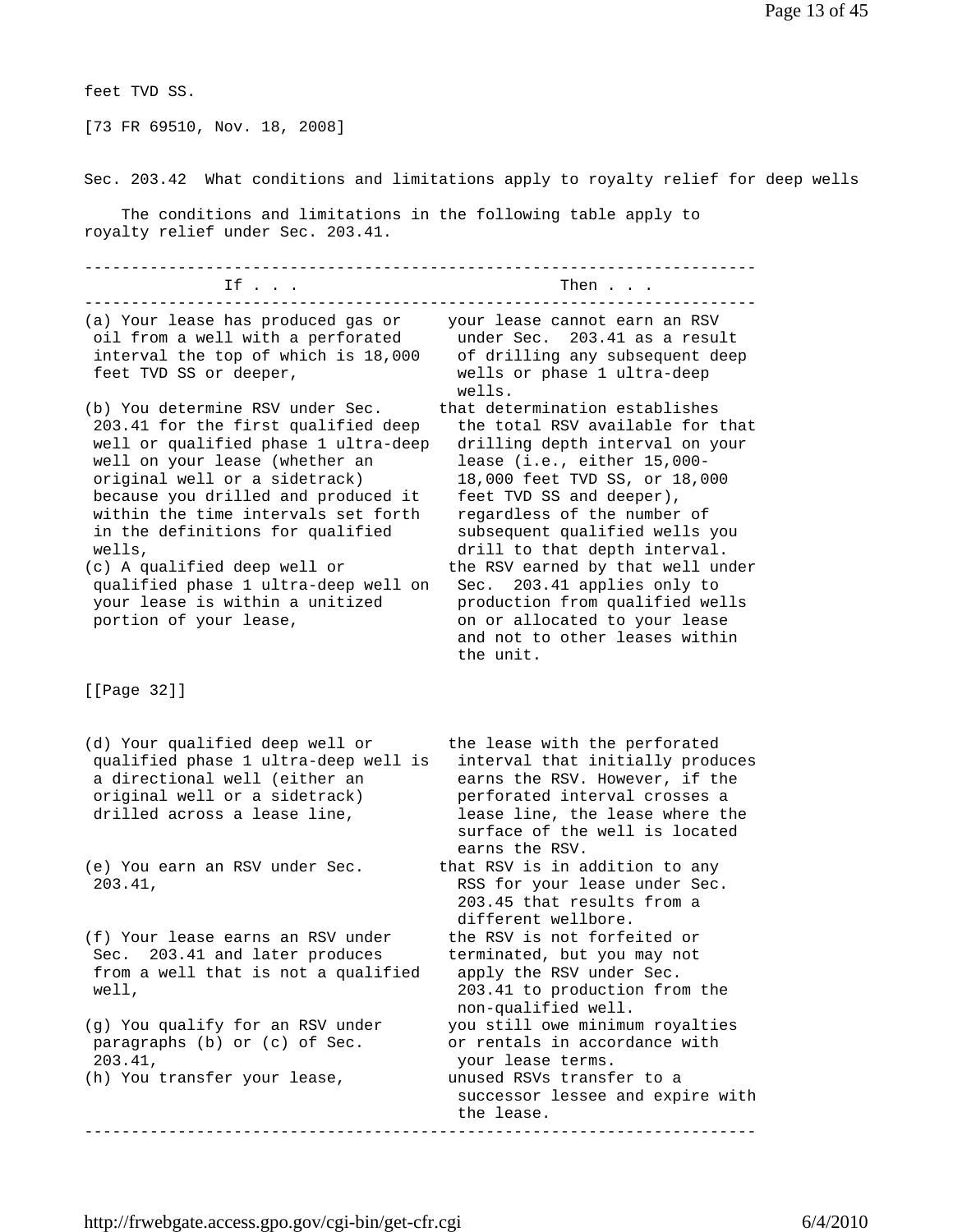Example to paragraph (b): If your first qualified deep well is a sidetrack with a perforated interval whose top is 16,000 feet TVD SS and earns an RSV of 12.5 BCF, and you later drill a qualified original deep well to 17,000 feet TVD SS, the RSV for your lease remains at 12.5 BCF and does not increase to 15 BCF. However, under paragraph (c) of Sec. 203.41, if you subsequently drill a qualified deep well to a depth of 18,000 feet or greater TVD SS, you may earn an additional RSV.

[73 FR 69512, Nov. 18, 2008]

Sec. 203.43 To which production do I apply the RSV earned from qualified deep wells

 (a) You must apply the RSV prescribed in Sec. 203.41(b) and (c) to gas volumes produced from qualified wells on or after May 3, 2004, reported on the OGOR-A for your lease under Sec. 216.53, as and to the extent prescribed in Sec. Sec. 203.43 and 203.48.

(1) Except as provided in paragraph  $(a)(2)$  of this section, all gas production from qualified wells reported on the OGOR-A, including production that is not subject to royalty, counts toward the lease RSV.

 (2) Production to which an RSS applies under Sec. Sec. 203.45 and 203.46 does not count toward the lease RSV.

 (b) This paragraph applies to any lease with a qualified deep well or qualified phase 1 ultra-deep well when no part of the lease is within an MMS-approved unit. Subject to the price conditions in Sec. 203.48, you must apply the RSV prescribed in Sec. 203.41 as required under the following paragraphs  $(b)(1)$  and  $(b)(2)$  of this section.

 (1) You must apply the RSV to the earliest gas production occurring on and after the later of:

 (i) May 3, 2004, for an RSV earned by a qualified deep well or qualified phase 1 ultra-deep well on a lease that is located entirely or partly in water less than 200 meters deep;

 (ii) May 18, 2007, for an RSV earned by a qualified deep well on a lease that is located entirely in water more than 200 meters deep; or

 (iii) The date that the first qualified well that earns your lease the RSV begins production (other than test production).

 (2) You must apply the RSV to only gas production from qualified wells on your lease, regardless of their depth, for which you have met the requirements in Sec. 203.35 or Sec. 203.44.

 Example 1: On a lease in water less than 200 meters deep, you began drilling an original deep well with a perforated interval the top of which is 18,200 feet TVD SS in September 2003, that became a qualified deep well in July 2004, when it began producing and using the RSV that it earned. You subsequently drill another original deep well with a perforated interval the top of which is 16,600 feet TVD SS, which becomes a qualified deep well when production begins in August 2008. The first well earned an RSV of 25 BCF (see Sec.  $203.41(a)(1)$  and  $(b)(3)$ ). You must apply any remaining RSV each month beginning in August 2008 to production from both wells until the 25 BCF RSV is fully utilized according to paragraph (b)(2) of this section. If the second well had begun production in August 2009, it would not be a qualified deep well because it started production after expiration in May 2009 of the ability to qualify for royalty relief in this water depth, and could not share any of the remaining RSV (see definition of a qualified deep well in Sec. 203.0).

 Example 2: On a lease in water between 200 and 400 meters deep, you begin drilling an original deep well with a perforated interval the top of which is 17,100 feet TVD SS in November 2010 that becomes a qualified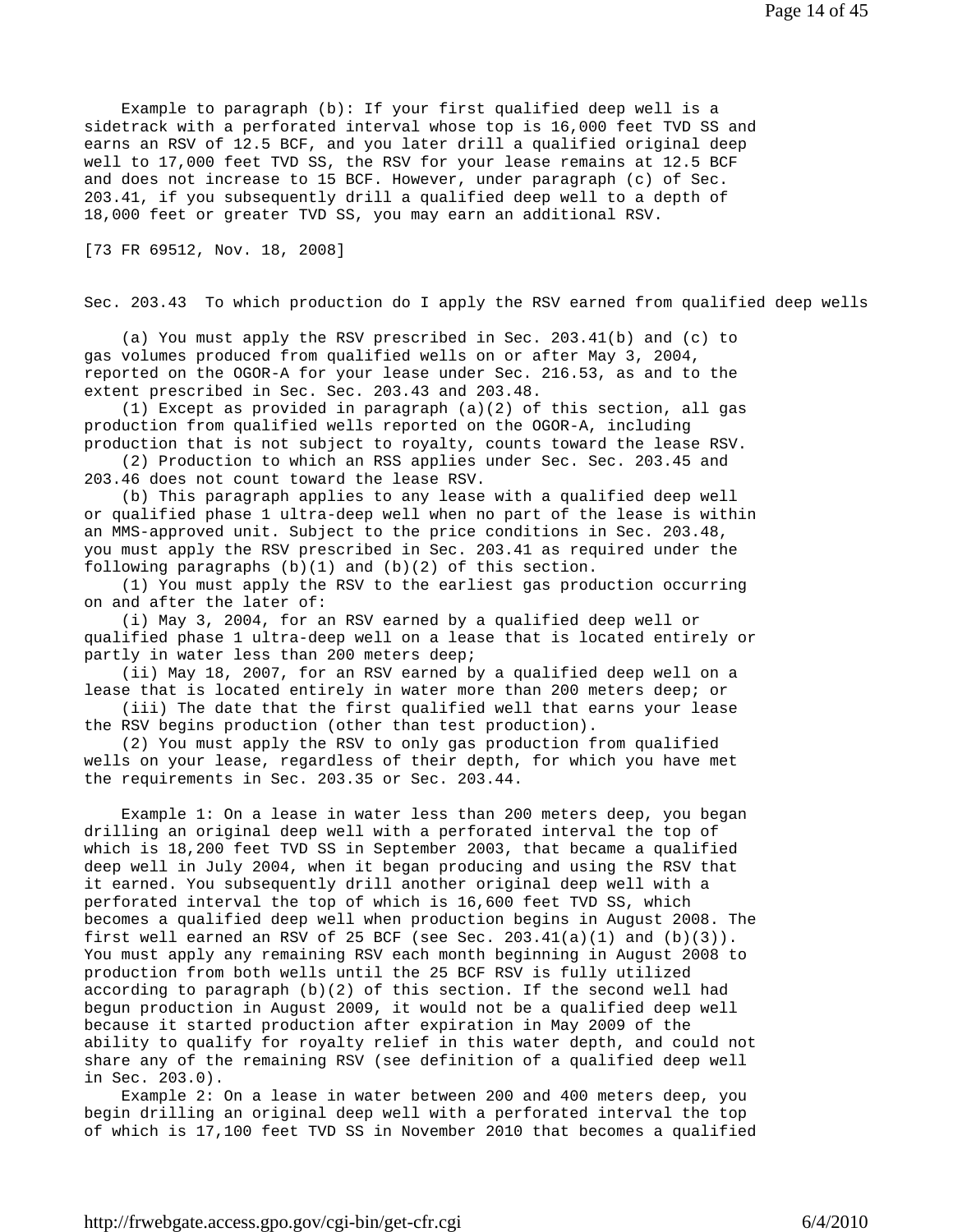deep well in June 2011 when it begins producing

[[Page 33]]

and using the RSV. You subsequently drill another original deep well with a perforated interval the top of which is 15,300 feet TVD SS which becomes a qualified deep well by beginning production in October 2011 (see definition of a qualified deep well in Sec. 203.0). Only the first well earns an RSV equal to 15 BCF (see Sec. 203.41(a) and (b)). You must apply any remaining RSV each month beginning in October 2011 to production from both qualified deep wells until the 15 BCF RSV is fully utilized according to paragraph (b)(2) of this section.

 (c) This paragraph applies to any lease with a qualified deep well or qualified phase 1 ultra-deep well when all or part of the lease is within an MMS-approved unit. Under the unit agreement, a share of the production from all the qualified wells in the unit participating area would be allocated to your lease each month according to the participating area percentages. Subject to the price conditions in Sec. 203.48, you must apply the RSV prescribed under Sec. 203.41 as required under the following paragraphs  $(c)(1)$  through  $(c)(3)$  of this section.

 (1) You must apply the RSV to the earliest gas production occurring on and after the later of:

 (i) May 3, 2004, for an RSV earned by a qualified well or qualified phase 1 ultra-deep well on a lease that is located entirely or partly in water less than 200 meters deep;

 (ii) May 18, 2007, for an RSV earned by a qualified deep well on a lease that is located entirely in water more than 200 meters deep; or

 (iii) The date that the first qualified well that earns your lease the RSV begins production (other than test production).

(2) You must apply the RSV to only gas production:

 (i) From all qualified wells on the non-unitized area of your lease, regardless of their depth, for which you have met the requirements in Sec. 203.35 or Sec. 203.44; and,

 (ii) Allocated to your lease under an MMS-approved unit agreement from qualified wells on unitized areas of your lease and on unitized areas of other leases in the unit, regardless of their depth, for which the requirements in Sec. 203.35 or Sec. 203.44 have been met.

(3) The allocated share under paragraph  $(c)(2)(ii)$  of this section does not increase the RSV for your lease. None of the volumes produced from a well that is not within a unit participating area may be allocated to other leases in the unit.

 Example: The east half of your lease A is unitized with all of lease B. There is one qualified 19,000-foot TVD SS deep well on the nonunitized portion of lease A, one qualified 18,500-foot TVD SS deep well on the unitized portion of lease A, and a qualified 19,400-foot TVD SS deep well on lease B. The participating area percentages allocate 32 percent of production from both of the unit qualified deep wells to lease A and 68 percent to lease B. If the non-unitized qualified deep well on lease A produces 12 BCF and the unitized qualified deep well on lease A produces 15 BCF, and the qualified deep well on lease B produces 10 BCF, then the production volume from and allocated to lease A to which the lease an RSV applies is 20 BCF  $[12 + (15 + 10) * (0.32)]$ . The production volume allocated to lease B to which the lease B RSV applies is 17 BCF [(15 + 10) \* (0.68)].

 (d) You must begin paying royalties when the cumulative production of gas from all qualified wells on your lease, or allocated to your lease under paragraph (c) of this section, reaches the applicable RSV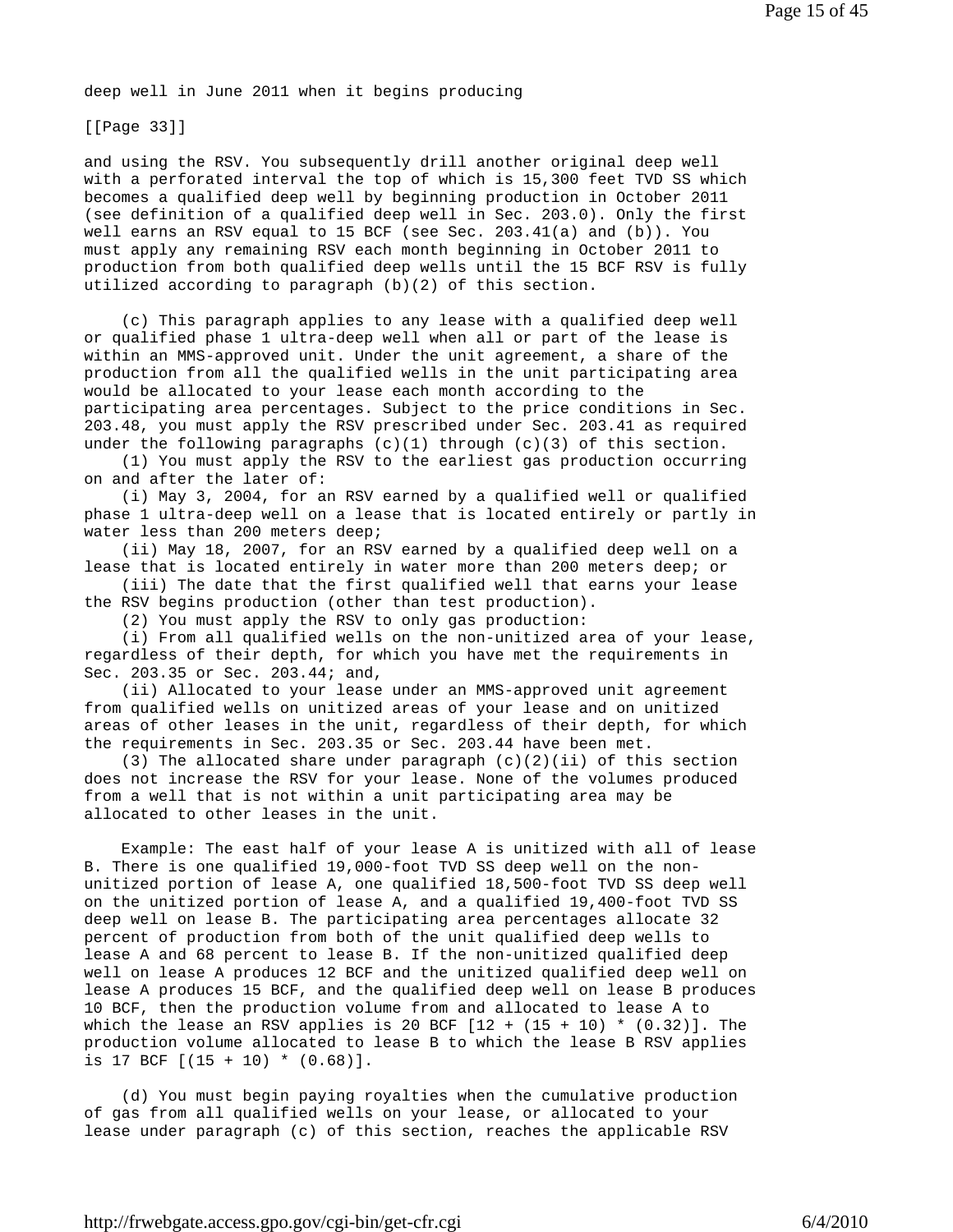allowed under Sec. 203.31 or Sec. 203.41. For the month in which cumulative production reaches this RSV, you owe royalties on the portion of gas production that exceeds the RSV remaining at the beginning of that month.

(e) You may not apply the RSV allowed under Sec. 203.41 to:

 (1) Production from completions less than 15,000 feet TVD SS, except in cases where the qualified deep well is re-perforated in the same reservoir previously perforated deeper than 15,000 feet TVD SS;

 (2) Production from a deep well or phase 1 ultra-deep well on any other lease, except as provided in paragraph (c) of this section;

(3) Any liquid hydrocarbon (oil and condensate) volumes; or

 (4) Production from a deep well or phase 1 ultra-deep well that commenced drilling before:

 (i) March 26, 2003, on a lease that is located entirely or partly in water less than 200 meters deep, or

[[Page 34]]

 (ii) May 18, 2007, on a lease that is located entirely in water more than 200 meters deep.

[73 FR 69512, Nov. 18, 2008]

Sec. 203.44 What administrative steps must I take to use the royalty suspension vol

 (a) You must notify the MMS Regional Supervisor for Production and Development in writing of your intent to begin drilling operations on all deep wells and phase 1 ultra-deep wells; and

 (b) Within 30 days of the beginning of production from all wells that would become qualified wells by satisfying the requirements of this section, you must:

 (1) Provide written notification to the MMS Regional Supervisor for Production and Development that production has begun; and

 (2) Request confirmation of the size of the royalty suspension volume earned by your lease.

 (c) Before beginning production, you must meet any production measurement requirements that the MMS Regional Supervisor for Production and Development has determined are necessary under 30 CFR part 250, subpart L.

 (d) You must provide the information in paragraph (b) of this section by January 20, 2009 if you produced before December 18, 2008 from a qualified deep well or qualified phase 1 ultra-deep well on a lease that is located entirely in water more than 200 meters and less than 400 meters deep.

 (e) The MMS Regional Supervisor for Production and Development may extend the deadline for beginning production for up to one year for a well that cannot begin production before the applicable date prescribed in the definition of ``qualified deep well'' in Sec. 203.0 if it meets all of the following criteria.

 (1) The well otherwise meets the criteria in the definition of a qualified deep well in Sec. 203.0.

 (2) The delay in production occurred after reaching total depth in the well.

 (3) Production (other than test production) was expected to begin from the well before the applicable deadline in the definition of a qualified deep well in Sec. 203.0. You must provide a credible activity schedule with supporting documentation.

 (4) The delay in beginning production is for reasons beyond your control, such as adverse weather and accidents which MMS deems were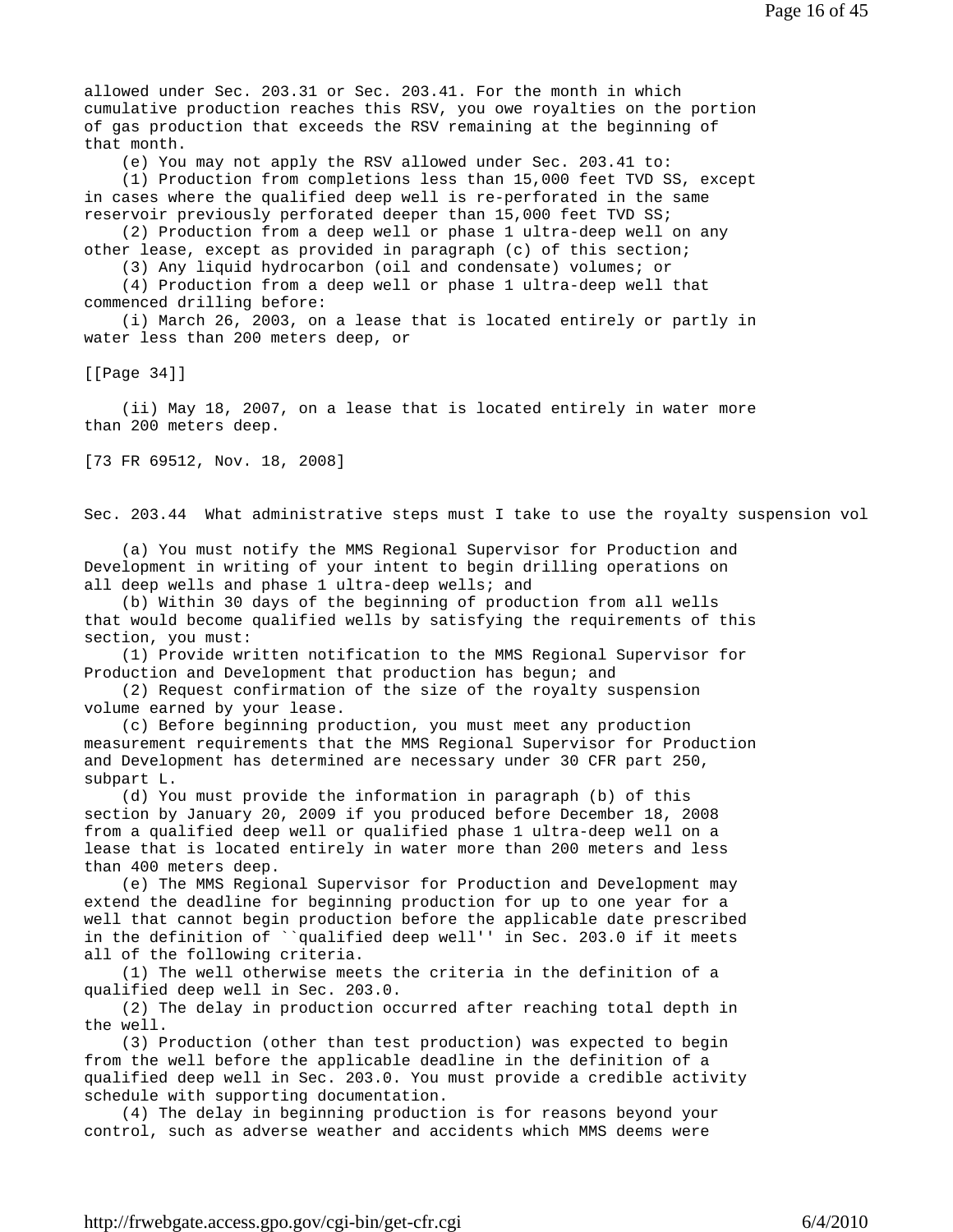unavoidable. [69 FR 3510, Jan. 26, 2004, as amended at 69 FR 24054, Apr. 30, 2004. Redesignated and amended at 73 FR 69512, 69513, Nov. 18, 2008] Sec. 203.45 If I drill a certified unsuccessful well, what royalty relief will my l Your lease may earn a royalty suspension supplement. Subject to paragraph (d) of this section, the royalty suspension supplement is in addition to any royalty suspension volume your lease may earn under Sec. 203.41. (a) If you drill a certified unsuccessful well and you satisfy the administrative requirements of Sec. 203.47, subject to the price conditions in Sec. 203.48, your lease earns an RSS shown in the following table. The RSS is shown in billions of cubic feet of gas equivalent (BCFE) or in thousands of cubic feet of gas equivalent (MCFE) and is applicable to oil and gas production as prescribed in Sec. 204.46. ------------------------------------------------------------------------------------ If you have a certified unsuccessful well Then your lease earns an RSS on t that is: production as prescribed in this s ------------------------------------------------------------------------------------ (1) An original well and your lease has not 5 BCFE. produced gas or oil from a deep well or an ultra-deep well, (2) A sidetrack (with a sidetrack measured 0.8 BCFE plus 120 MCFE times sidetrac depth of at least 10,000 feet) and your the nearest 100 feet) but no more th lease has not produced gas or oil from a deep well or an ultra-deep well, (3) An original well or a sidetrack (with a 2 BCFE. sidetrack measured depth of at least 10,000 feet) and your lease has produced gas or oil from a deep well with a perforated interval the top of which is from 15,000 to less than 18,000 feet TVD SS, ------------------------------------------------------------------------------------

[[Page 35]]

 (b) This paragraph applies to oil and gas volumes you report on the OGOR-A for your lease under Sec. 216.53.

 (1) You must apply the RSS prescribed in paragraph (a) of this section, in accordance with the requirements in Sec. 203.46, to all oil and gas produced from the lease:

 (i) On or after December 18, 2008, if your lease is located in water more than 200 meters but less than 400 meters deep; or

 (ii) On or after May 3, 2004, if your lease is located in water partly or entirely less than 200 meters deep.

 (2) Production to which an RSV applies under Sec. Sec. 203.31 through 203.33 and Sec. Sec. 203.41 through 203.43 does not count toward the lease RSS. All other production, including production that is not subject to royalty, counts toward the lease RSS.

 Example 1: If you drill a certified unsuccessful well that is an original well to a target 19,000 feet TVD SS, your lease earns an RSS of 5 BCFE that would be applied to gas and oil production if your lease has not previously produced from a deep well or an ultra-deep well, or you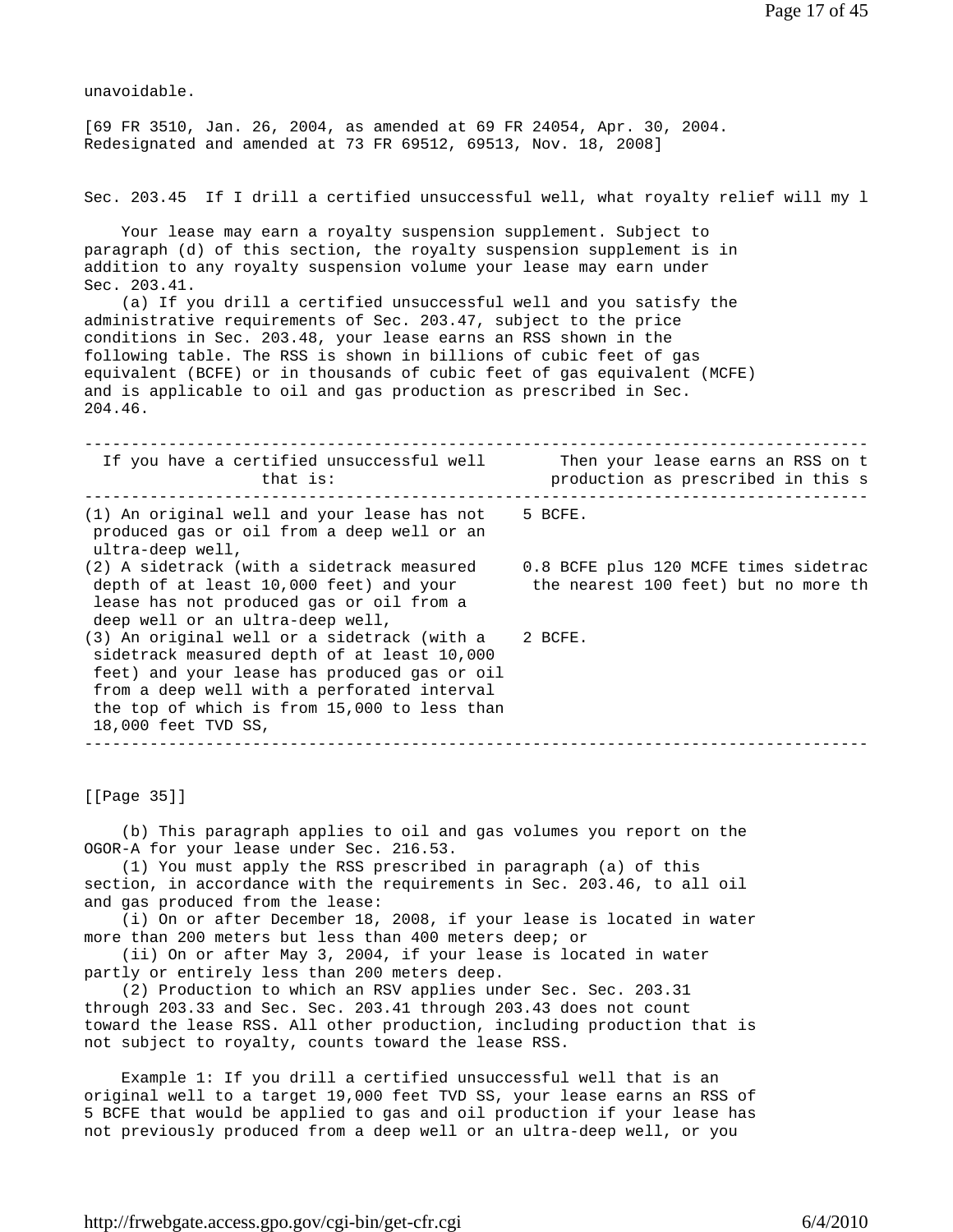earn an RSS of 2 BCFE of gas and oil production if your lease has previously produced from a deep well with a perforated interval from 15,000 to less than 18,000 feet TVD SS, as prescribed in Sec. 203.46.

 Example 2: If you drill a certified unsuccessful well that is a sidetrack that reaches a target 19,000 feet TVD SS, that has a sidetrack measured depth of 12,545 feet, and your lease has not produced gas or oil from any deep well or ultra-deep well, MMS rounds the sidetrack measured depth to 12,500 feet and your lease earns an RSS of 2.3 BCFE of gas and oil production as prescribed in Sec. 203.45.

 (c) The conversion from oil to gas for using the royalty suspension supplement is specified in Sec. 203.73.

 (d) Each lease is eligible for up to two royalty suspension supplements. Therefore, the total royalty suspension supplement for a lease cannot exceed 10 BCFE.

 (1) You may not earn more than one royalty suspension supplement from a single wellbore.

 (2) If you begin drilling a certified unsuccessful well on one lease but the completion target is on a second lease, the entire royalty suspension supplement belongs to the second lease. However, if the target straddles a lease line, the lease where the surface of the well is located earns the royalty suspension supplement.

 (e) If the same wellbore that earns a royalty suspension supplement as a certified unsuccessful well later produces from a perforated interval the top of which is 15,000 feet TVD SS or deeper before May 3, 2009, it will become a qualified well subject to the following conditions:

 (1) Beginning on the date production starts, you must stop applying the royalty suspension supplement earned by that wellbore to your lease production.

 (2) If the completion of this qualified well is on your lease or, in the case of a directional well, is on another lease, then you must subtract from the royalty suspension volume earned by that qualified well the royalty suspension supplement amounts earned by that wellbore that have already been applied either on your lease or any other lease. The difference represents the royalty suspension volume earned by the qualified well.

 (f) If the same wellbore that earned a royalty suspension supplement later has a sidetrack drilled from that wellbore, you are not required to subtract any royalty suspension supplement earned by that wellbore from the royalty suspension volume that may be earned by the sidetrack.

 (g) You owe minimum royalties or rentals in accordance with your lease terms notwithstanding any royalty suspension supplements under this section.

[69 FR 3510, Jan. 26, 2004, as amended at 69 FR 24054, Apr. 30, 2004; 72 FR 25198, May 4, 2007; 73 FR 15890, Mar. 26, 2008. Redesignated and amended at 73 FR 69512, 69513, Nov. 18, 2008]

 Editorial Note: At 73 FR 69513, Nov. 18, 2008, Sec. 203.45 was amended by revising paragraph  $(e)$ ; however, the amendment could not be incorporated because of inaccurate amendatory language.

Sec. 203.46 To which production do I apply the royalty suspension supplements from

 (a) Subject to the requirements of Sec. Sec. 203.40, 203.43, 203.45, 203.47, and 203.48, you must apply an RSS in Sec. 203.45 to the earliest oil and gas production: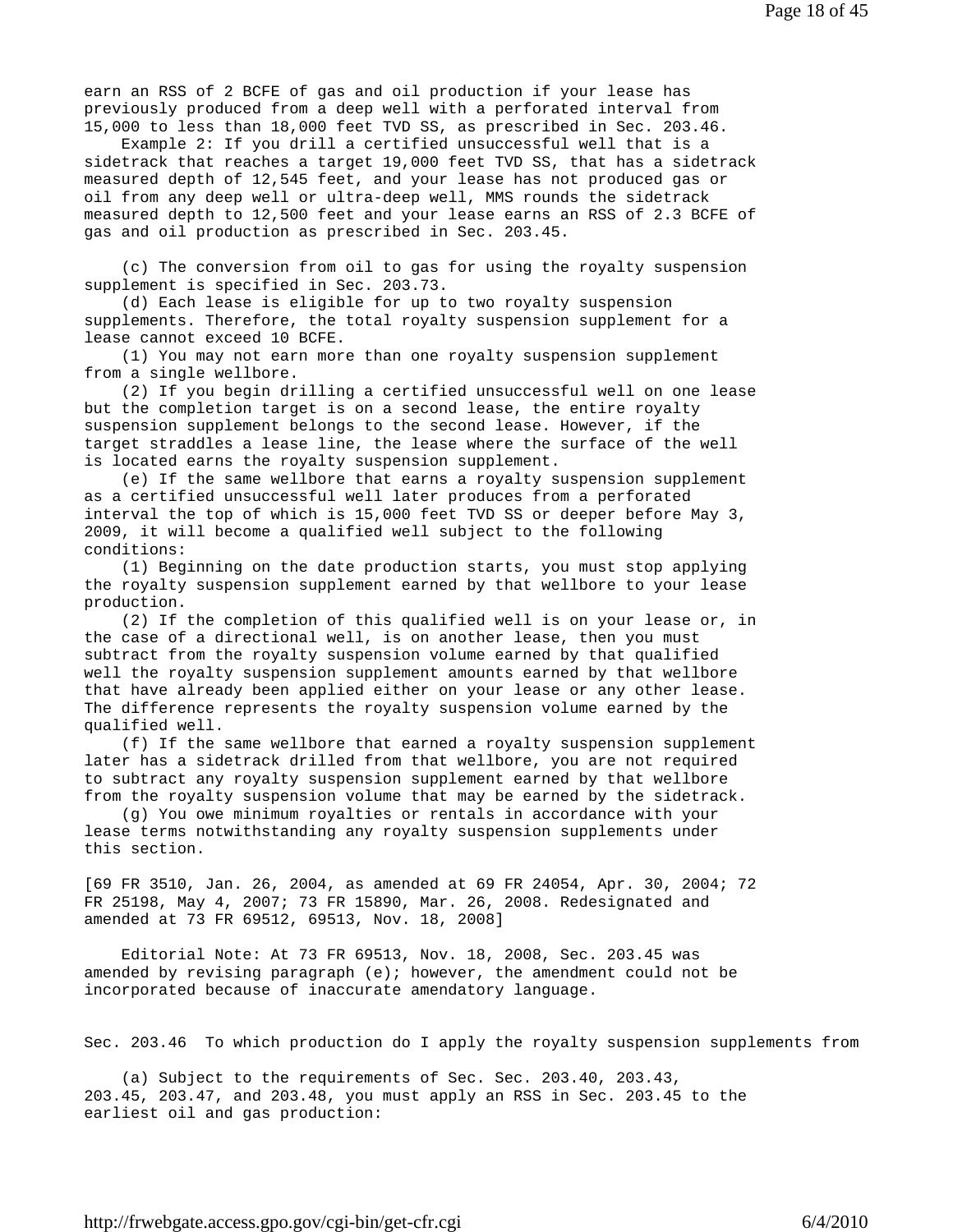[[Page 36]]

 (1) Occurring on and after the day you file the information under Sec. 204.47(b),

 (2) From, or allocated under an MMS-approved unit agreement to, the lease on which the certified unsuccessful well was drilled, without regard to the drilling depth of the well producing the gas or oil.

 (b) If you have a royalty suspension volume for the lease under Sec. 203.41, you must use the royalty suspension volumes for gas produced from qualified wells on the lease before using royalty suspension supplements for gas produced from qualified wells.

 Example to paragraph (b): You have two shallow oil wells on your lease. Then you drill a certified unsuccessful well and earn a royalty suspension supplement of 5 BCFE. Thereafter, you begin production from an original well that is a qualified well that earns a royalty suspension volume of 15 BCF. You use only 2 BCFE of the royalty suspension supplement before the oil wells deplete. You must use up the 15 BCF of royalty suspension volume before you use the remaining 3 BCFE of the royalty suspension supplement for gas produced from the qualified well.

 (c) If you have no current production on which to apply the RSS allowed under Sec. 203.45, your RSS applies to the earliest subsequent production of gas and oil from, or allocated under an MMS-approved unit agreement to, your lease.

 (d) Unused royalty suspension supplements transfer to a successor lessee and expire with the lease.

 (e) You may not apply the RSS allowed under Sec. 203.45 to production from any other lease, except for production allocated to your lease from an MMS-approved unit agreement. If your certified unsuccessful well is on a lease subject to an MMS-approved unit agreement, the lessees of other leases in the unit may not apply any portion of the RSS for your lease to production from the other leases in the unit.

 (f) You must begin or resume paying royalties when cumulative gas and oil production from, or allocated under an MMS-approved unit agreement to, your lease (excluding any gas produced from qualified wells subject to a royalty suspension volume allowed under Sec. 203.41) reaches the applicable royalty suspension supplement. For the month in which the cumulative production reaches this royalty suspension supplement, you owe royalties on the portion of gas or oil production that exceeds the amount of the royalty suspension supplement remaining at the beginning of that month.

[69 FR 3510, Jan. 26, 2004. Redesignated and amended at 73 FR 69512, 69514, Nov. 18, 2008]

Sec. 203.47 What administrative steps do I take to obtain and use the royalty suspe

 (a) Before you start drilling a well on your lease targeted to a reservoir at least 18,000 feet TVD SS, you must notify, in writing, the MMS Regional Supervisor for Production and Development of your intent to begin drilling operations and the depth of the target.

 (b) After drilling the well, you must provide the MMS Regional Supervisor for Production and Development within 60 days after reaching the total depth in your well:

 (1) Information that allows MMS to confirm that you drilled a certified unsuccessful well as defined under Sec. 203.0, including: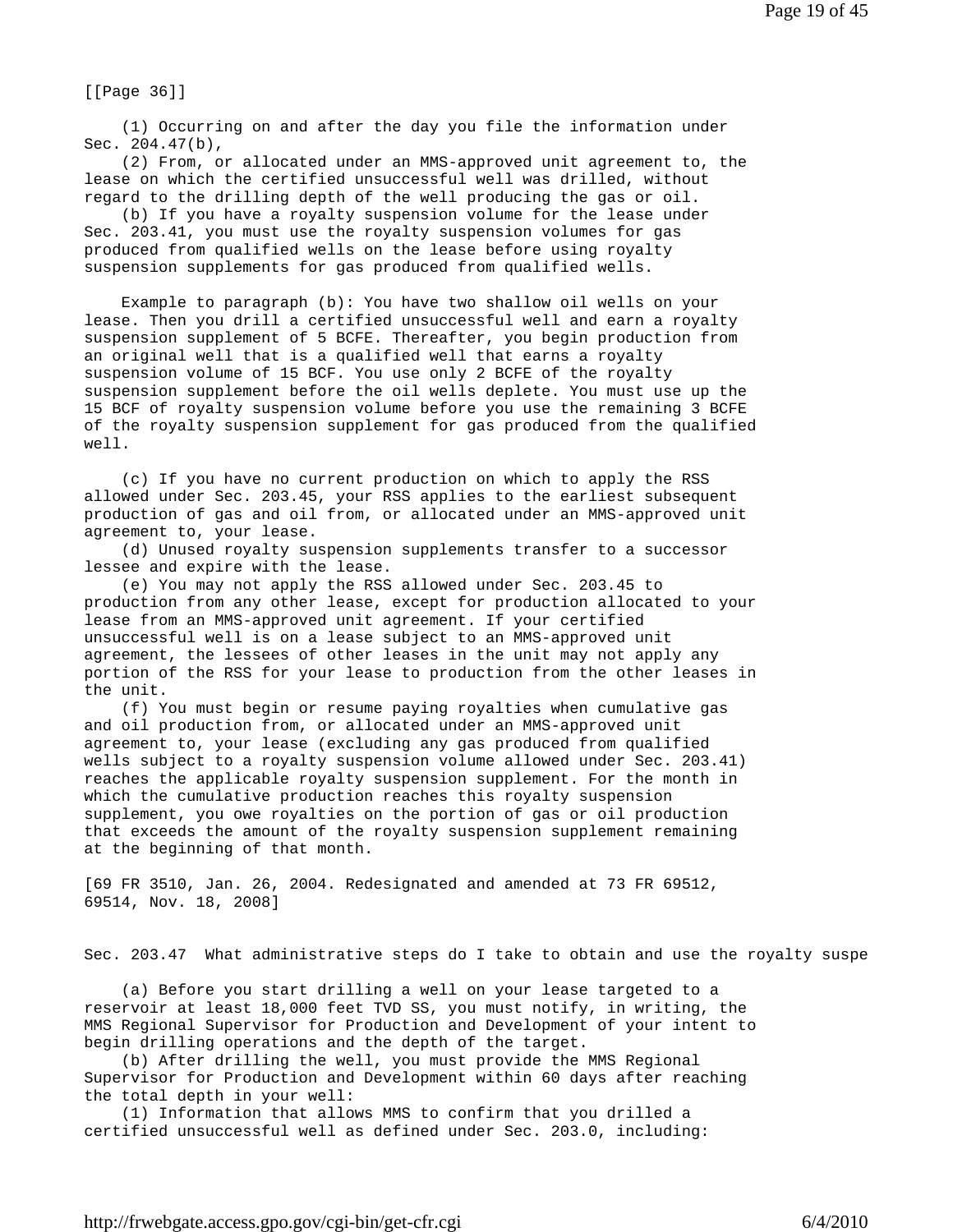(i) Well log data, if your original well or sidetrack does not meet the producibility requirements of 30 CFR part 250, subpart A; or

 (ii) Well log, well test, seismic, and economic data, if your well does meet the producibility requirements of 30 CFR part 250, subpart A; and

 (2) Information that allows MMS to confirm the size of the royalty suspension supplement for a sidetrack, including sidetrack measured depth and supporting documentation.

 (c) If you commenced drilling a well that otherwise meets the criteria for a certified unsuccessful well on a lease located entirely in more than 200 meters and entirely less than 400 meters of water on or after May 18, 2007, and finished it before December 18, 2008, you must provide the information in paragraph (b) of this section no later than February 17, 2009.

[69 FR 3510, Jan. 26, 2004, as amended at 69 FR 24054, Apr. 30, 2004. Redesignated and amended at 69512, 69514, Nov. 18, 2008]

[[Page 37]]

Sec. 203.48 Do I keep royalty relief if prices rise significantly?

 (a) You must pay royalties on all gas and oil production for which an RSV or an RSS otherwise would be allowed under Sec. Sec. 203.40 through 203.47 for any calendar year when the average daily closing NYMEX natural gas price exceeds the applicable threshold price shown in the following table.

------------------------------------------------------------------------------------

For a lease located in water . . . The Mand issued . . .

------------------------------------------------------------------------------------ (1) Partly or entirely less than 200 before December 18, 2008,................. \$ meters deep,

(2) Partly or entirely less than 200 after December 18, 2008, \$ meters deep,

(3) Entirely more than 200 meters and on any date, \$ entirely less than 400 meters deep,

------------------------------------------------------------------------------------

 (b) Determine the threshold price for any calendar year after 2007 by adjusting the threshold price in the previous year by the percentage that the implicit price deflator for the gross domestic product, as published by the Department of Commerce, changed during the calendar year.

 (c) You must pay any royalty due under this section no later than March 31 of the year following the calendar year for which you owe royalty. If you do not pay by that date, you must pay late payment interest under Sec. 218.54 from April 1 until the date of payment.

 (d) Production volumes on which you must pay royalty under this section count as part of your RSV and RSS.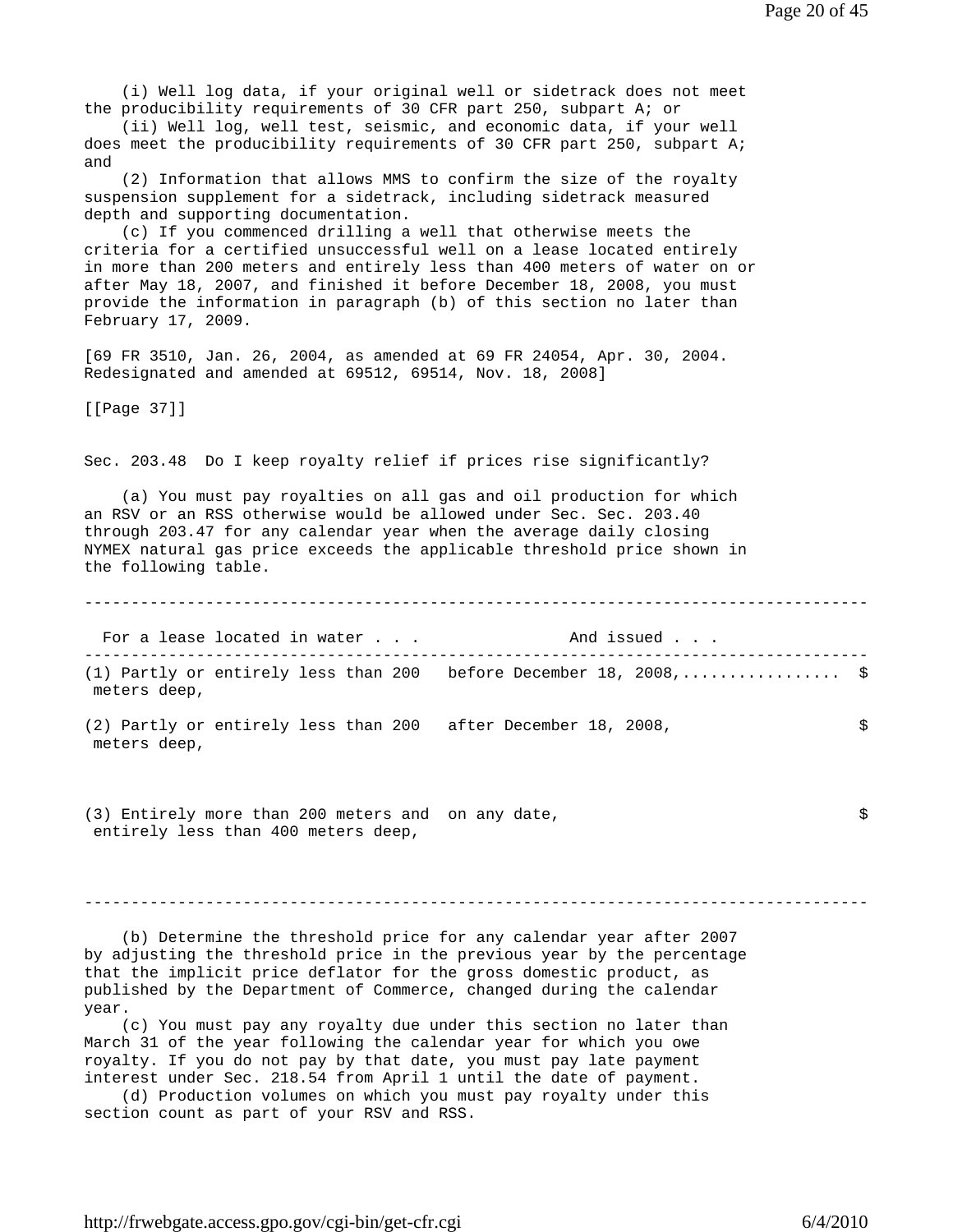[73 FR 69514, Nov. 18, 2008]

Sec. 203.49 May I substitute the deep gas drilling provisions in Sec. 203.0 and Sec my lease terms?

 (a) You may exercise an option to replace the applicable lease terms for royalty relief related to deep-well drilling with those in Sec. 203.0 and Sec. Sec. 203.40 through 203.48 if you have a lease issued with royalty relief provisions for deep-well drilling. Such leases:

 (1) Must be issued as part of an OCS lease sale held after January 1, 2001, and before April 1, 2004; and

 (2) Must be located wholly west of 87 degrees, 30 minutes West longitude in the GOM entirely or partly in water less than 200 meters deep.

 (b) To exercise the option under paragraph (a) of this section, you must notify, in writing, the MMS Regional Supervisor for Production and Development of your decision before September 1, 2004 or 180 days after your lease is issued, whichever is later, and specify the lease and block number.

 (c) Once you exercise the option under paragraph (a) of this section, you are subject to all the activity, timing, and administrative requirements pertaining to deep gas royalty relief as specified in Sec. Sec. 203.40 through 203.48.

 (d) Exercising the option under paragraph (a) of this section is irrevocable. If you do not exercise this option, then the terms of your lease apply.

[69 FR 3510, Jan. 26, 2004. Redesignated and amended at 73 FR 69512, 69515, Nov. 18, 2008]

Royalty Relief for End-of-life Leases

Sec. 203.50 Who may apply for end-of-life royalty relief?

You may apply for royalty relief in two situations.

 (a) Your end-of-life lease (as defined in Sec. 203.2) is an oil and gas lease and has average daily production of at least 100 barrels of oil equivalent (BOE) per month (as calculated in Sec. 203.73) in at least 12 of the past 15 months. The most recent of these 12 months are considered the qualifying months. These 12 months should reflect the basic operation you intend to use until your resources are depleted. If you changed your operation significantly (e.g., begin re-injecting rather than recovering gas) during the qualifying months, or if you do so while we are

[[Page 38]]

processing your application, we may defer action on your application until you revise it to show the new circumstances.

 (b) Your end-of-life lease is other than an oil and gas lease (e.g., sulphur) and has production in at least 12 of the past 15 months. The most recent of these 12 months are considered the qualifying months.

[63 FR 2618, Jan. 16, 1998, as amended at 63 FR 57249, Oct. 27, 1998]

Sec. 203.51 How do I apply for end-of-life royalty relief?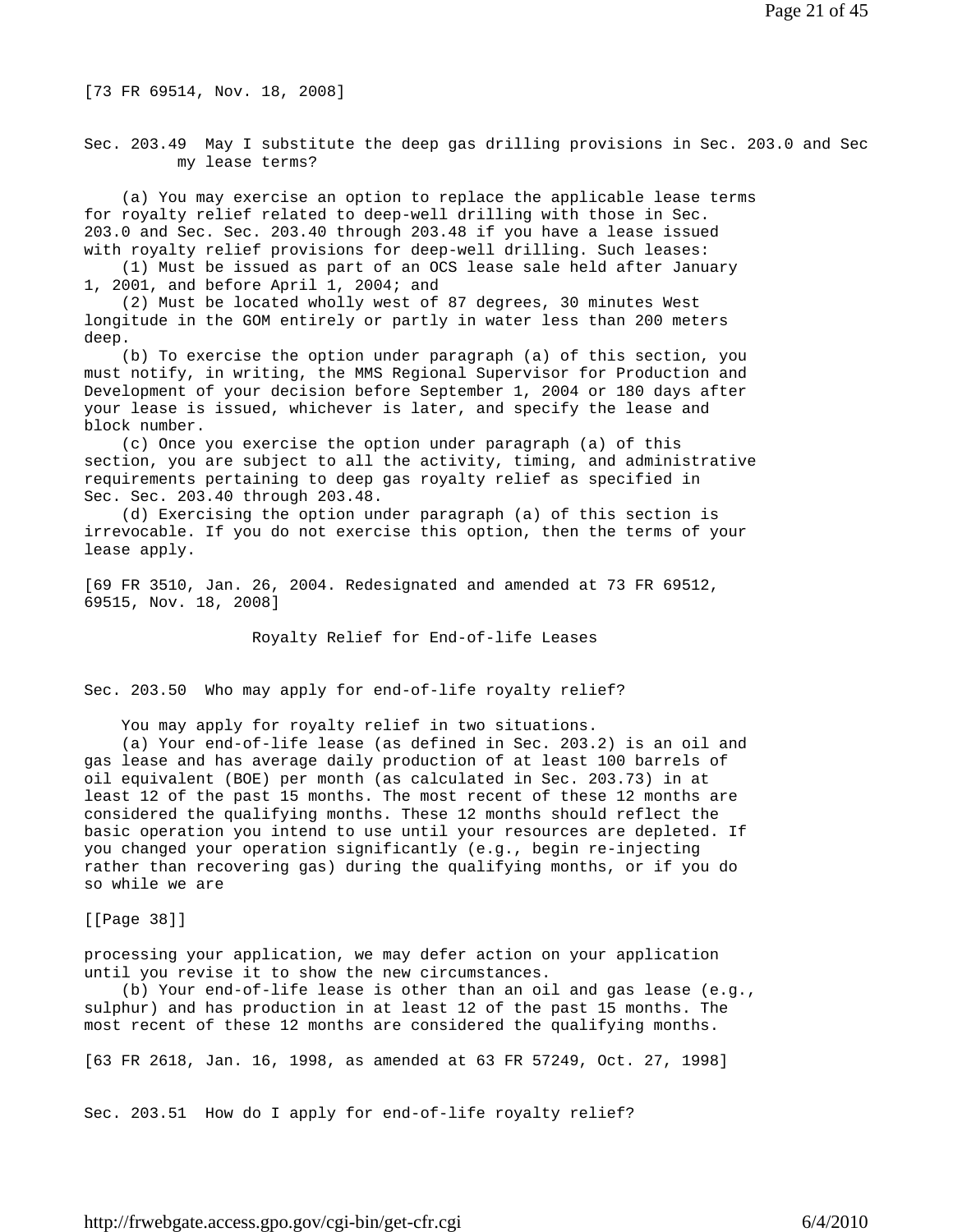You must submit a complete application and the required fee to the appropriate MMS Regional Director. Your MMS regional office will provide specific guidance on the report formats. A complete application for relief includes:

 (a) An administrative information report (specified in Sec. 203.83) and

 (b) A net revenue and relief justification report (specified in Sec. 203.84).

Sec. 203.52 What criteria must I meet to get relief?

 (a) To qualify for relief, you must demonstrate that the sum of royalty payments over the 12 qualifying months exceeds 75 percent of the sum of net revenues (before-royalty revenues minus allowable costs, as defined in Sec. 203.84).

 (b) To re-qualify for relief, e.g., either applying for additional relief on top of relief already granted, or applying for relief sometime after your earlier agreement terminated, you must demonstrate that:

 (1) You have met the criterion listed in paragraph (a) of this section, and

 (2) The 12 required qualifying months of operation have occurred under the current royalty arrangement.

Sec. 203.53 What relief will MMS grant?

 (a) If we approve your application and you meet certain conditions, we will reduce the pre-application effective royalty rate by one-half on production up to the relief volume amount. If you produce more than the relief volume amount:

 (1) We will impose a royalty rate equal to 1.5 times the effective royalty rate on your additional production up to twice the relief volume amount; and

 (2) We will impose a royalty rate equal to the effective rate on all production greater than twice the relief volume amount.

 (b) Regardless of the level of production or prices (see Sec. 203.54), royalty payments due under end-of-life relief will not exceed the royalty obligations that would have been due at the effective royalty rate.

 (1) The effective royalty rate is the average lease rate paid on production during the 12 qualifying months.

 (2) The relief volume amount is the average monthly BOE production for the 12 qualifying months.

Sec. 203.54 How does my relief arrangement for an oil and gas lease operate if pric

 In those months when your current reference price rises by at least 25 percent above your base reference price, you must pay the effective royalty rate on all monthly production.

 (a) Your current reference price is a weighted average of daily closing prices on the NYMEX for light sweet crude oil and natural gas over the most recent full 12 calendar months;

 (b) Your base reference price is a weighted average of daily closing prices on the NYMEX for light sweet crude oil and natural gas during the qualifying months; and

 (c) Your weighting factors are the proportions of your total production volume (in BOE) provided by oil and gas during the qualifying months.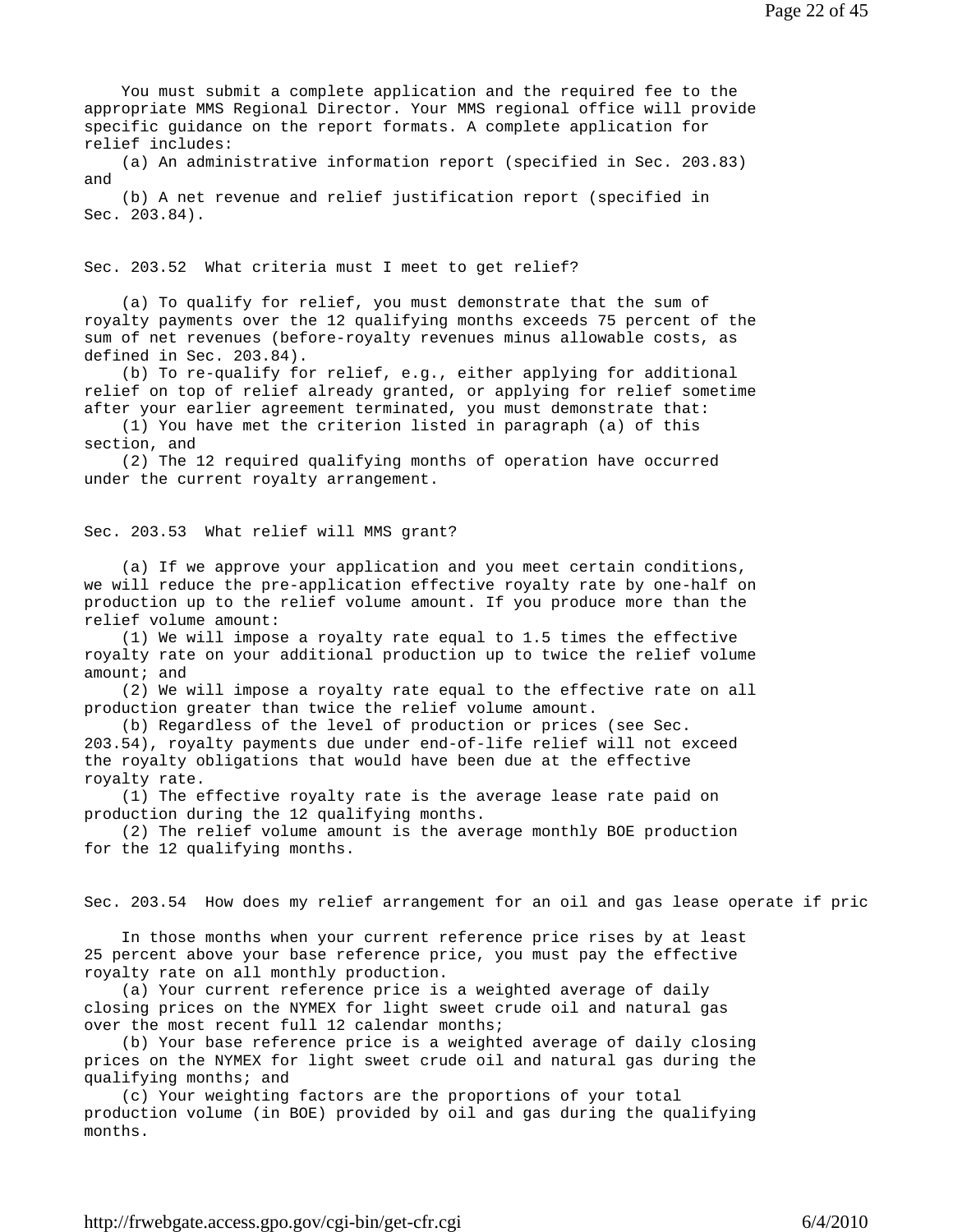Sec. 203.55 Under what conditions can my end-of-life royalty relief arrangement for

 (a) If you have an end-of-life royalty relief arrangement, you may renounce it at any time. The lease rate will return to the effective rate during the qualifying period in the first full month following our receipt of your renouncement of the relief arrangement.

 (b) If you pay the effective lease rate for 12 consecutive months, we will terminate your relief. The lease rate will return to the effective rate in the first full month following this termination.

[[Page 39]]

 (c) We may stipulate in the letter of approval for individual cases certain events that would cause us to terminate relief because they are inconsistent with an end-of-life situation.

Sec. 203.56 Does relief transfer when a lease is assigned?

 Yes. Royalty relief is based on the lease circumstances, not ownership. It transfers upon lease assignment.

 Royalty Relief for Pre-Act Deep Water Leases and for Development and Expansion Projects

Sec. 203.60 Who may apply for royalty relief on a case-by-case basis in deep water

 You may apply for royalty relief under Sec. Sec. 203.61(b) and 203.62 for an individual lease, unit or project if you:

(a) Hold a pre-Act lease (as defined in Sec. 203.0) that we have

assigned to an authorized field (as defined in Sec. 203.0);

(b) Propose an expansion project (as defined in Sec. 203.0); or

(c) Propose a development project (as defined in Sec. 203.0).

[73 FR 69515, Nov. 18, 2008]

Sec. 203.61 How do I assess my chances for getting relief?

 You may ask for a nonbinding assessment (a formal opinion on whether a field would qualify for royalty relief) before turning in your first complete application on an authorized field. This field must have a qualifying well under 30 CFR part 250, subpart A, or be on a lease that has allocated production under an approved unit agreement.

(a) To request a nonbinding assessment, you must:

 (1) Submit a draft application in the format and detail specified in guidance from the MMS regional office for the GOM;

 (2) Propose to drill at least one more appraisal well if you get a favorable assessment; and

(3) Pay a fee under Sec. 203.3.

 (b) You must wait at least 90 days after receiving our assessment to apply for relief under Sec. 203.62.

 (c) This assessment is not binding because a complete application may contain more accurate information that does not support our original assessment. It will help you decide whether your proposed inputs for evaluating economic viability and your supporting data and assumptions are adequate.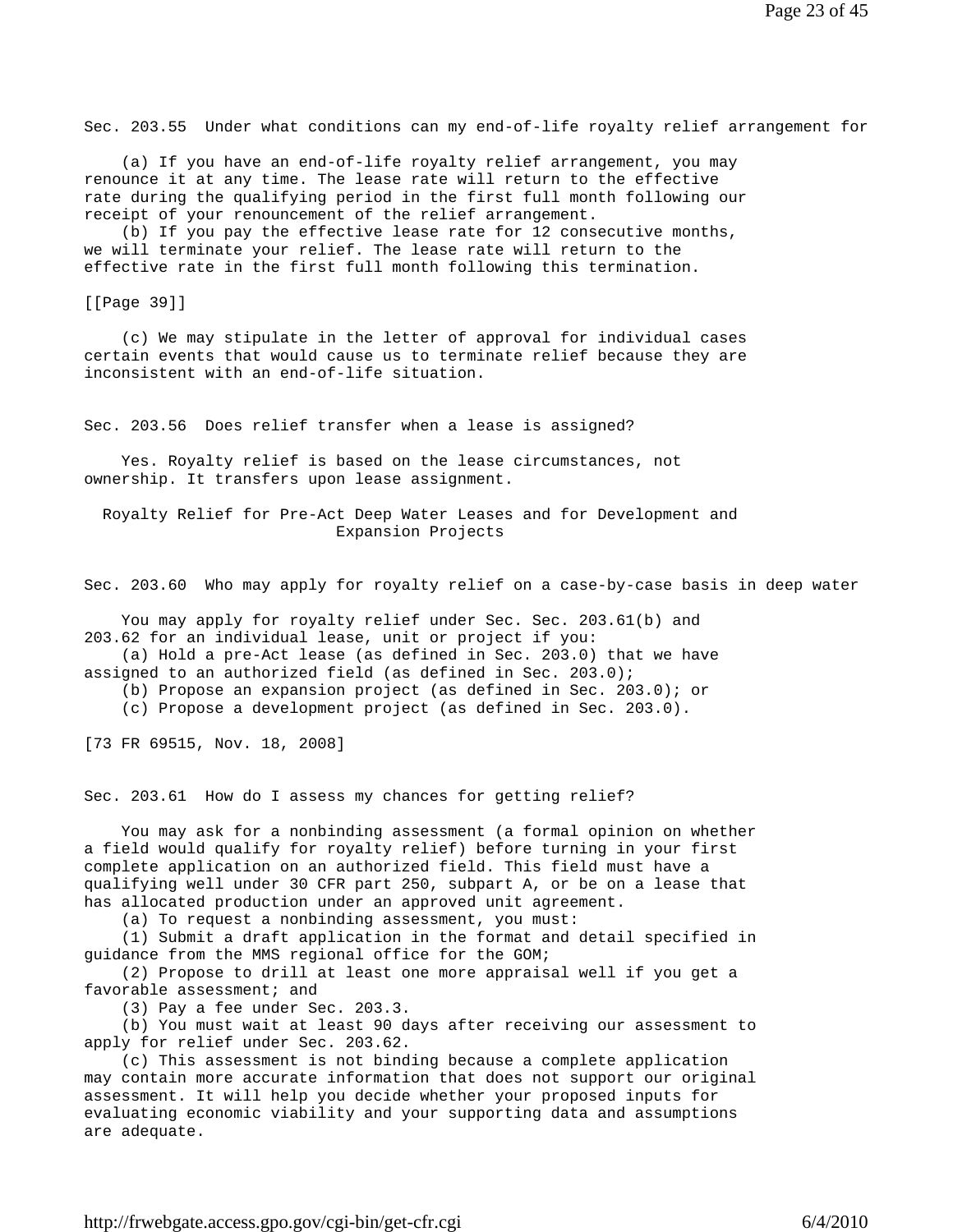Effective Date Note: At 63 FR 2619, Jan. 16, 1998, Sec. 203.61 was revised. This section contains information collection and recordkeeping requirements and will not become effective until approval has been given by the Office of Management and Budget.

Sec. 203.62 How do I apply for relief?

 (a) You must send a complete application and the required fee to the MMS Regional Director for your region.

 (b) Your application for royalty relief offshore Alaska or in deep water in the GOM must include an original and two copies (one set of digital information) of:

(1) Administrative information report;

(2) Economic Viability and relief justification report;

(3) G&G report;

(4) Engineering report;

(5) Production report; and

(6) Cost report.

 (c) Section 203.82 explains why we are authorized to require these reports.

 (d) Sections 203.81, 203.83, and 203.85 through 203.89 describe what these reports must include. The MMS regional office for your region will guide you on the format for the required reports, and we encourage you to contact this office before preparing your application for this guidance.

[73 FR 69515, Nov. 18, 2008]

Sec. 203.63 Does my application have to include all leases in the field?

 (a) For authorized fields, we will accept only one joint application for all leases that are part of the designated field on the date of application, except as provided in paragraph  $(a)(3)$  of this section and Sec. 203.64. However, we will evaluate all acreage that may eventually become part of the authorized field. Therefore, if you have any other leases that you believe may eventually be part of the authorized field, you must submit data for these leases according to Sec. 203.81.

[[Page 40]]

 (1) The Regional Director maintains a Field Names Master List with updates of all leases in each designated field.

 (2) To avoid sharing proprietary data with other lessees on the field, you may submit your proprietary G&G report separately from the rest of your application. Your application is not complete until we receive all the required information for each lease on the field. We will not disclose proprietary data when explaining our assumptions and reasons for our determinations under Sec. 203.67.

 (3) We will not require a joint application if you show good cause and honest effort to get all lessees in the field to participate. If you must exclude a lease from your application because its lessee will not participate, that lease is ineligible for the royalty relief for the designated field.

 (b) If your application seeks only relief for a development project or an expansion project, your application does not have to include all leases in the field.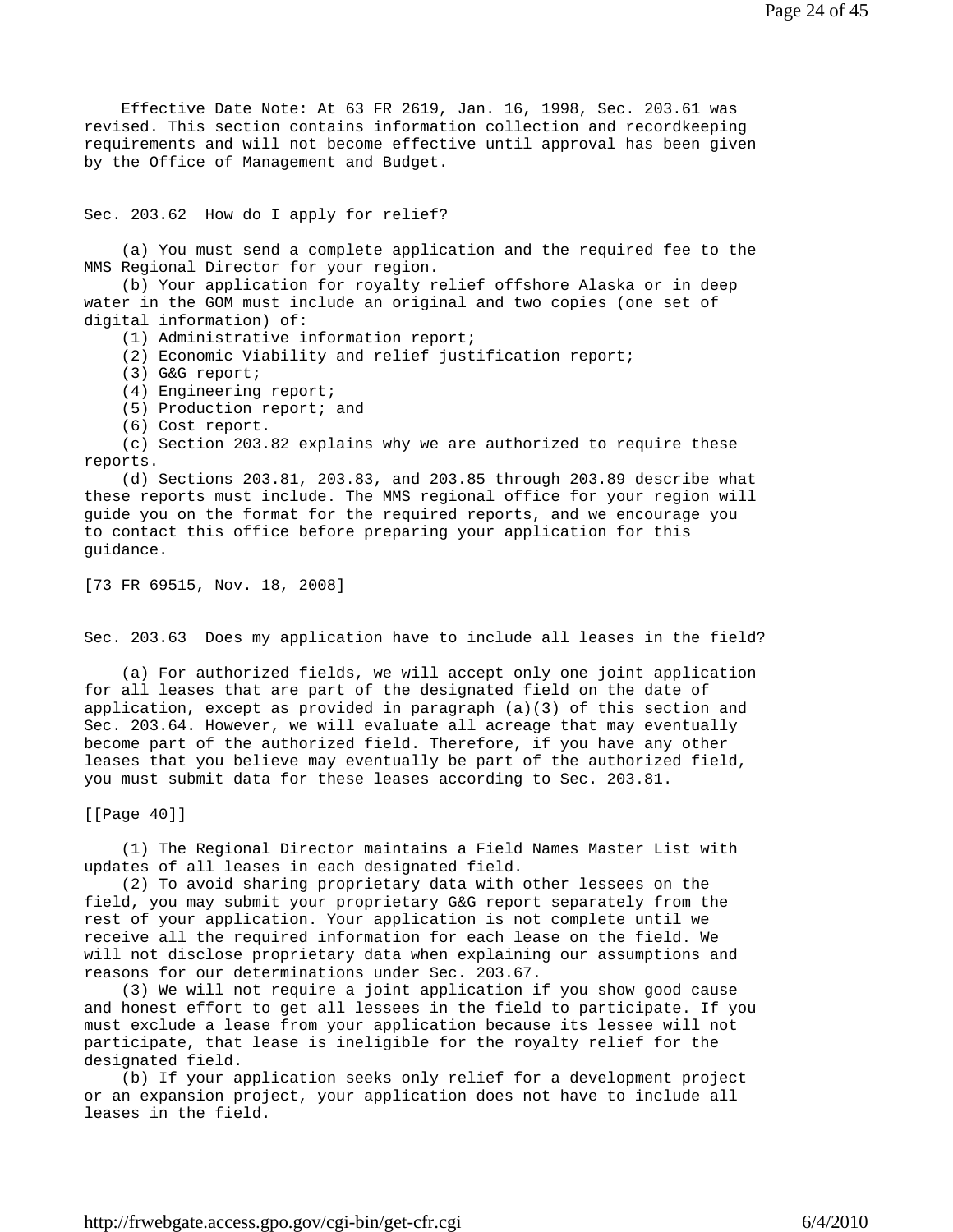[63 FR 2618, Jan. 16, 1998, as amended at 67 FR 1875, Jan. 15, 2002]

Sec. 203.64 How many applications may I file on a field or a development project?

 You may file one complete application for royalty relief during the life of the field or for a development project or an expansion project designed to produce a reservoir or set of reservoirs. However, you may send another application if:

 (a) You are eligible to apply for a redetermination under Sec. 203.74;

(b) You apply for royalty relief for an expansion project;

(c) You withdraw the application before we make a determination; or

(d) You apply for end-of-life royalty relief.

[63 FR 2618, Jan. 16, 1998, as amended at 67 FR 1875, Jan. 15, 2002]

Sec. 203.65 How long will MMS take to evaluate my application?

 (a) We will determine within 20 working days if your application for royalty relief is complete. If your application is incomplete, we will explain in writing what it needs. If you withdraw a complete application, you may reapply.

 (b) We will evaluate your first application on a field within 180 days, evaluate your first application on a development project or an expansion project within 150 days and evaluate a redetermination under Sec. 203.75 within 120 days after we determine that it is complete.

 (c) We may ask to extend the review period for your application under the conditions in the following table.

| $If --$                                                                                                                                                | Then we may--                                                                                                                                                                                                          |  |  |
|--------------------------------------------------------------------------------------------------------------------------------------------------------|------------------------------------------------------------------------------------------------------------------------------------------------------------------------------------------------------------------------|--|--|
| We need more records to audit sunk<br>costs.                                                                                                           | Ask to extend the 120-day or 180-<br>day evaluation period. The<br>extension we request will equal<br>the number of days between when<br>you receive our request for<br>records and the day we receive the<br>records. |  |  |
| We cannot evaluate your application<br>for a valid reason, such as<br>missing vital information or<br>inconsistent or inconclusive<br>supporting data. | Add another 30 days. We may add<br>more than 30 days, but only if you<br>agree.                                                                                                                                        |  |  |
| We need more data, explanations, or<br>revision.                                                                                                       | Ask to extend the 120-day or 180-<br>day evaluation period. The<br>extension we request will equal<br>the number of days between when<br>you receive our request and the<br>day we receive the information.            |  |  |

 (d) We may change your assumptions under Sec. 203.62 if our technical evaluation reveals others that are more appropriate. We may consult with you before a final decision and will explain any changes.

 (e) We will notify all designated lease operators within a field when royalty relief is granted.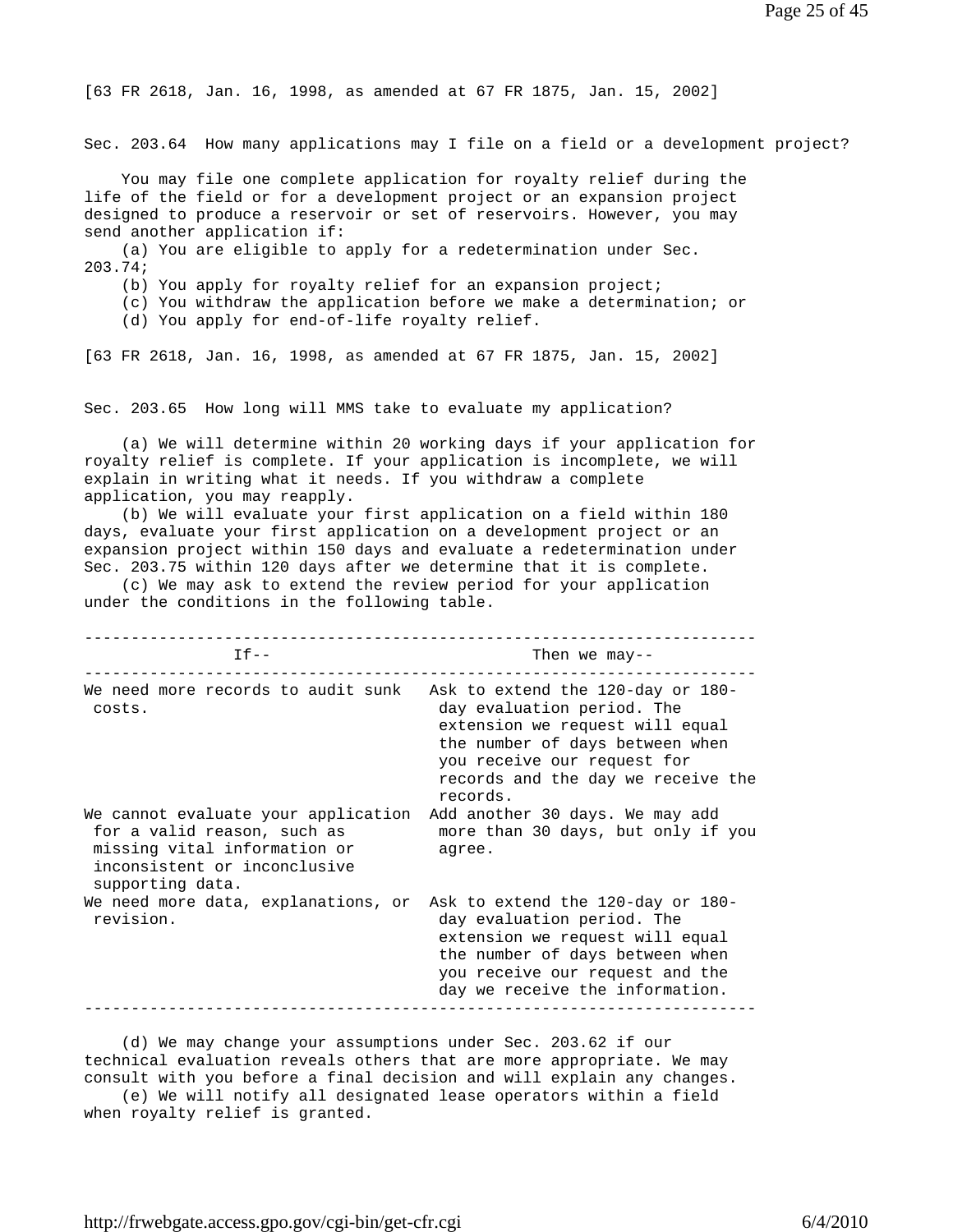[63 FR 2618, Jan. 16, 1998, as amended at 67 FR 1875, Jan. 15, 2002]

[[Page 41]]

Sec. 203.66 What happens if MMS does not act in the time allowed?

 If we do not act within the timeframes established under Sec. 203.65, you get royalty relief according to the following table.

| If you apply for royalty relief decide within the As long as you<br>for | And we do not<br>time specified                                                                                                                                                                                                                                     |                                           |
|-------------------------------------------------------------------------|---------------------------------------------------------------------------------------------------------------------------------------------------------------------------------------------------------------------------------------------------------------------|-------------------------------------------|
| (a) An authorized field You get the $\qquad$ Abide by Sec.              | suspension<br>volumes specified<br>in Sec. 203.69.                                                                                                                                                                                                                  | minimum Sec. 203.70 and<br>203.76.        |
| (b) An expansion project You get a royalty Abide by Sec.                | the first year of 203.76.<br>production.                                                                                                                                                                                                                            | suspension for Sec. 203.70 and            |
| (c) A development project                                               | You get a royalty Abide by Sec.<br>initial<br>production for<br>the number of<br>months that a<br>decision is<br>delayed beyond<br>the stipulated<br>timeframes set by<br>Sec. 203.65,<br>plus all the<br>royalty<br>suspension volume<br>for which you<br>qualify. | suspension for Sec. 203.70 and<br>203.76. |

[67 FR 1875, Jan. 15, 2002]

Sec. 203.67 What economic criteria must I meet to get royalty relief on an authoriz

 We will not approve applications if we determine that royalty relief cannot make the field, development project, or expansion project economically viable. Your field or project must be uneconomic while you are paying royalties and must become economic with royalty relief.

[67 FR 1876, Jan. 15, 2002]

Sec. 203.68 What pre-application costs will MMS consider in determining economic vi

 (a) We will not consider ineligible costs as set forth in Sec. 203.89(h) in determining economic viability for purposes of royalty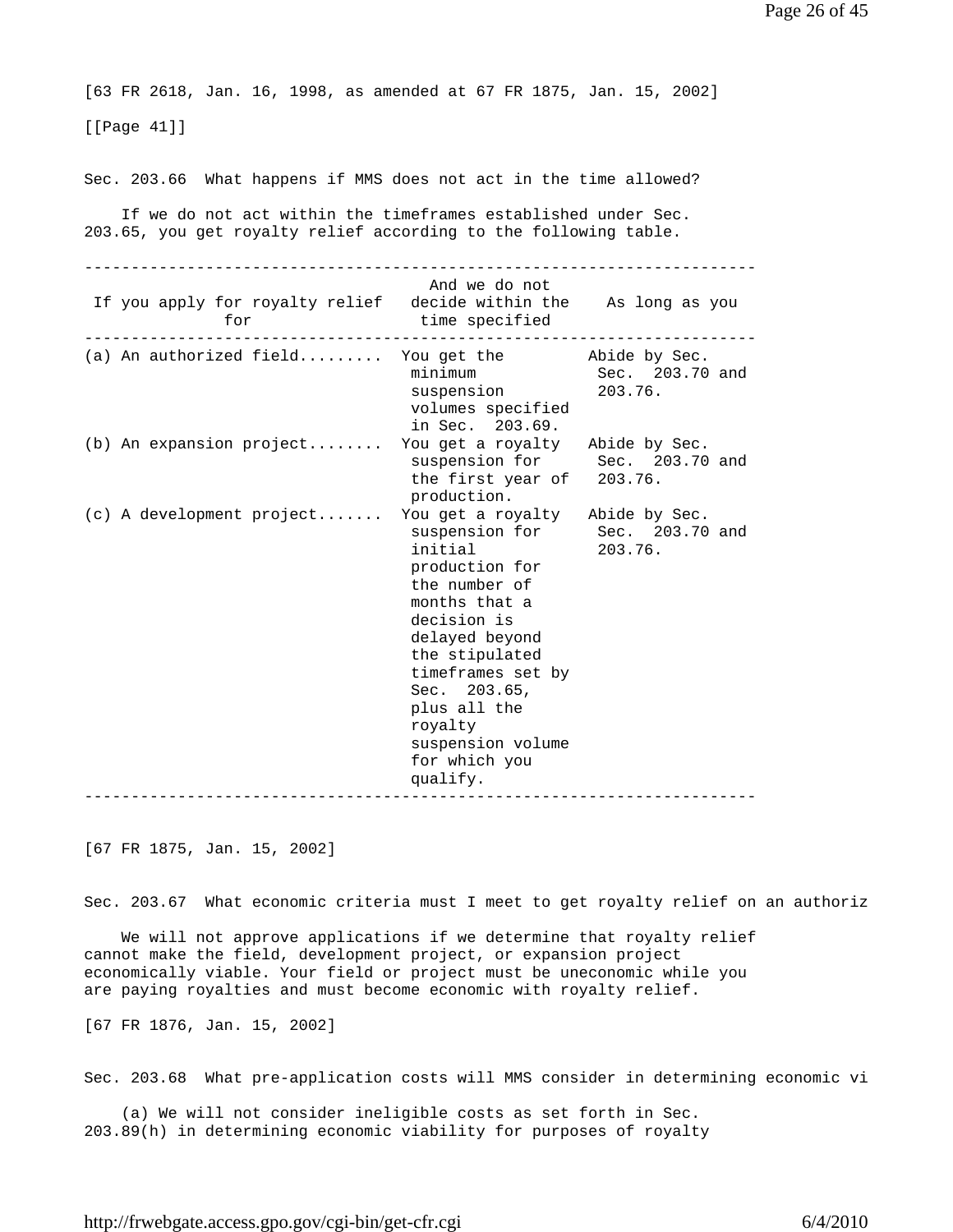relief.

(b) We will consider sunk costs according to the following table.

| We will                                                                 | When determining                                                                                                                                                                                               |  |  |
|-------------------------------------------------------------------------|----------------------------------------------------------------------------------------------------------------------------------------------------------------------------------------------------------------|--|--|
| $(1)$ Include sunk costs                                                | Whether a field that includes a<br>pre-Act lease which has not<br>produced, other than test<br>production, before the<br>application or redetermination<br>submission date needs relief<br>to become economic. |  |  |
| $(2)$ Not include sunk costs                                            | Whether an authorized field, a<br>development project, or an<br>expansion project can become<br>economic with full relief (see<br>$Sec. 203.67$ .                                                              |  |  |
| $(3)$ Not include sunk costs                                            | How much suspension volume is<br>necessary to make the field, a<br>development project, or an<br>expansion project economic<br>$(see Sec. 203.69(c))$ .                                                        |  |  |
| (4) Include sunk costs for the project<br>discovery well on each lease. | Whether a development project<br>or an expansion project needs<br>relief to become economic.                                                                                                                   |  |  |

[63 FR 2618, Jan. 16, 1998, as amended at 67 FR 1876, Jan. 15, 2002]

Sec. 203.69 If my application is approved, what royalty relief will I receive?

 If we approve your application, subject to certain conditions, we will not collect royalties on a specified suspension volume for your field, development project, or expansion project. Suspension volumes include volumes allocated to a lease under an approved unit agreement, but exclude any volumes of production that are not normally royaltybearing under the lease or the regulations of this chapter (e.g., fuel gas).

 (a) For authorized fields, the minimum royalty-suspension volumes are:

 (1) 17.5 million barrels of oil equivalent (MMBOE) for fields in 200 to 400 meters of water;

(2) 52.5 MMBOE for fields in 400 to 800 meters of water; and

(3) 87.5 MMBOE for fields in more than 800 meters of water.

 (b) For development projects, any relief we grant applies only to project

[[Page 42]]

wells and replaces the royalty relief, if any, with which we issued your lease.

 (c) If your project is economic given the royalty relief with which we issued your lease, we will reject the application.

 (d) If the lease has earned or may earn deep gas royalty relief under Sec. Sec. 203.40 through 203.49 or ultra-deep gas royalty relief under Sec. Sec. 203.30 through 203.36, we will take the deep gas royalty relief or ultra-deep gas royalty relief into account in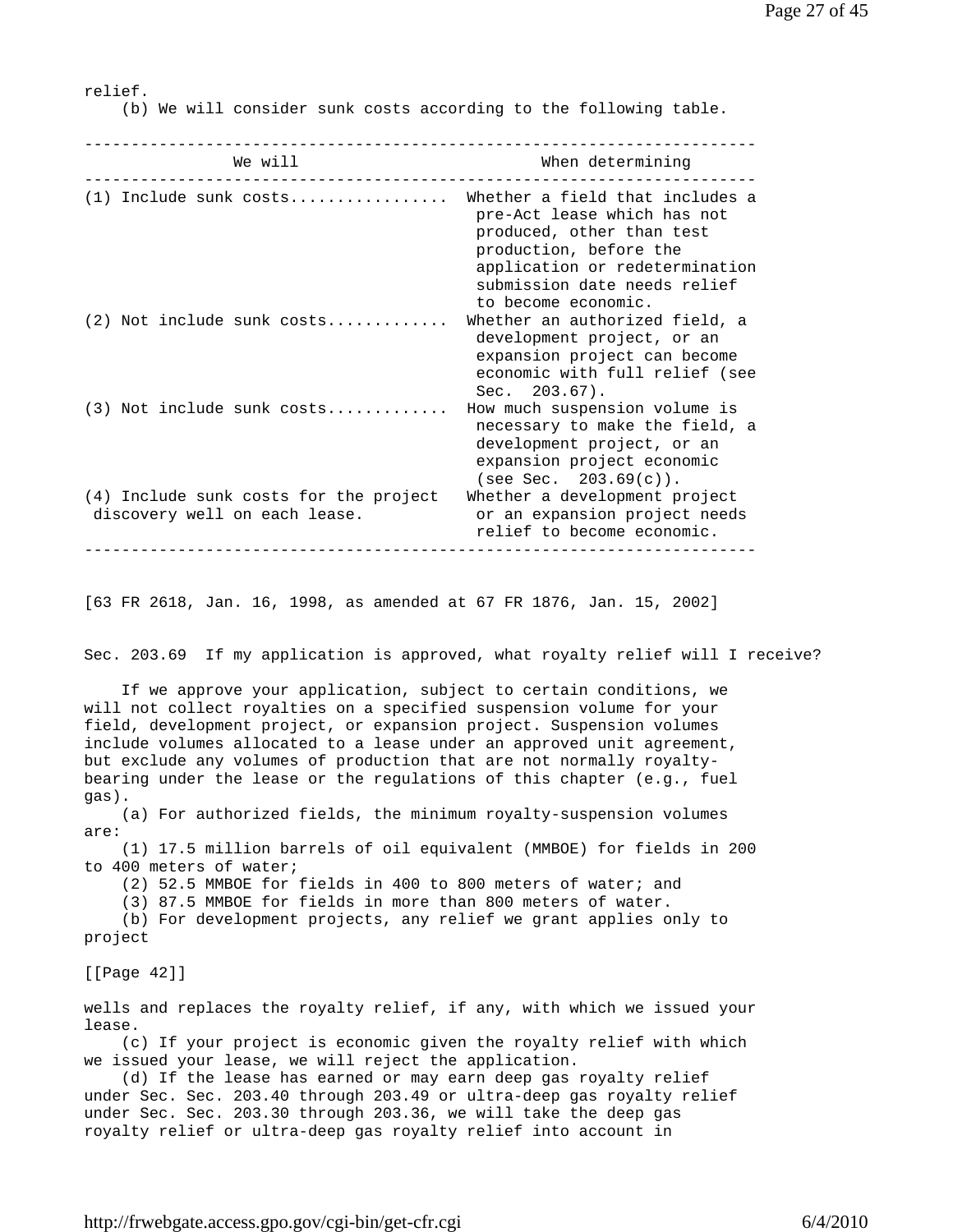determining whether further royalty relief for a development project is necessary for production to be economic. (e) If neither paragraph (c) nor (d) of this section apply, the minimum royalty suspension volumes are as shown in the following table: ------------------------------------------------------------------------ The minimum royalty For . . . Suspension volume is Plus . . . . . . ------------------------------------------------------------------------ (1) RS leases in the GOM or A volume equal to 10 percent of the leases offshore Alaska, the combined median of the royalty suspension distribution of volumes (or the known recoverable volume equivalent resources upon based on the data which MMS based in your approved approval of your application for application from other forms of all reservoirs royalty suspension) included in the with which MMS project. issued the leases participating in the application that have or plan a well into a reservoir identified in the application, (2) Leases offshore Alaska A volume equal to 10 or other deep water GOM percent of the leases issued in sales median of the after November 28, 2000, distribution of known recoverable resources upon which MMS based approval of your application from all reservoirs included in the project. ------------------------------------------------------------------------

 (f) If your application includes pre-Act leases in different categories of water depth, we apply the minimum royalty suspension volume for the deepest such lease then assigned to the field. We base the water depth and makeup of a field on the water-depth delineations in the ``Lease Terms and Economic Conditions'' map and the ``Fields Directory'' documents and updates in effect at the time your application is deemed complete. These publications are available from the MMS Gulf of Mexico Regional Office.

 (g) You will get a royalty suspension volume above the minimum if we determine that you need more to make the field or development project economic.

 (h) For expansion projects, the minimum royalty suspension volume equals 10 percent of the median of the distribution of known recoverable resources upon which we based approval of your application from all reservoirs included in your project plus any suspension volumes required under Sec. 203.66. If we determine that your expansion project may be economic only with more relief, we will determine and grant you the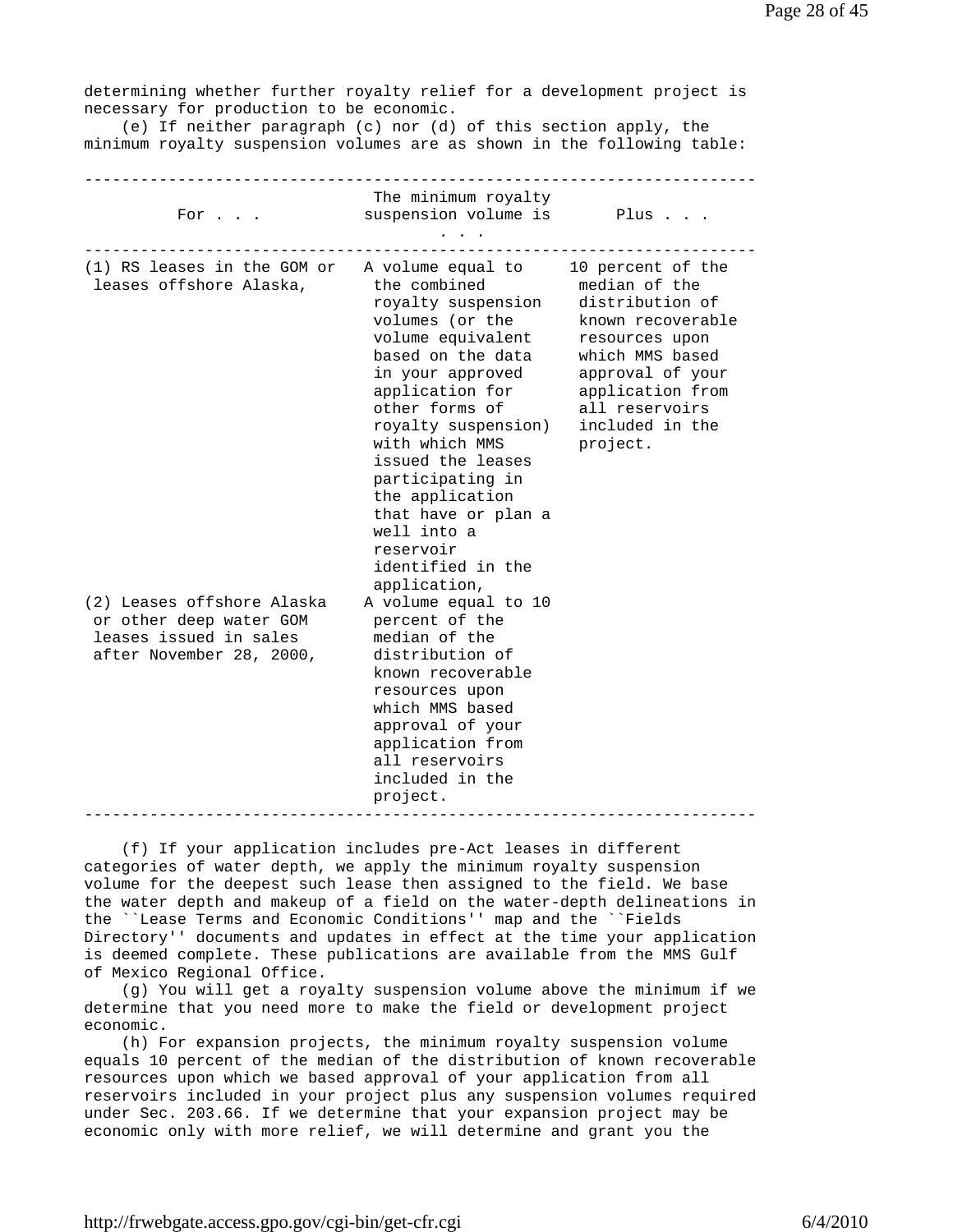royalty suspension volume necessary to make the project economic.

 (i) The royalty suspension volume applicable to specific leases will continue through the end of the month in which cumulative production reaches that volume. You must calculate cumulative production from all the leases in the authorized field or project that are entitled to share the royalty suspension volume.

[63 FR 2618, Jan. 16, 1998, as amended at 67 FR 1876, Jan. 15, 2002; 73 FR 58472, Oct. 7, 2008; 73 FR 69515, Nov. 18, 2008]

Sec. 203.70 What information must I provide after MMS approves relief?

 You must submit reports to us as indicated in the following table. Sections 203.81, 203.90, and 203.91 describe what these reports must include. The MMS Regional Office for your region will prescribe the formats.

------------------------------------------------------------------------ Due date<br>extensions Required report **When due to MMS** ------------------------------------------------------------------------ (a) Fabricator's confirmation Within 18 months MMS Director may report. **after approval of grant you an** after approval of grant you an relief. extension under Sec. 203.79(c) for up to 6 months.

[[Page 43]]

| $(b)$ Post-production report | Within 120 days    | With acceptable   |  |
|------------------------------|--------------------|-------------------|--|
|                              | after the start    | justification     |  |
|                              | of production      | from you, the MMS |  |
|                              | that is subject    | Regional Director |  |
|                              | to the approved    | for your region   |  |
|                              | royalty            | may extend the    |  |
|                              | suspension volume. | due date up to 30 |  |
|                              |                    | days.             |  |
|                              |                    |                   |  |

[67 FR 1876, Jan. 15, 2002, as amended at 73 FR 69515, Nov. 18, 2008]

Sec. 203.71 How does MMS allocate a field's suspension volume between my lease and

 The allocation depends on when production occurs, when we issued the lease, when we assigned it to the field, and whether we award the volume suspension by an approved application or establish it in the lease terms, as prescribed in this section.

 (a) If your authorized field has an approved royalty suspension volume under Sec. Sec. 203.67 and 203.69, we will suspend payment of royalties on production from all leases in the field that participate in the application until their cumulative production equals the approved volume. The following conditions also apply:

------------------------------------------------------------------------  $\text{If} \quad \ldots$  . Then  $\ldots$  . And  $\ldots$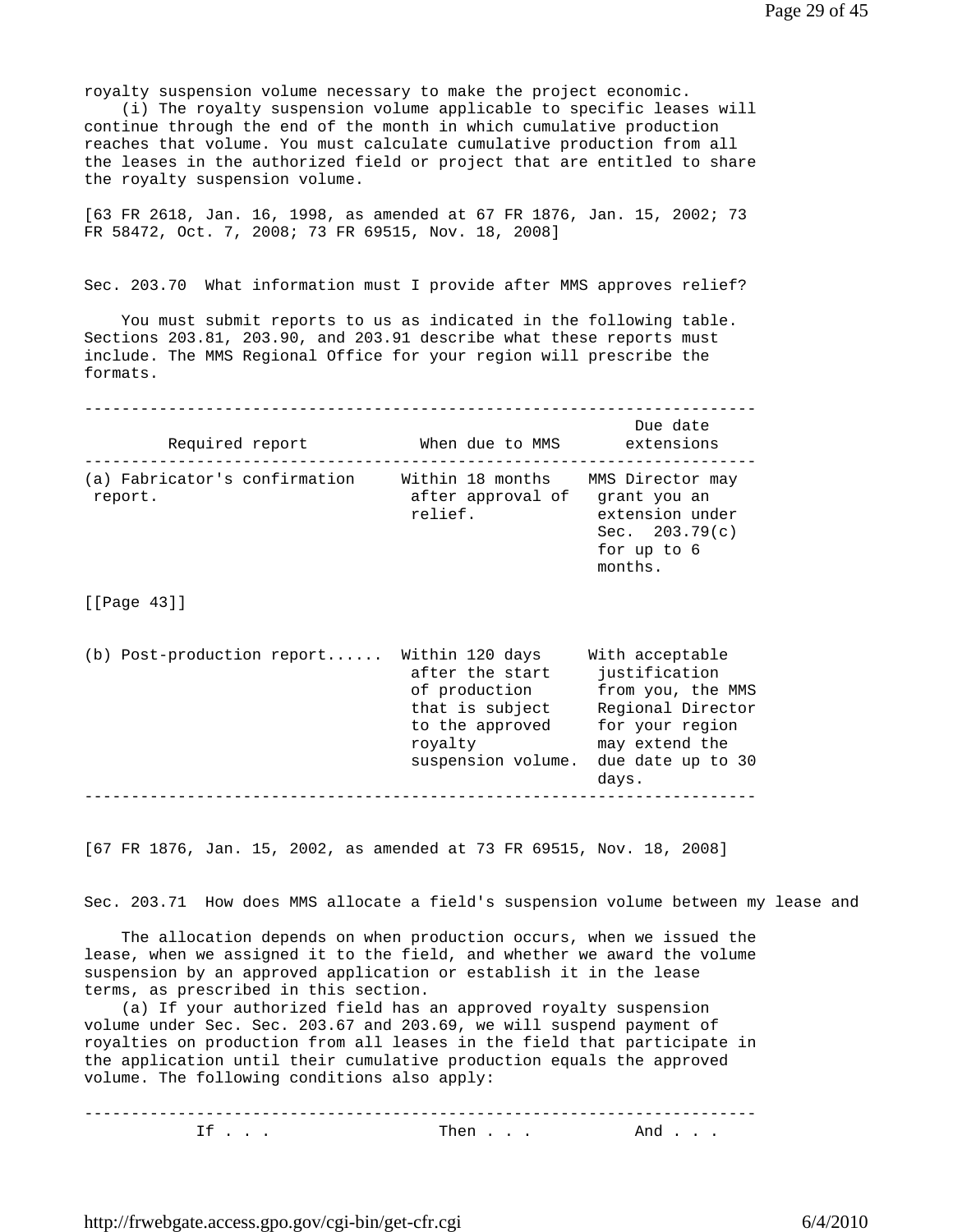| (1) We assign an eligible lease<br>to your authorized field after<br>we approve relief.                                   | We will not change<br>your authorized<br>field's royalty<br>suspension volume<br>determined under<br>Sec. 203.69.                                                                                                                                                                        | Production from<br>the assigned<br>eligible lease(s)<br>counts toward the<br>royalty<br>suspension volume<br>for the<br>authorized field,<br>but the eligible<br>lease will not<br>share any<br>remaining royalty<br>suspension volume<br>for the<br>authorized field<br>after the<br>eligible lease<br>has produced the<br>volume applicable<br>under Sec.<br>260.114 of this<br>chapter. |
|---------------------------------------------------------------------------------------------------------------------------|------------------------------------------------------------------------------------------------------------------------------------------------------------------------------------------------------------------------------------------------------------------------------------------|--------------------------------------------------------------------------------------------------------------------------------------------------------------------------------------------------------------------------------------------------------------------------------------------------------------------------------------------------------------------------------------------|
| (2) We assign a pre-Act or post-<br>November 2000 deep water lease<br>to your field after we approve<br>your application. | We will not change<br>your field's<br>royalty<br>suspension volume.                                                                                                                                                                                                                      | The assigned<br>$lease(s)$ may<br>share in any<br>remaining royalty<br>relief by filing<br>the short-form<br>application<br>specified in Sec.<br>203.83 and<br>authorized in<br>Sec. 203.82. An<br>assigned RS lease<br>also gets any<br>portion of its<br>royalty<br>suspension volume<br>remaining even<br>after the field<br>has produced the<br>approved relief<br>volume.             |
| (3) We assign another lease that<br>you operate to your field while<br>we are evaluating your<br>application.             | In our evaluation<br>of your<br>authorized field,<br>we will take into<br>account the value<br>of any royalty<br>relief the added<br>lease already has<br>under Sec.<br>260.114 or its<br>lease document.<br>If we find your<br>authorized field<br>still needs<br>additional<br>royalty | (i) You toll the<br>time period for<br>evaluation until<br>you modify your<br>application to be<br>consistent with<br>the newly<br>constituted<br>field;<br>(ii) We have an<br>additional 60<br>days to review<br>the new<br>information; and<br>(iii) The assigned<br>pre-Act lease or                                                                                                    |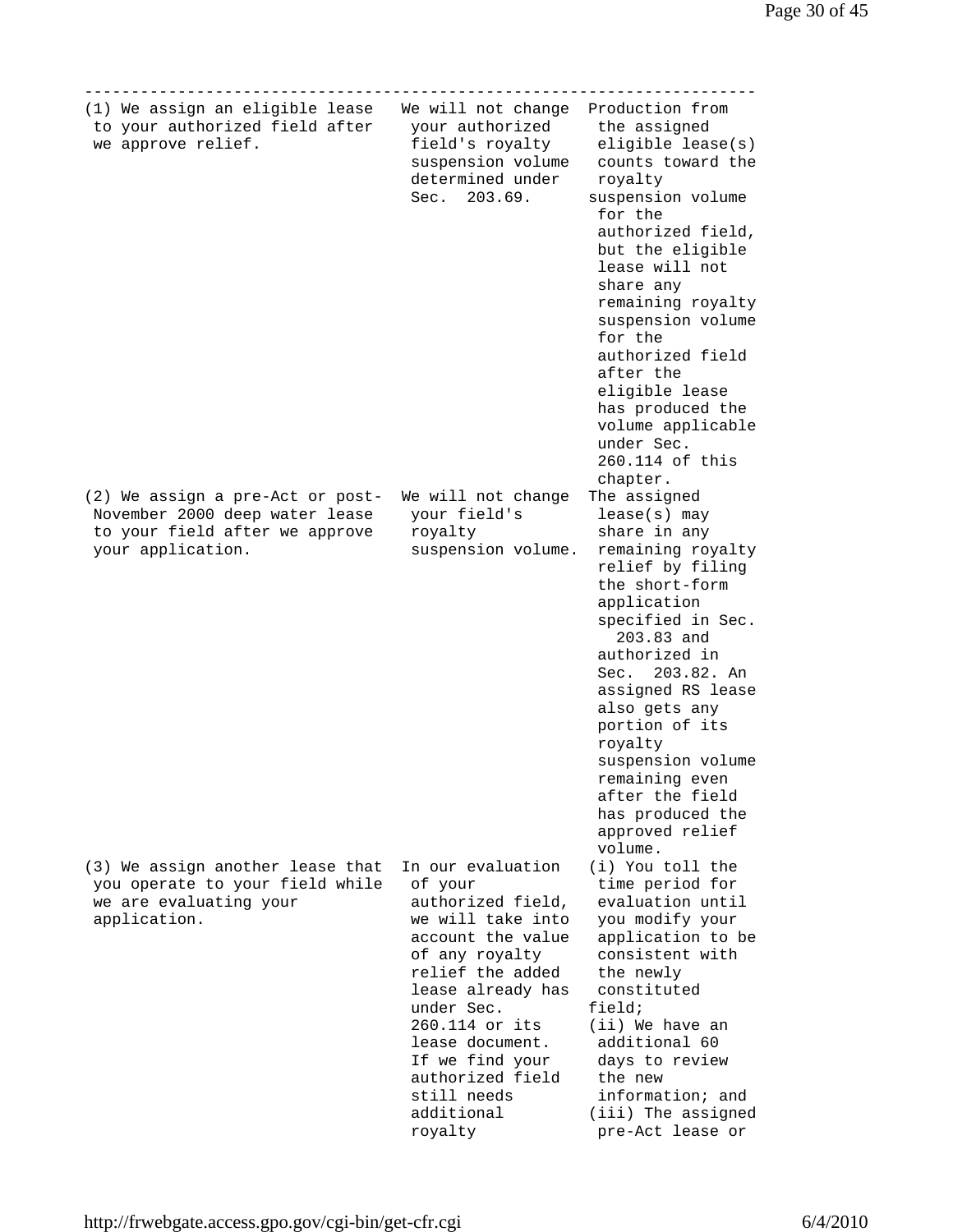suspension royalty volume, that suspension lease volume will be at shares the least the royalty combined royalty suspension we suspension volume grant to the to which all newly constituted added leases on field. An the field are eligible lease entitled, or the does not share minimum the royalty suspension volume suspension we of the authorized grant to the new field, whichever field. If you do is greater. The not agree to

 toll, we will have to reject your application due to incomplete information. Production from an assigned eligible lease counts toward the royalty suspension volume that we grant under Sec. 203.69 for your authorized field, but you will not owe royalty on production from the eligible lease until it has produced the volume applicable under Sec. 260.114 of this chapter.

[[Page 44]]

| (4) We assign another operator's | We will change                    | (i) You both toll                |
|----------------------------------|-----------------------------------|----------------------------------|
| lease to your field while we     | your field's                      | the time period                  |
| are evaluating your application. | minimum                           | for evaluation                   |
|                                  | suspension volume<br>provided the | until both of you<br>modify your |
|                                  | assigned lease                    | application to be                |
|                                  | joins the                         | consistent with                  |
|                                  | application and                   | the new field;                   |
|                                  | is entitled to a                  | (ii) We have an                  |
|                                  | larger minimum                    | additional 60                    |
|                                  | suspension volume.                | days to review                   |
|                                  |                                   | the new                          |
|                                  |                                   | information; and                 |
|                                  |                                   | (iii) The assigned               |
|                                  |                                   | $lease(s)$ shares                |
|                                  |                                   | the royalty                      |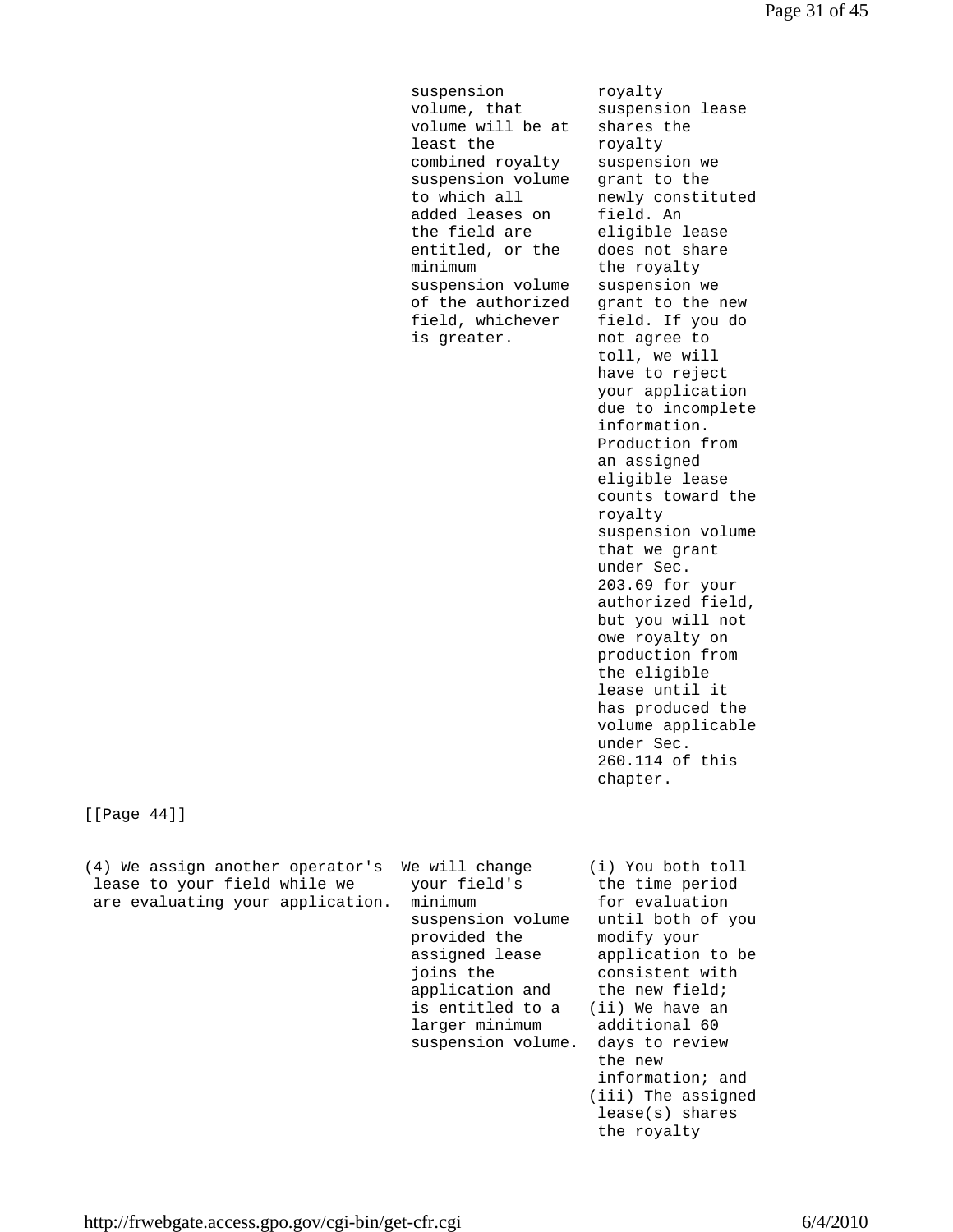suspension we grant to the new field. If you (the original applicant) do not agree to toll, the other operator's lease retains any suspension volume it has or may share in any relief that we grant by filing the short form application specified in Sec. 203.83 and authorized in Sec. 203.82. (5) We reassign a well on a pre- The past For any field Act, eligible, or royalty production from based relief, the suspension lease from field A the well counts past production to field B. toward the for that well royalty will not count suspension volume toward any that we grant the royalty under Sec. suspension volume 203.69 to field B. that we grant under Sec. 203.69 to field A. Moreover, past production from that well will count toward the royalty suspension volume applicable for the lease under Sec. 260.114 if the well is on an eligible lease or under Sec. 260.124 if the well is on a royalty suspension lease. ------------------------------------------------------------------------

 (b) When a project has more than one lease, the royalty suspension volume for each lease equals that lease's actual production from the project (or production allocated under an approved unit agreement) until total production for all leases in the project equals the project's approved royalty suspension volume.

 (c) You may receive a royalty-suspension volume only if your entire lease is west of 87 degrees, 30 minutes West longitude. If the field lies on both sides of this meridian, only leases located entirely west of the meridian will receive a royalty-suspension volume.

[63 FR 2618, Jan. 16, 1998, as amended at 67 FR 1877, Jan. 15, 2002; 73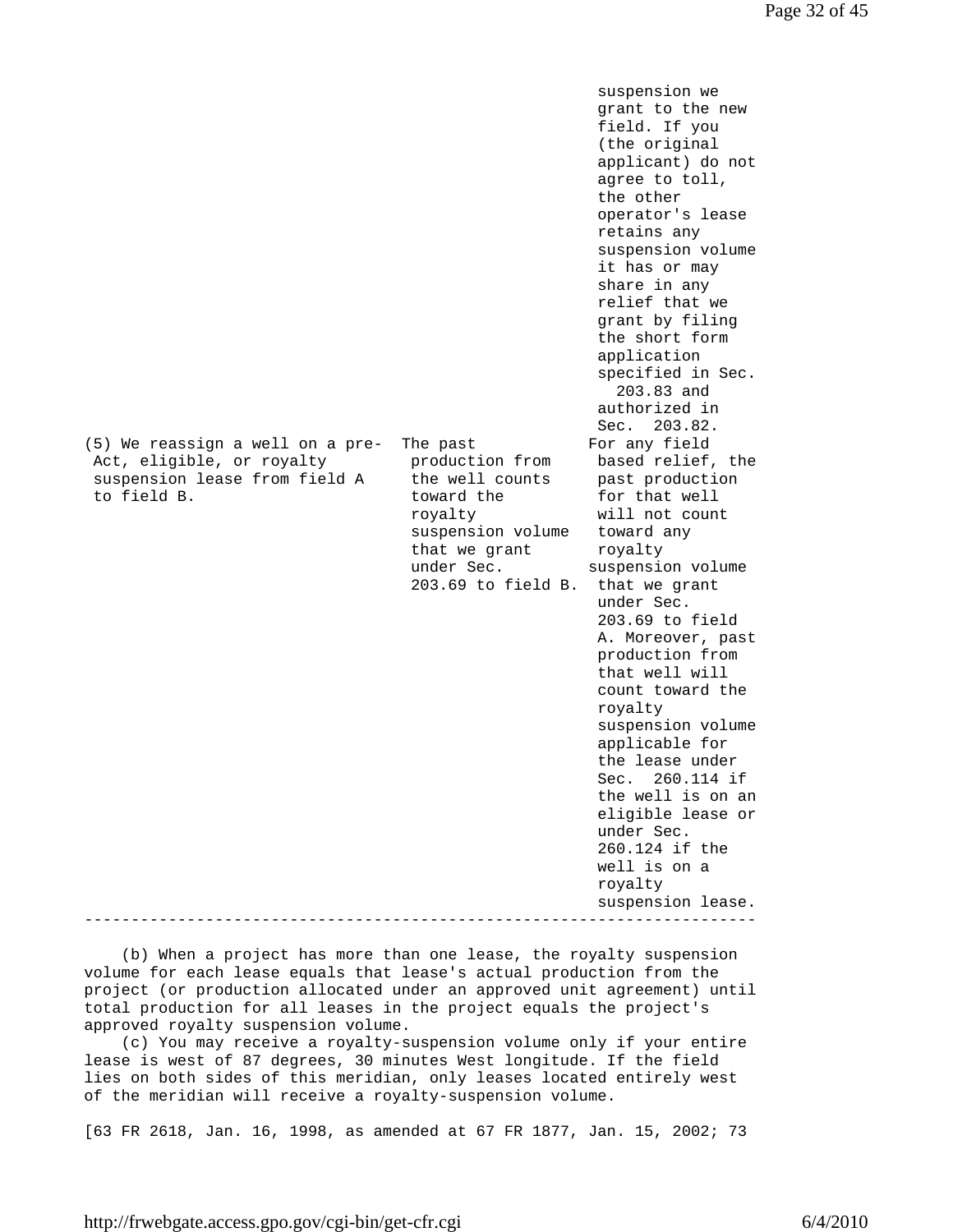FR 58472, Oct. 7, 2008]

Sec. 203.72 Can my lease receive more than one suspension volume?

 Yes. You may apply for royalty relief that involves more than one suspension volume under Sec. 203.62 in two circumstances.

 (a) Each field that includes your lease may receive a separate royalty-suspension volume, if it meets the evaluation criteria of Sec. 203.67.

 (b) An expansion project on your lease may receive a separate royalty-suspension volume, even if we have already granted a royaltysuspension volume to the field that encompasses the project. But the reserves associated with the project must not have been part of our original determination, and the project must meet the evaluation criteria of Sec. 203.67.

Sec. 203.73 How do suspension volumes apply to natural gas?

 You must measure natural gas production under the royalty-suspension volume as follows: 5.62 thousand cubic feet of natural gas, measured in accordance with 30 CFR part 250, subpart L, equals one barrel of oil equivalent.

Sec. 203.74 When will MMS reconsider its determination?

 You may request a redetermination after we withdraw approval or after you renounce royalty relief, unless we withdraw approval due to your providing false or intentionally inaccurate information. Under certain conditions you may also request a redetermination if we deny your application or if you want your approved royalty suspension volume to change. In these instances, to be eligible for a redetermination, at least one of the following four conditions must occur.

[[Page 45]]

 (a) You have significant new G&G data and you previously have not either requested a redetermination or reapplied for relief after we withdrew approval or you relinquished royalty relief. ``Significant'' means that the new G&G data:

 (1) Results from drilling new wells or getting new three-dimensional seismic data and information (but not reinterpreting old data);

(2) Did not exist at the time of the earlier application; and

 (3) Changes your estimates of gross resource size, quality, or projected flow rates enough to materially affect the results of our earlier determination.

 (b) You demonstrate in your new application that the technology that most efficiently develops this field or lease was not considered or deemed feasible in the original application. Your newly proposed technology must improve the profitability, under equivalent market conditions, of the field or lease relative to the development system proposed in the prior application.

 (c) Your current reference price decreases by more than 25 percent from your base reference price as calculated under this paragraph.

 (1) Your current reference price is a weighted-average of daily closing prices on the NYMEX for light sweet crude oil and natural gas over the most recent full 12 calendar months;

(2) Your base reference price is a weighted average of daily closing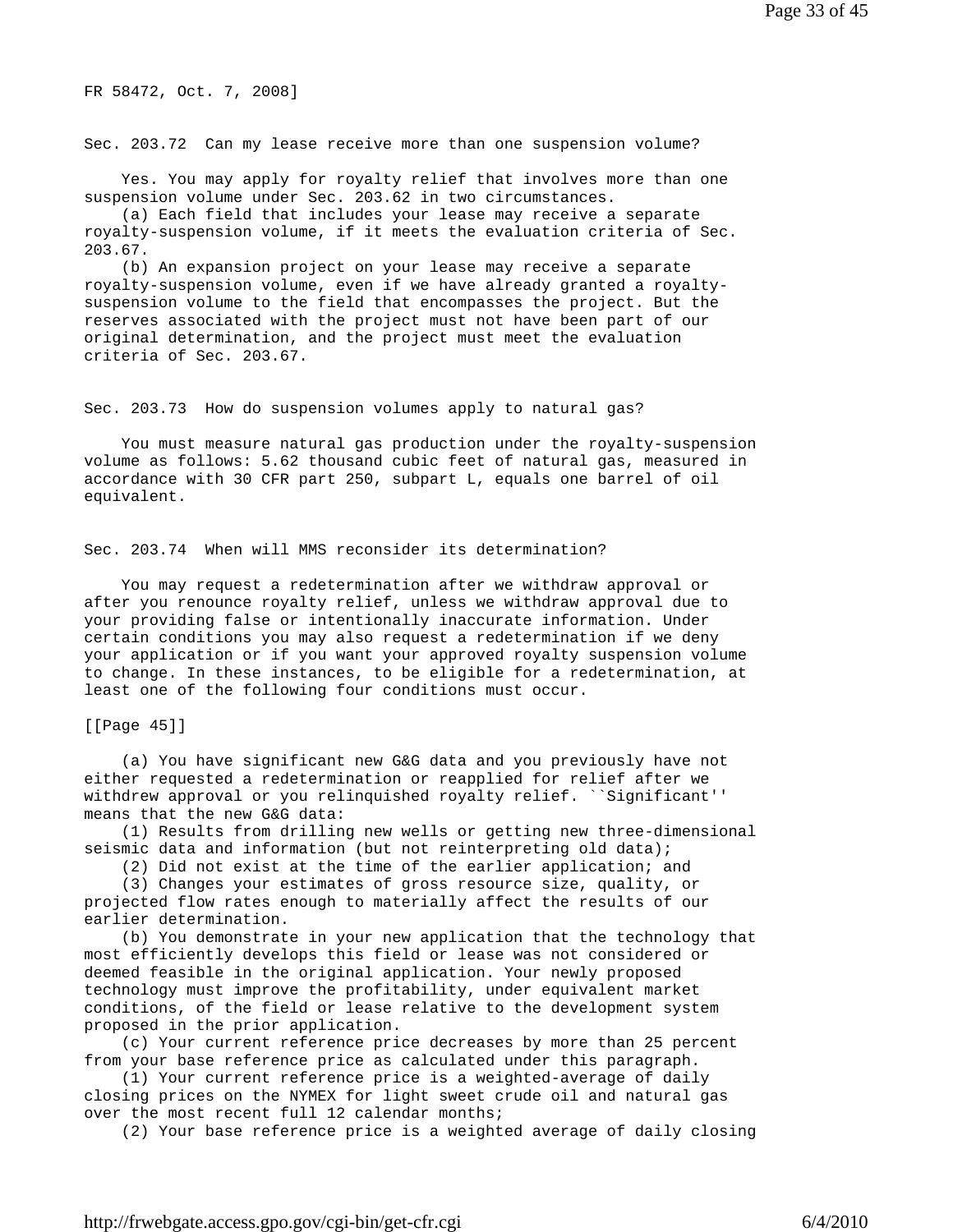prices on the NYMEX for light sweet crude oil and natural gas for the full 12 calendar months preceding the date of your most recently approved application for this royalty relief; and

 (3) The weighting factors are the proportions of the total production volume (in BOE) for oil and gas associated with the most likely scenario (identified in Sec. Sec. 203.85 and 203.88) from your most recently approved application for this royalty relief.

 (d) Before starting to build your development and production system, you have revised your estimated development costs, and they are more than 120 percent of the eligible development costs associated with the most likely scenario from your most recently approved application for this royalty relief.

[63 FR 2618, Jan. 16, 1998; 63 FR 24747, May 5, 1998, as amended at 67 FR 1878, Jan. 15, 2002]

Sec. 203.75 What risk do I run if I request a redetermination?

 If you request a redetermination after we have granted you a suspension volume, you could lose some or all of the previously granted relief. This can happen because you must file a new complete application and pay the required fee, as discussed in Sec. 203.62. We will evaluate your application under Sec. 203.67 using the conditions prevailing at the time of your redetermination request. In our evaluation, we may find that you should receive a larger, equivalent, smaller, or no suspension volume. This means we could find that you do not qualify for the amount of relief previously granted or for any relief at all.

Sec. 203.76 When might MMS withdraw or reduce the approved size of my relief?

 We will withdraw approval of relief for any of the following reasons.

 (a) You change the type of development system proposed in your application (e.g., change from a fixed platform to floating production system, or from an independent development and production system to one with subsea wells tied back to a host production facility, etc.).

 (b) You do not start building the proposed development and production system within18 months of the date we approved your application, unless the MMS Director grants you an extension under Sec. 203.79(c). If you start building the proposed system and then suspend its construction before completion, and you do not restart continuous building of the proposed system within 18 months of our approval, we will withdraw the relief we granted.

 (c) Your actual development costs are less than 80 percent of the eligible development costs estimated in your application's most likely scenario, and you do not report that fact in your post-production development report (Sec. 203.70). Development costs are those

# [[Page 46]]

expenditures defined in Sec. 203.89(b) incurred between the application submission date and start of production. If you report this fact in the post-production development report, you may retain the lesser of 50 percent of the original royalty suspension volume or 50 percent of the median of the distribution of the potentially recoverable resources anticipated in your application.

 (d) We granted you a royalty-suspension volume after you qualified for a redetermination under Sec. 203.74(c), and we find out your actual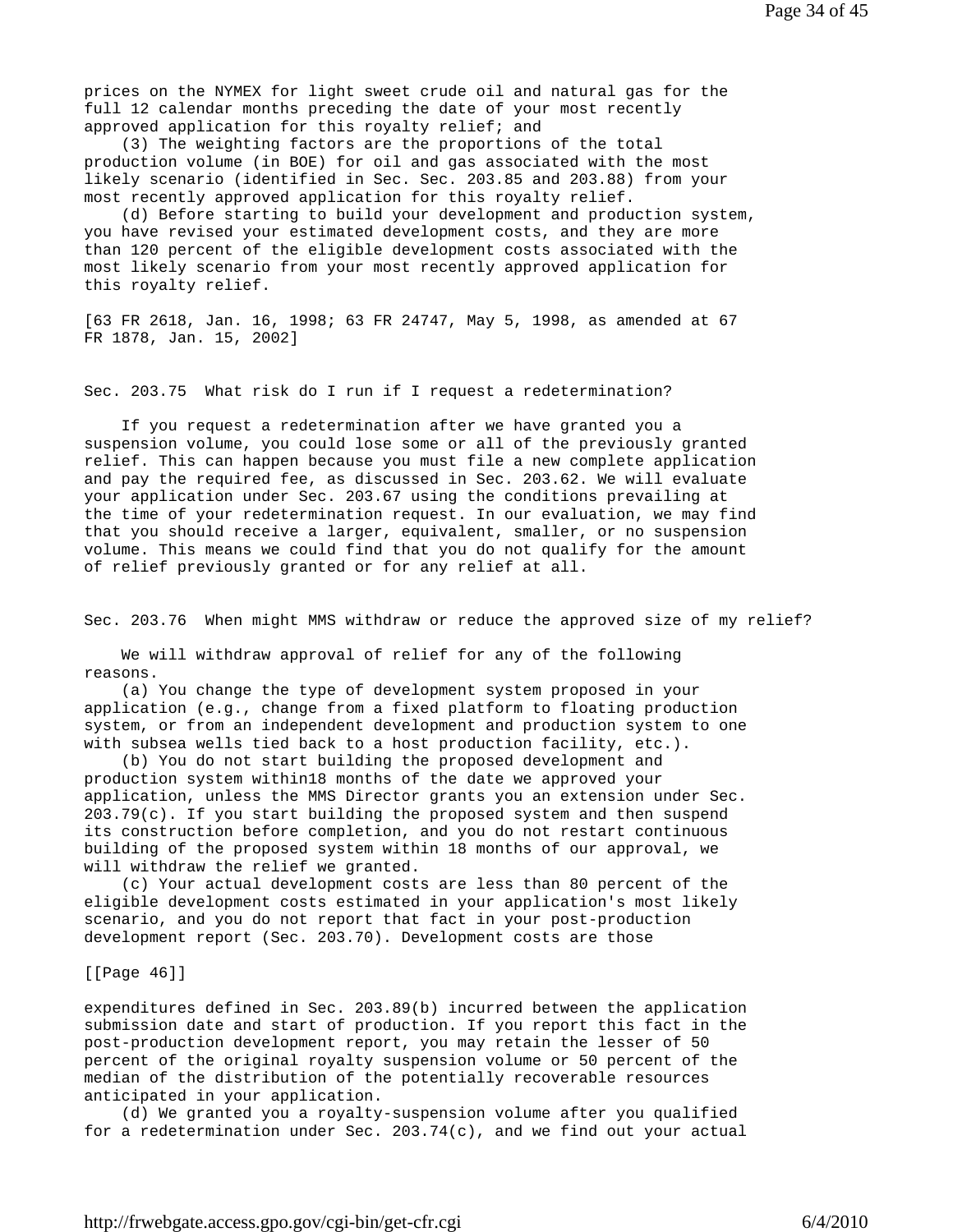development costs are less than 90 percent of the eligible development costs associated with your application's most likely scenario. Development costs are those expenditures defined in Sec. 203.89(b) incurred between your application submission date and start of production.

 (e) You do not send us the fabrication confirmation report or the post-production development report, or you provide false or intentionally inaccurate information that was material to our granting royalty relief under this section. You must pay royalties and latepayment interest determined under 30 U.S.C. 1721 and Sec. 218.54 of this chapter on all volumes for which you used the royalty suspension. You also may be subject to penalties under other provisions of law.

[63 FR 2618, Jan. 16, 1998, as amended at 67 FR 1878, Jan. 15, 2002]

Sec. 203.77 May I voluntarily give up relief if conditions change?

 Yes, you may voluntarily give up relief by sending a letter to that effect to the MMS Regional office for your region.

[73 FR 69516, Nov. 18, 2008]

Sec. 203.78 Do I keep relief approved by MMS under Sec. Sec. 203.60-203.77 for my l

 If prices rise above a base price threshold for light sweet crude oil or natural gas, you must pay full royalties on production otherwise subject to royalty relief approved by MMS under Sec. Sec. 203.60-203.77 for your lease, unit or project as prescribed in this section.

 (a) The following table shows the base price threshold for various types of leases, subject to paragraph (b) of this section. Note that, for post-November 2000 deepwater leases in the GOM, price thresholds apply on a lease basis, so different leases on the same development project or expansion project approved for royalty relief may have different price thresholds.

------------------------------------------------------------------------------------ For . . . The base price thresh ------------------------------------------------------------------------------------  $(1)$  Pre-Act leases in the GOM, (2) Post-November 2000 deep water leases in indicated in your original lease agre the GOM or leases offshore of Alaska for the Notice of Sale under which your which the lease or Notice of Sale set a base price threshold, (3) Post-November 2000 deep water leases in the threshold set by statute for pre the GOM or leases offshore of Alaska for which the lease or Notice of Sale did not set a base price threshold, ------------------------------------------------------------------------------------

 (b) An exception may occur if we determine that the price thresholds in paragraphs  $(a)(2)$  or  $(a)(3)$  mean the royalty suspension volume set under Sec. 203.69 and in lease terms would provide inadequate encouragement to increase production or development, in which circumstance we could specify a different set of price thresholds on a case-by-case basis.

 (c) Suppose your base oil price threshold set under paragraph (a) is \$28.00 per barrel, and the daily closing NYMEX light sweet crude oil prices for the previous calendar year exceeds \$28.00 per barrel, as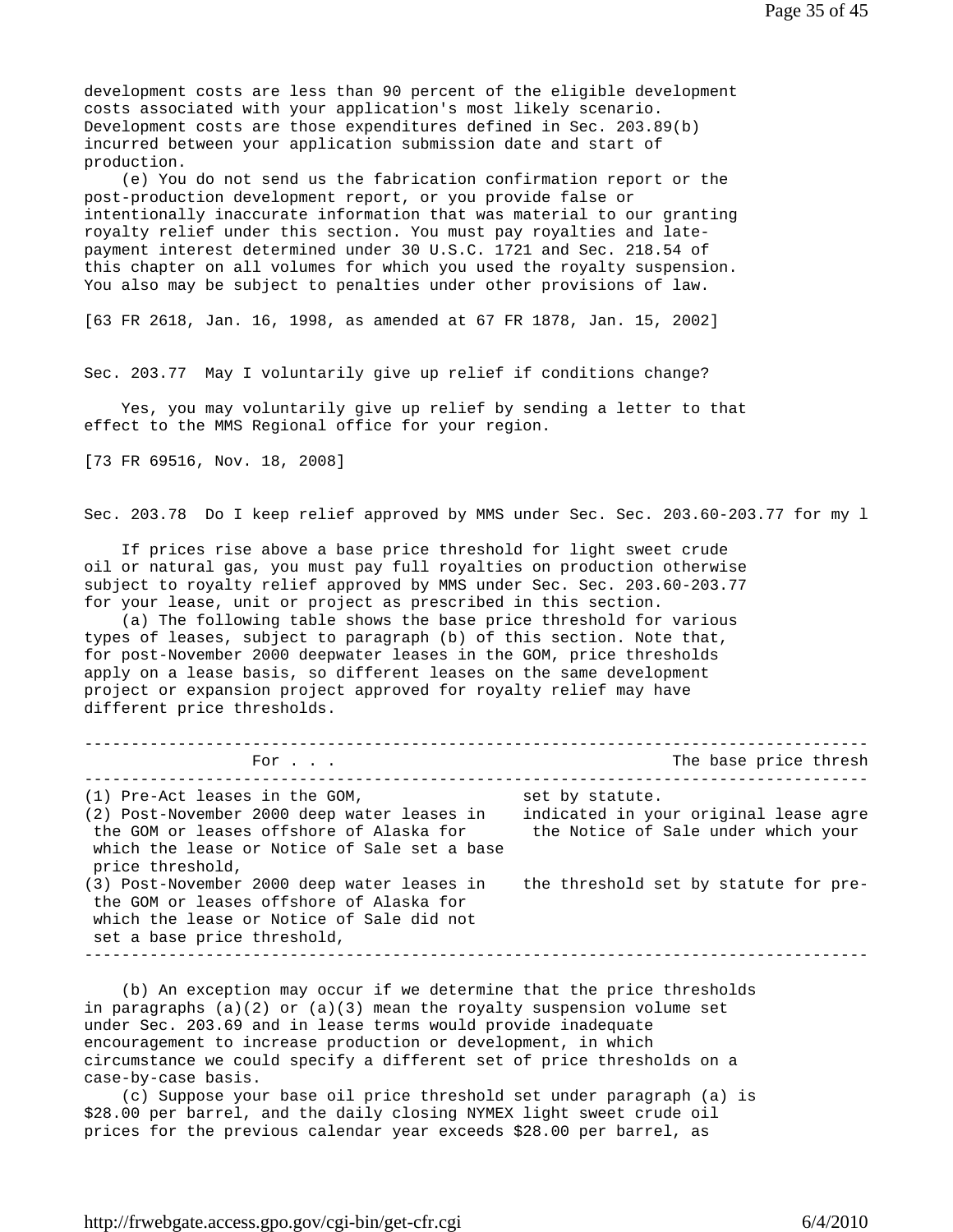adjusted in paragraph (h) of this section. In this case, we retract the royalty relief authorized in this subpart and you must:

 (1) Pay royalties on all oil production for the previous year at the lease stipulated royalty rate plus interest (under 30 U.S.C. 1721 and Sec. 218.54 of this chapter) by March 31 of the current calendar year, and

(2) Pay royalties on all your oil production in the current year.

[[Page 47]]

 (d) Suppose your base gas price threshold set under paragraph (a) is \$3.50 per million British thermal units (Btu), and the daily closing NYMEX light sweet crude oil prices for the previous calendar year exceeds \$3.50 per million Btu, as adjusted in paragraph (h) of this section. In this case, we retract the royalty relief authorized in this subpart and you must:

 (1) Pay royalties on all gas production for the previous year at the lease stipulated royalty rate plus interest (under 30 U.S.C. 1721 and Sec. 218.54 of this chapter) by March 31 of the current calendar year, and

 (2) Pay royalties on all your gas production in the current year. (e) Production under both paragraphs (c) and (d) of this section counts as part of the royalty-suspension volume.

 (f) You are entitled to a refund or credit, with interest, of royalties paid on any production (that counts as part of the royaltysuspension volume):

 (1) Of oil if the arithmetic average of the closing prices for the current calendar year is \$28.00 per barrel or less, as adjusted in paragraph (h) of this section, and

 (2) Of gas if the arithmetic average of the closing natural gas prices for the current calendar year is \$3.50 per million Btu or less, as adjusted in paragraph (h) of this section.

 (g) You must follow our regulations in part 230 of this chapter for receiving refunds or credits.

 (h) We change the prices referred to in paragraphs (c), (d), and (f) of this section periodically. For pre-Act leases, these prices change during each calendar year after 1994 by the percentage that the implicit price deflator for the gross domestic product changed during the preceding calendar year. For post-November 2000 deepwater leases, these prices change as indicated in the lease instrument or in the Notice of Sale under which we issued the lease.

[73 FR 69516, Nov. 18, 2008]

Sec. 203.79 How do I appeal MMS's decisions related to royalty relief for a deepwat

 (a) Once we have designated your lease as part of a field and notified you and other affected operators of the designation, you can request reconsideration by sending the MMS Director a letter within 15 days that also states your reasons. The MMS Director's response is the final agency action.

 (b) Our decisions on your application for relief from paying royalty under Sec. 203.67 and the royalty-suspension volumes under Sec. 203.69 are final agency actions.

 (c) If you cannot start construction by the deadline in Sec. 203.76(b) for reasons beyond your control (e.g., strike at the fabrication yard), you may request an extension up to 1 year by writing the MMS Director and stating your reasons. The MMS Director's response is the final agency action.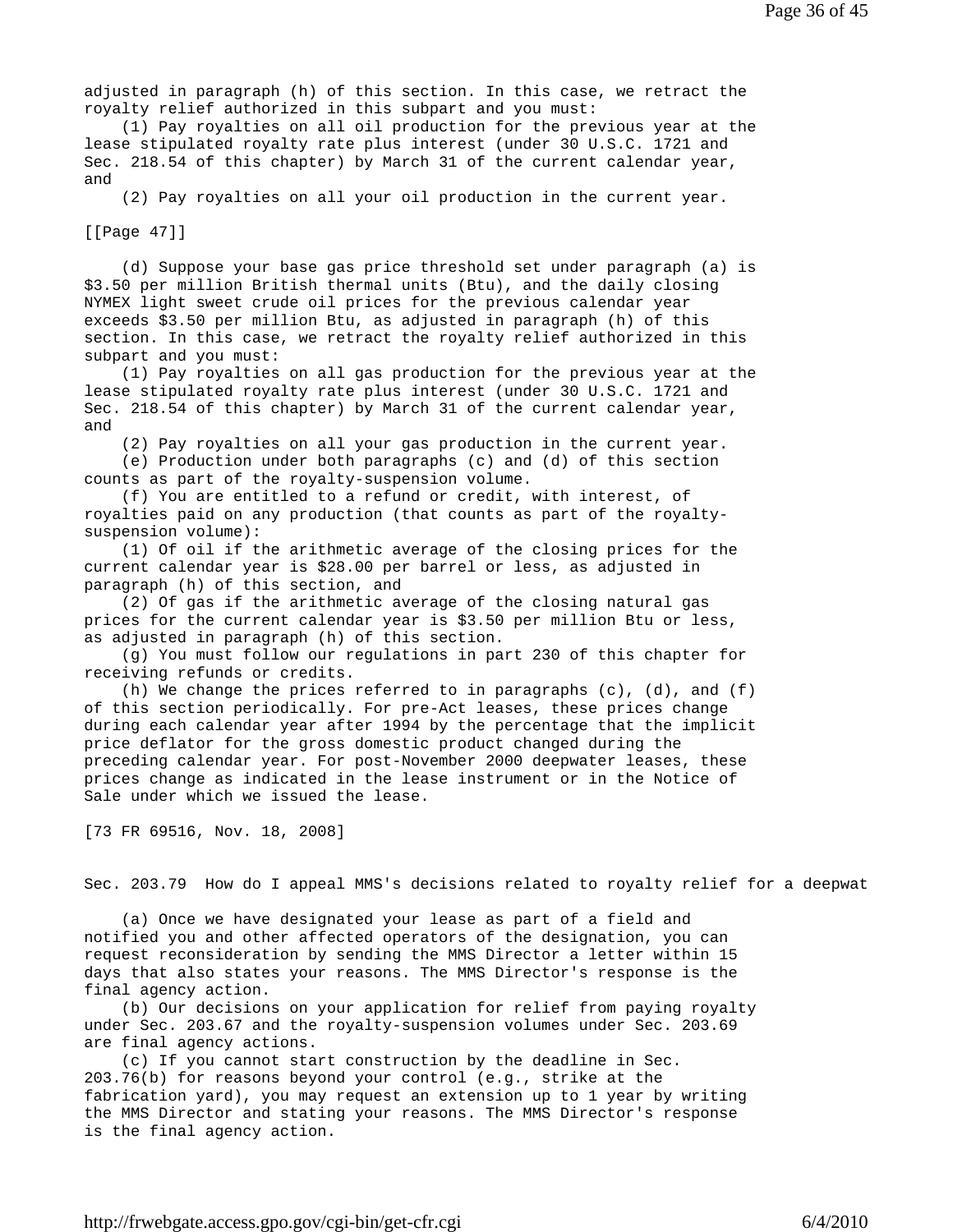(d) We will notify you of all final agency actions by certified mail, return receipt requested. Final agency actions are not subject to appeal to the Interior Board of Land Appeals under 30 CFR part 290 and 43 CFR part 4. They are judicially reviewable under section 10(a) of the Administrative Procedure Act (5 U.S.C. 702) only if you file an action within 30 days of the date you receive our decision.

Sec. 203.80 When can I get royalty relief if I am not eligible for royalty relief u

 We may grant royalty relief when it serves the statutory purposes summarized in Sec. 203.1 and our formal relief programs, including but not limited to the applicable levels of the royalty suspension volumes and price thresholds, provide inadequate encouragement to promote development or increase production. Unless your lease lies offshore of Alaska or wholly west of 87 degrees, 30 minutes West longitude in the GOM, your lease must be producing to qualify for relief. Before you may apply for royalty relief apart from our programs for end-of-life leases or for pre-Act deep water leases and development and expansion projects, we must agree that your lease or project has two or more of the following characteristics:

 (a) The lease has produced for a substantial period and the lessee can recover significant additional resources. Significant additional resources means enough to allow production for at least

[[Page 48]]

a year more than would be profitable without royalty relief.

 (b) Valuable facilities (e.g., a platform or pipeline that would be removed upon lease relinquishment) exist that we do not expect a successor lessee to use. If the facilities are located off the lease, their preservation must depend on continued production from the lease applying for royalty relief. We will only consider an allocable share of costs for off-lease facilities in the relief application.

 (c) A substantial risk exists that no new lessee will recover the resources.

 (d) The lessee made major efforts to reduce operating costs too recently to use the formal program for royalty relief (e.g., recent significant change in operations).

 (e) Circumstances beyond the lessee's control, other than water depth, preclude reliance on one of the existing royalty relief programs.

[67 FR 1879, Jan. 15, 2002, as amended at 73 FR 69516, Nov. 18, 2008]

## Required Reports

Sec. 203.81 What supplemental reports do royalty-relief applications require?

 (a) You must send us the supplemental reports, indicated in the following table by an X, that apply to your field. Sections 203.83 through 203.91 describe these reports in detail.

| Required reports                      | End-of-<br>life<br>lease | Expansion<br>project |
|---------------------------------------|--------------------------|----------------------|
| (1) Administrative information Report | Χ                        | Χ                    |

------------------------------------------------------------------------------------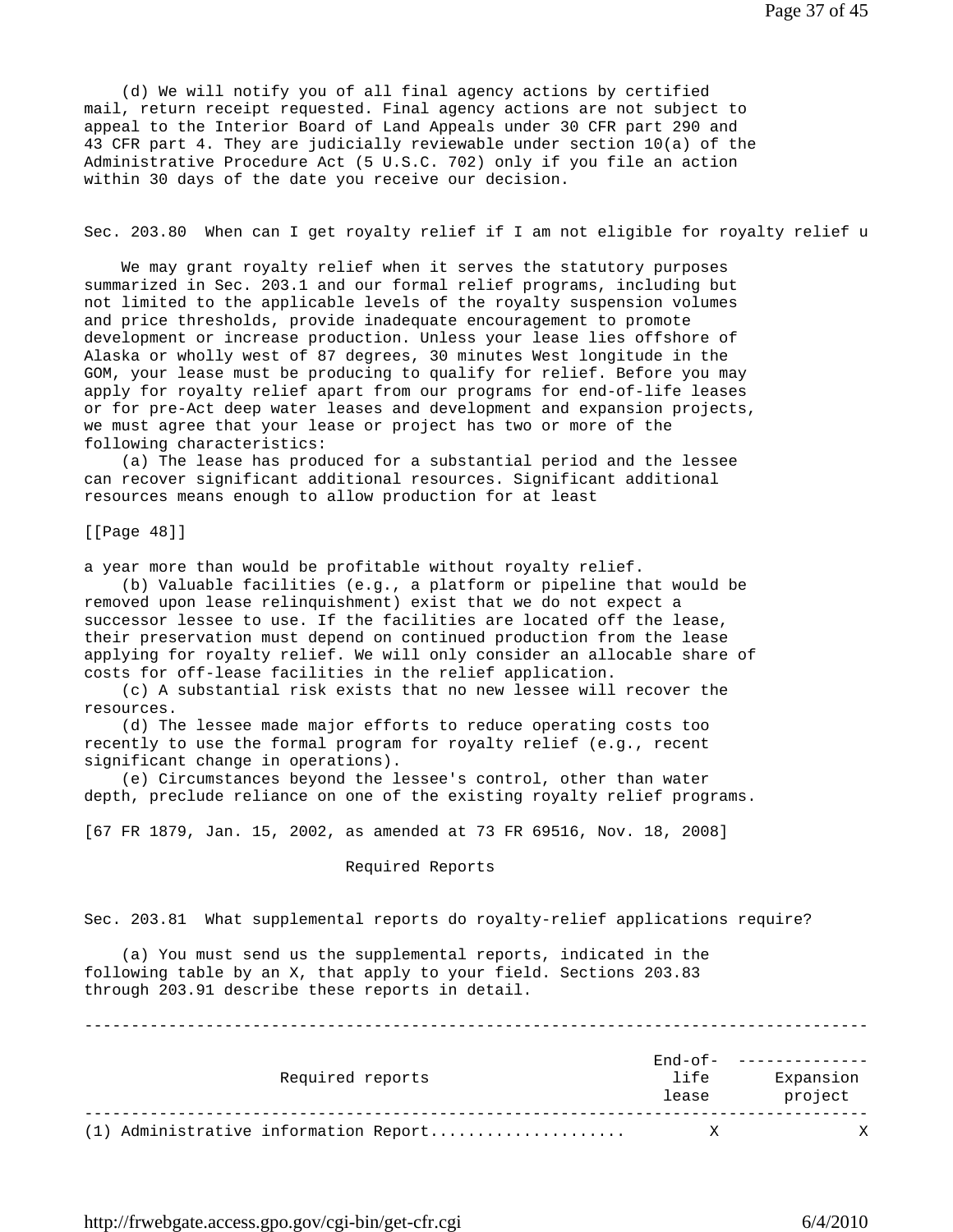| $(2)$ Net revenue & relief justification report              | X |              |
|--------------------------------------------------------------|---|--------------|
| $(3)$ Economic viability & relief justification report (RSVP |   | X            |
| model imputs justified by other required reports)            |   |              |
|                                                              |   | X            |
|                                                              |   | X            |
|                                                              |   | X            |
|                                                              |   | X            |
|                                                              |   | $\mathsf{x}$ |
|                                                              |   | X            |
|                                                              |   |              |

 (b) You must certify that all information in your application, fabricator's confirmation and post-production development reports is accurate, complete, and conforms to the most recent content and presentation guidelines available from the MMS Regional office for your region.

 (c) With your application and post-production development report, you must submit an additional report prepared by an independent CPA  $that:$ 

 (1) Assesses the accuracy of the historical financial information in your report; and

 (2) Certifies that the content and presentation of the financial data and information conform to our most recent guidelines on royalty relief. This means the data and information must--

 (i) Include only eligible costs that are incurred during the qualification months; and

(ii) Be shown in the proper format.

 (d) You must identify the people in the CPA firm who prepared the reports referred to in paragraph (c) of this section and make them available to us to respond to questions about the historical financial information. We may also further review your records to support this information.

[63 FR 2618, Jan. 16, 1998, as amended at 67 FR 1879, Jan. 15, 2002; 73 FR 69516, Nov. 18, 2008]

Sec. 203.82 What is MMS's authority to collect this information?

 The Office of Management and Budget (OMB) approved the information collection requirements in part 203 under 44 U.S.C. 3501 et seq. and assigned OMB control number 1010-0071.

 (a) We use the information to determine whether royalty relief will result in production that wouldn't otherwise occur. We rely largely on your information to make these determinations.

[[Page 49]]

 (1) Your application for royalty relief must contain enough information on finances, economics, reservoirs, G&G characteristics, production, and engineering estimates for us to determine whether: (i) We should grant relief under the law, and

(ii) The requested relief will ultimately recover more resources and

return a reasonable profit on project investments.

 (2) Your fabricator confirmation and post-production development reports must contain enough information for us to verify that your application reasonably represented your plans.

 (b) Applicants (respondents) are Federal OCS oil and gas lessees. Applications are required to obtain or retain a benefit. Therefore, if you apply for royalty relief, you must provide this information. We will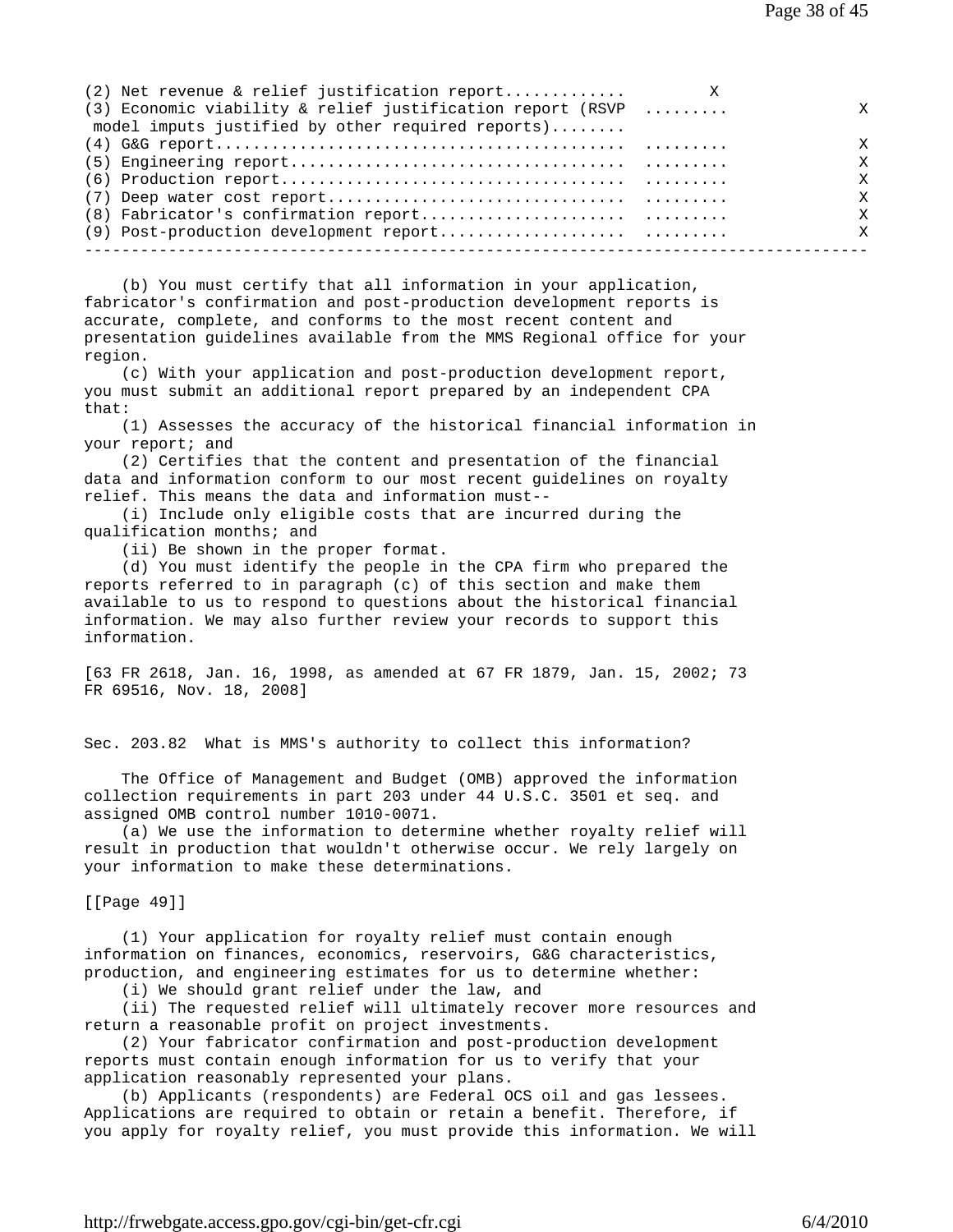protect information considered proprietary under applicable law and under regulations at Sec. 203.63(b) and part 250 of this chapter.

 (c) The Paperwork Reduction Act of 1995 requires us to inform you that we may not conduct or sponsor, and you are not required to respond to, a collection of information unless it displays a currently valid OMB control number.

 (d) Send comments regarding any aspect of the collection of information under this part, including suggestions for reducing the burden, to the Information Collection Clearance Officer, Minerals Management Service, Mail Stop 4230, 1849 C Street, NW., Washington, DC 20240.

[63 FR 2618, Jan. 16, 1998, as amended at 65 FR 2875, Jan. 19, 2000]

Sec. 203.83 What is in an administrative information report?

 This report identifies the field or lease for which royalty relief is requested and must contain the following items:

(a) The field or lease name;

 (b) The serial number of leases we have assigned to the field, names of the lease title holders of record, the lease operators, and whether any lease is part of a unit;

 (c) Well number, API number, location, and status of each well that has been drilled on the field or lease or project (not required for nonoil and gas leases);

 (d) The location of any new wells proposed under the terms of the application (not required for non-oil and gas leases);

(e) A description of field or lease history;

 (f) Full information as to whether you will pay royalties or a share of production to anyone other than the United States, the amount you will pay, and how much you will reduce this payment if we grant relief;

(g) The type of royalty relief you are requesting;

 (h) Confirmation that we approved a DOCD or supplemental DOCD (Deep Water expansion project applications only); and

 (i) A narrative description of the development activities associated with the proposed capital investments and an explanation of proposed timing of the activities and the effect on production (Deep Water applications only).

[63 FR 2618, Jan. 16, 1998, as amended at 67 FR 1879, Jan. 15, 2002]

Sec. 203.84 What is in a net revenue and relief justification report?

 This report presents cash flow data for 12 qualifying months, using the format specified in the ``Guidelines for the Application, Review, Approval, and Administration of Royalty Relief for End-of-Life Leases'', U.S. Department of the Interior, MMS. Qualifying months for an oil and gas lease are the most recent 12 months out of the last 15 months that you produced at least 100 BOE per day on average. Qualifying months for other than oil and gas leases are the most recent 12 of the last 15 months having some production.

(a) The cash flow table you submit must include historical data for:

- (1) Lease production subject to royalty;
- (2) Total revenues;
- (3) Royalty payments out of production;
- (4) Total allowable costs; and
- (5) Transportation and processing costs.
- (b) Do not include in your cash flow table the non-allowable costs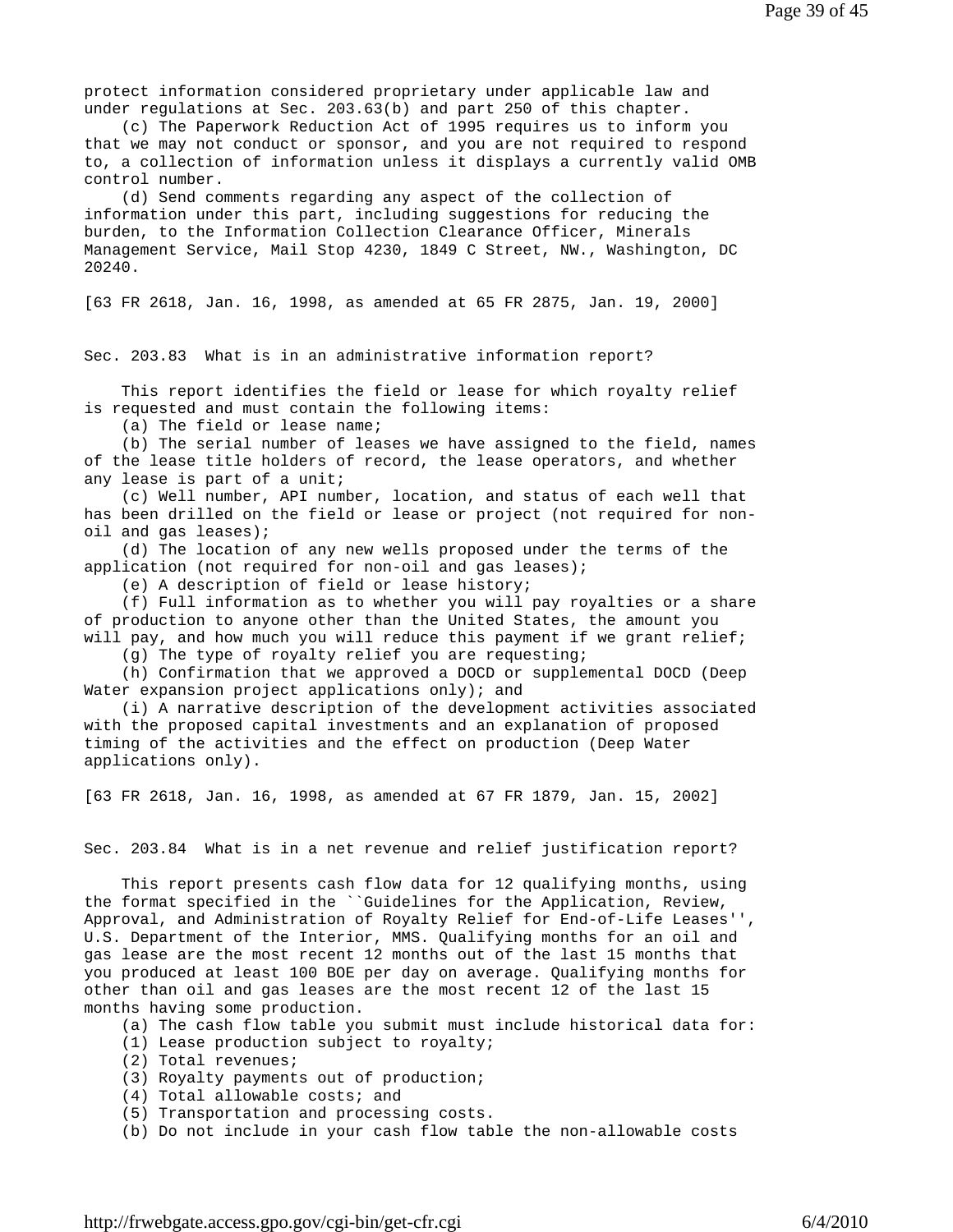listed at 30 CFR 220.013 or:

[[Page 50]]

(1) OCS rental payments on the lease(s) in the application;

- (2) Damages and losses;
- (3) Taxes;

(4) Any costs associated with exploratory activities;

- (5) Civil or criminal fines or penalties;
- (6) Fees for your royalty relief application; and

 (7) Costs associated with existing obligations (e.g., royalty overrides or other forms of payment for acquiring the lease, depreciation on previously acquired equipment or facilities).

 (c) We may, in reviewing and evaluating your application, disallow costs when you have not shown they are necessary to operate the lease, or if they are inconsistent with end-of-life operations.

[63 FR 2618, Jan. 16, 1998, as amended at 63 FR 57249, Oct. 27, 1998]

Sec. 203.85 What is in an economic viability and relief justification report?

 This report should show that your project appears economic without royalties and sunk costs using the RSVP model we provide. The format of the report and the assumptions and parameters we specify are found in the ``Guidelines for the Application, Review, Approval and Administration of the Deep Water Royalty Relief Program,'' U.S. Department of the Interior, MMS. Clearly justify each parameter you set in every scenario you specify in the RSVP. You may provide supplemental information, including your own model and results. The economic viability and relief justification report must contain the following items for an oil and gas lease.

(a) Economic assumptions we provide which include:

(1) Starting oil and gas prices;

(2) Real price growth;

(3) Real cost growth or decline rate, if any;

(4) Base year;

(5) Range of discount rates; and

(6) Tax rate (for use in determining after-tax sunk costs).

(b) Analysis of projected cash flow (from the date of the

application using annual totals and constant dollar values) which shows: (1) Oil and gas production;

- (2) Total revenues;
- (3) Capital expenditures;
- (4) Operating costs;

(5) Transportation costs; and

 (6) Before-tax net cash flow without royalties, overrides, sunk costs, and ineligible costs.

(c) Discounted values which include:

(1) Discount rate used (selected from within the range we specify).

 (2) Before-tax net present value without royalties, overrides, sunk costs, and ineligible costs.

(d) Demonstrations that:

 (1) All costs, gross production, and scheduling are consistent with the data in the G&G, engineering, production, and cost reports (Sec. Sec. 203.86 through 203.89) and

 (2) The development and production scenarios provided in the various reports are consistent with each other and with the proposed development system. You can use up to three scenarios (conservative, most likely, and optimistic), but you must link each to a specific range on the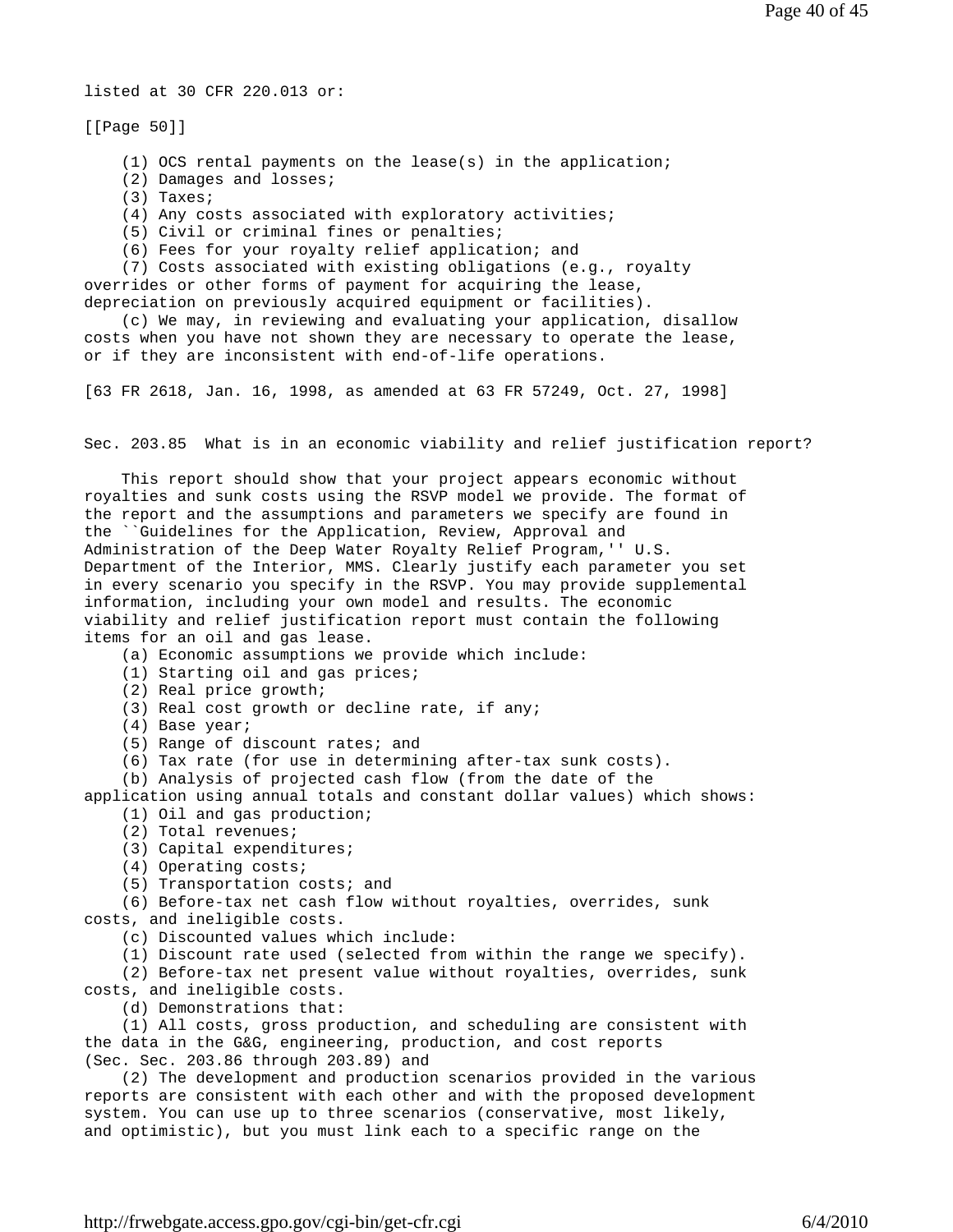distribution of resources from the RSVP Resource Module.

Sec. 203.86 What is in a G&G report?

 This report supports the reserve and resource estimates used in the economic evaluation and must contain each of the following elements.

(a) Seismic data which includes:

 (1) Non-interpreted 2D/3D survey lines reflecting any available state-of-the-art processing technique in a format readable by MMS and specified by the deep water royalty relief guidelines;

 (2) Interpreted 2D/3D seismic survey lines reflecting any available state-of-the-art processing technique identifying all known and prospective pay horizons, wells, and fault cuts;

 (3) Digital velocity surveys in the format of the GOM region's letter to lessees of 10/1/90;

(4) Plat map of ``shot points;'' and

(5) ``Time slices'' of potential horizons.

(b) Well data which includes:

(1) Hard copies of all well logs in which--

 (i) The 1-inch electric log shows pay zones and pay counts and lithologic

[[Page 51]]

and paleo correlation markers at least every 500-feet,

 (ii) The 1-inch type log shows missing sections from other logs where faulting occurs,

 (iii) The 5-inch electric log shows pay zones and pay counts and labeled points used in establishing resistivity of the formation, 100 percent water saturated (R<INF>o</INF>) and the resistivity of the undisturbed formation (R<INF>t</INF>), and

 (iv) The 5-inch porosity logs show pay zones and pay counts and labeled points used in establishing reservoir porosity or labeled points showing values used in calculating reservoir porosity such as bulk density or transit time;

(2) Digital copies of all well logs spudded before December 1, 1995;

(3) Core data, if available;

(4) Well correlation sections;

(5) Pressure data;

(6) Production test results;

(7) Pressure-volume-temperature analysis, if available; and

(8) A table listing the wells and completions, and indicating which

sands and fault blocks will be targeted for completion or recompletion. (c) Map interpretations which includes for each reservoir in the

field:

 (1) Structure maps consisting of top and base of sand maps showing well and seismic shot point locations;

 (2) Isopach maps for net sand, net oil, net gas, all with well locations;

 (3) Maps indicating well surface and bottom hole locations, location of development facilities, and shot points; and

 (4) An explanation for excluding the reservoirs you are not planning to develop.

(d) Reservoir-specific data which includes:

(1) Probability of reservoir occurrence with hydrocarbons;

 (2) Probability the hydrocarbon in the reservoir is all oil and the probability it is all gas;

 (3) Distributions or point estimates (accompanied by explanations of why distributions less appropriately reflect the uncertainty) for the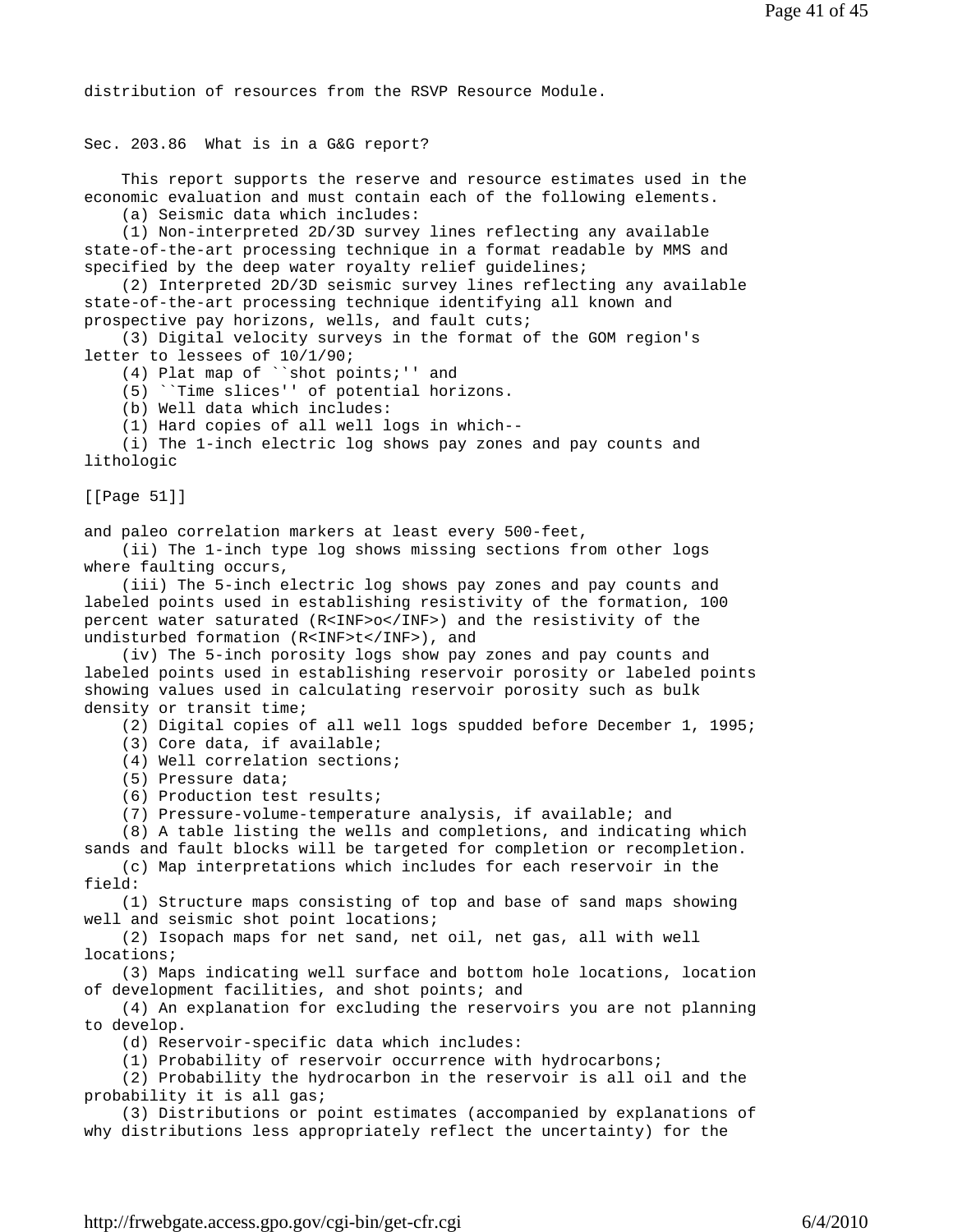parameters used to estimate reservoir size, i.e., acres and net thickness;

 (4) Most likely values for porosity, salt water saturation, volume factor for oil formation, and volume factor for gas formation;

 (5) Distributions or point estimates (accompanied by explanations of why distributions less appropriately reflect the uncertainty) for recovery efficiency (in percent) and oil or gas recovery (in stock-tankbarrels per acre-foot or in thousands of cubic feet per acre foot);

 (6) A gas/oil ratio distribution or point estimate (accompanied by explanations of why distributions less appropriately reflect the uncertainty) for each reservoir;

 (7) A yield distribution or point estimate (accompanied by explanations of why distributions less appropriately reflect the uncertainty) for each gas reservoir; and

(8) Reserve or resource distribution by reservoir.

(e) Aggregated reserve and resource data which includes:

 (1) The aggregated distributions for reserves and resources (in BOE) and oil fraction for your field computed by the resource module of our RSVP model;

 (2) A description of anticipated hydrocarbon quality (i.e., specific gravity); and

 (3) The ranges within the aggregated distribution for reserves and resources that define the development and production scenarios presented in the engineering and production reports. Typically there will be three ranges specified by two positive reserve and resource points on the aggregated distribution. The range at the low end of the distribution will be associated with the conservative development and production scenario; the middle range will be related to the most likely development and production scenario; and, the high end range will be consistent with the optimistic development and production scenario.

[63 FR 2618, Jan. 16, 1998, as amended at 67 FR 1879, Jan. 15, 2002]

Sec. 203.87 What is in an engineering report?

 This report defines the development plan and capital requirements for the economic evaluation and must contain the following elements.

 (a) A description of the development concept (e.g., tension leg platform,

[[Page 52]]

fixed platform, floater type, subsea tieback, etc.) which includes: (1) Its size along with basic design specifications and drawings; and

(2) The construction schedule.

(b) An identification of planned wells which includes:

- (1) The number;
- (2) The type (platform, subsea, vertical, deviated, horizontal);
- (3) The well depth;
- (4) The drilling schedule;
- (5) The kind of completion (single, dual, horizontal, etc.); and
- (6) The completion schedule.
- (c) A description of the production system equipment which includes:

 (1) The production capacity for oil and gas and a description of limiting component(s);

(2) Any unusual problems (low gravity, paraffin, etc.);

(3) All subsea structures;

(4) All flowlines; and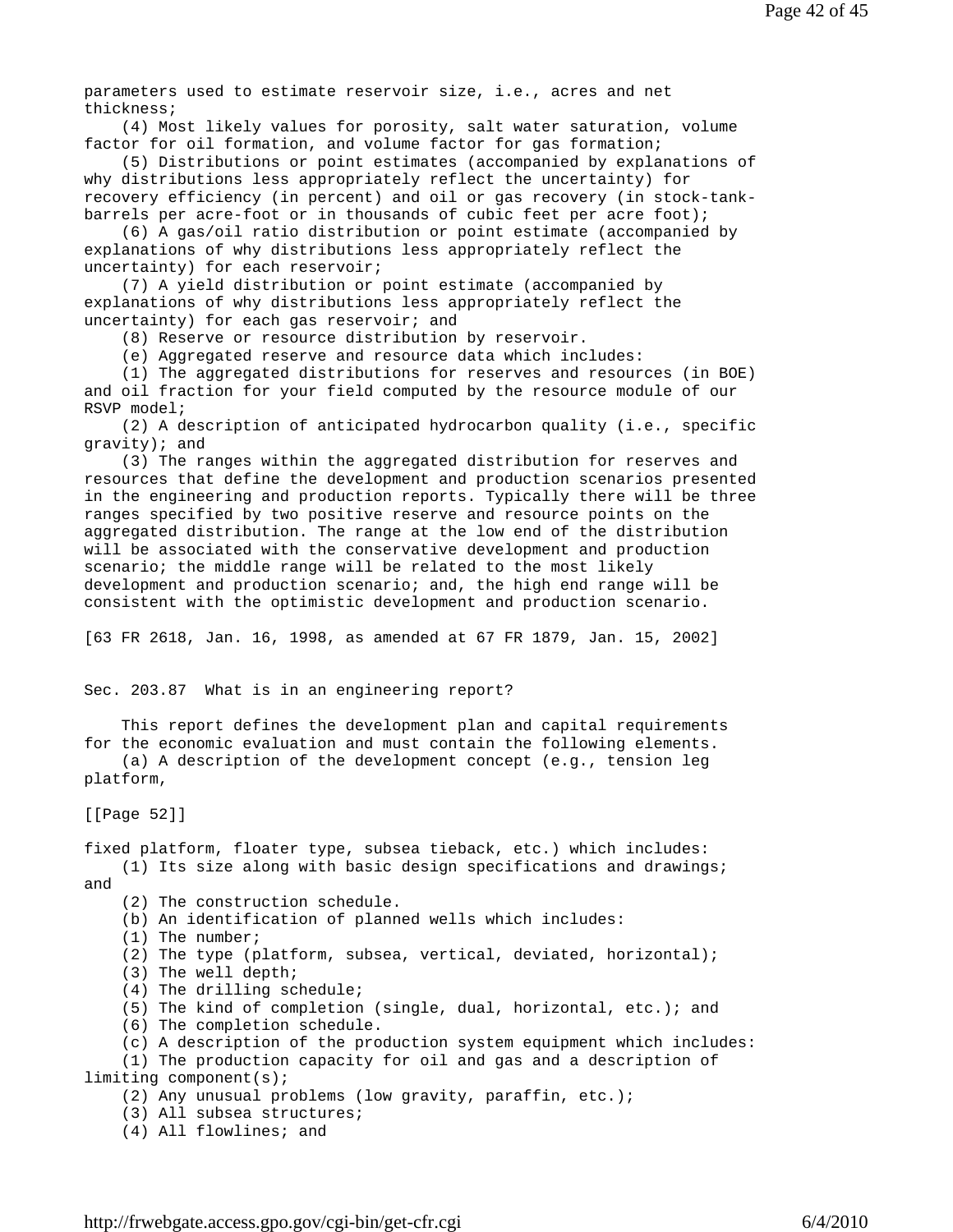(5) Schedule for installing the production system.

 (d) A discussion of any plans for multi-phase development which includes the conceptual basis for developing in phases and goals or milestones required for starting later phases.

 (e) A set of development scenarios consisting of activity timing and scale associated with each of up to three production profiles (conservative, most likely, optimistic) provided in the production report for your field (Sec. 203.88). Each development scenario and production profile must denote the likely events should the field size turn out to be within a range represented by one of the three segments of the field size distribution. If you send in fewer than three scenarios, you must explain why fewer scenarios are more efficient across the whole field size distribution.

[63 FR 2618, Jan. 16, 1998, as amended at 67 FR 1880, Jan. 15, 2002]

## Sec. 203.88 What is in a production report?

 This report supports your development and production timing and product quality expectations and must contain the following elements.

 (a) Production profiles by well completion and field that specify the actual and projected production by year for each of the following products: oil, condensate, gas, and associated gas. The production from each profile must be consistent with a specific level of reserves and resources on the aggregated distribution of field size.

(b) Production drive mechanisms for each reservoir.

### Sec. 203.89 What is in a cost report?

 This report lists all actual and projected costs for your field, must explain and document the source of each cost estimate, and must identify the following elements.

 (a) Sunk costs. Report sunk costs in dollars not adjusted for inflation and only if you have documentation.

 (b) Appraisal, delineation and development costs. Base them on actual spending, current authorization for expenditure, engineering estimates, or analogous projects. These costs cover:

(1) Platform well drilling and average depth;

(2) Platform well completion;

(3) Subsea well drilling and average depth;

(4) Subsea well completion;

(5) Production system (platform); and

(6) Flowline fabrication and installation.

 (c) Production costs based on historical costs, engineering estimates, or analogous projects. These costs cover:

(1) Operation;

(2) Equipment; and

 (3) Existing royalty overrides (we will not use the royalty overrides in evaluations).

 (d) Transportation costs, based on historical costs, engineering estimates, or analogous projects. These costs cover:

(1) Oil or gas tariffs from pipeline or tankerage;

(2) Trunkline and tieback lines; and

(3) Gas plant processing for natural gas liquids.

(e) Abandonment costs, based on historical costs, engineering

estimates, or analogous projects. You should provide the costs to plug and abandon only wells and to remove only production systems for which you have not incurred costs as of the time of application submission.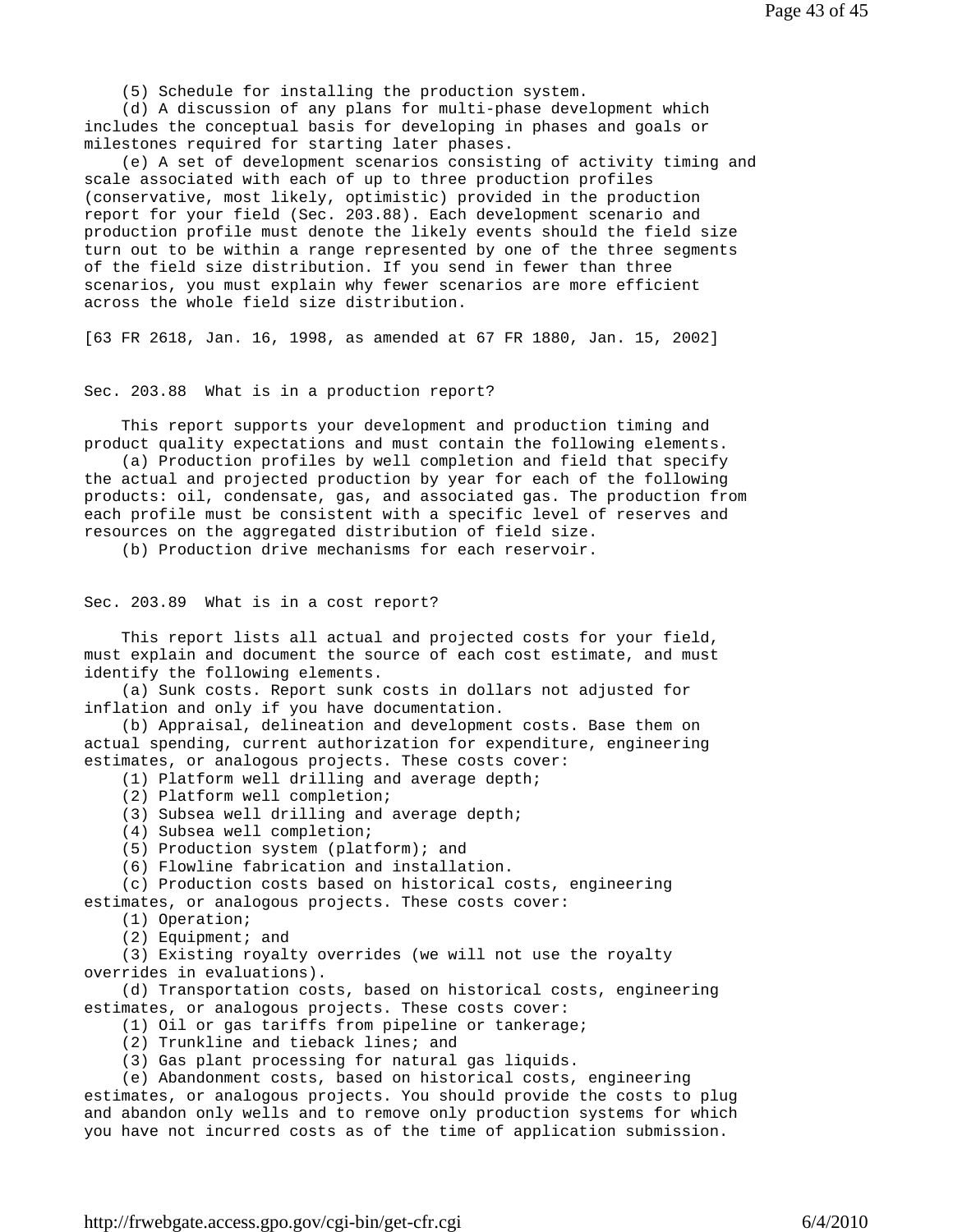You should also include a point estimate or distribution

[[Page 53]]

of prospective salvage value for all potentially reusable facilities and materials, along with the source and an explanation of the figures provided.

 (f) A set of cost estimates consistent with each one of up to three field-development scenarios and production profiles (conservative, most likely, optimistic). You should express costs in constant real dollar terms for the base year. You may also express the uncertainty of each cost estimate with a minimum and maximum percentage of the base value.

 (g) A spending schedule. You should provide costs for each year (in real dollars) for each category in paragraphs (a) through (f) of this section.

 (h) A summary of other costs which are ineligible for evaluating your need for relief. These costs cover:

(1) Expenses before first discovery on the field;

(2) Cash bonuses;

(3) Fees for royalty relief applications;

 (4) Lease rentals, royalties, and payments of net profit share and net revenue share;

(5) Legal expenses;

(6) Damages and losses;

(7) Taxes;

 (8) Interest or finance charges, including those embedded in equipment leases;

(9) Fines or penalties; and

 (10) Money spent on previously existing obligations (e.g., royalty overrides or other forms of payment for acquiring a financial position in a lease, expenditures for plugging wells and removing and abandoning facilities that existed on the application submission date).

[63 FR 2618, Jan. 16, 1998, as amended at 67 FR 1880, Jan. 15, 2002]

Sec. 203.90 What is in a fabricator's confirmation report?

 This report shows you have committed in a timely way to the approved system for production. This report must include the following (or its equivalent for unconventionally acquired systems):

 (a) A copy of the contract(s) under which the fabrication yard is building the approved system for you;

 (b) A letter from the contractor building the system to the MMS Regional Director for your region certifying when construction started on your system; and

 (c) Evidence of an appropriate down payment or equal action that you've started acquiring the approved system.

[63 FR 2618, Jan. 16, 1998, as amended at 73 FR 69516, Nov. 18, 2008]

Sec. 203.91 What is in a post-production development report?

 For each cost category in the deep water cost report, you must compare actual costs up to the date when production starts to your planned pre-production costs. If your application included more than one development scenario, you need to compare actual costs with those in your scenario of most likely development. Also, you must have this report certified by an independent CPA according to Sec. 203.81(c).